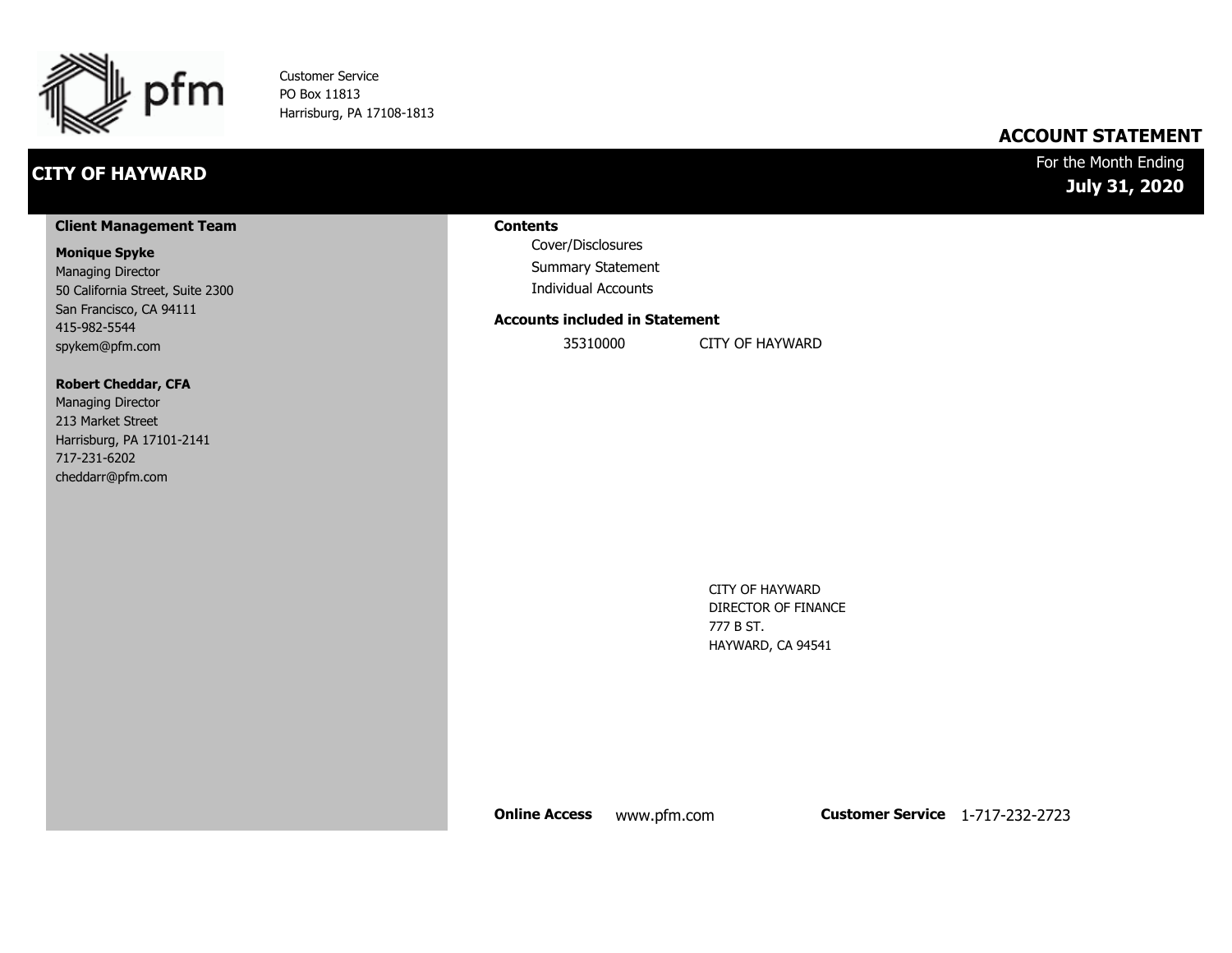

#### **Important Disclosures**

### Important Disclosures

This statement is for general information purposes only and is not intended to provide specific advice or recommendations. PFM Asset Management LLC ("PFM") is an investment advisor registered with the Securities and Exchange Commission, and is required to maintain a written disclosure statement of our background and business experience. If you would like to receive a copy of our current disclosure statement, please contact Service Operations at the address below.

**Proxy Voting** PFM does not normally receive proxies to vote on behalf of its clients. However, it does on occasion receive consent requests. In the event a consent request is received the portfolio manager contacts the client and then proceeds according to their instructions. PFM's Proxy Voting Policy is available upon request by contacting Service Operations at the address below.

**Questions About an Account** PFM's monthly statement is intended to detail our investment advisory activity as well as the activity of any accounts held by clients in pools that are managed by PFM. The custodian bank maintains the control of assets and executes (i.e., settles) all investment transactions. The custodian statement is the official record of security and cash holdings and transactions. PFM recognizes that clients may use these reports to facilitate record keeping and that the custodian bank statement and the PFM statement should be reconciled and differences resolved. Many custodians use a settlement date basis which may result in the need to reconcile due to a timing difference.

**Account Control** PFM does not have the authority to withdraw funds from or deposit funds to the custodian. Our clients retain responsibility for their internal accounting policies; implementing and enforcing internal controls and generating ledger entries or otherwise recording transactions.

**Market Value** Generally, PFM's market prices are derived from closing bid prices as of the last business day of the month as supplied by Refinitiv or Bloomberg. Where prices are not available from generally recognized sources the securities are priced using a yield-based matrix system to arrive at an estimated market value. Prices that fall between data points are interpolated. Non-negotiable FDIC-insured bank certificates of deposit are priced at par. Although PFM believes the prices to be reliable, the values of the securities do not always represent the prices at which the securities could have been bought or sold. Explanation of the valuation methods for a registered investment company, local government investment program,or TERM funds is contained in the appropriate fund offering documentation or information statement.

**Amortized Cost** The original cost of the principal of the security is adjusted for the amount of the periodic reduction of any discount or premium from the purchase date until the date of the report. Discount or premium with respect to short term securities (those with less than one year to maturity at time of issuance) is amortized on a straightline basis. Such discount or premium with respect to longer term securities is amortized using the constant yield basis.

**Tax Reporting** Cost data and realized gains / losses are provided for informational purposes only. Please review for accuracy and consult your tax advisor to determine the tax consequences of your security transactions. PFM does not report such information to the IRS or other taxing authorities and is not responsible for the accuracy of such information that may be required to be reported to federal, state or other taxing authorities. **Financial Situation** In order to better serve you, PFM should be promptly notified of any material change in your investment objective or financial situation.

**Callable Securities** Securities subject to redemption prior to maturity may be redeemed in whole or in part before maturity, which could affect the yield represented.

Portfolio The securities in this portfolio, including shares of mutual funds, are not guaranteed or otherwise protected by PFM, the FDIC (except for certain non-negotiable certificates of deposit) or any government agency. Investment in securities involves risks, including the possible loss of the amount invested. Actual settlement values, accrued interest, and amortized cost amounts may vary for securities subject to an adjustable interest rate or subject to principal paydowns. Any changes to the values shown may be reflected within the next monthly statement's beginning values. **Rating** Information provided for ratings is based upon a good faith inquiry of selected sources, but its accuracy and completeness cannot be guaranteed. Shares of some money market and TERM funds are marketed through representatives of PFM's wholly owned subsidiary, PFM Fund Distributors, Inc. PFM Fund Distributors, Inc. is registered with the SEC as a broker/dealer and is a member of the Financial Industry Regulatory Authority ("FINRA") and the Municipal Securities Rulemaking Board ("MSRB"). You may reach the FINRA by calling the FINRA Regulator Public Disclosure Hotline at 1-888-289-9999 or at the FINRA Regulation Internet website address www.nasd.com. A brochure describing the FINRA Regulation Public Disclosure Program is also available from the FINRA upon request.

#### **Key Terms and Definitions**

*Dividends* on money market funds consist of interest earned, plus any discount ratably amortized to the date of maturity, plus all realized gains and losses on the sale of securities prior to maturity, less ratable amortization of any premium and all accrued expenses to the fund. Dividends are accrued daily and may be paid either monthly or quarterly. The monthly earnings on this statement represent the estimated dividend accrued for the month for any program that distributes earnings on a quarterly basis. There is no guarantee that the estimated amount will be paid on the actual distribution date.

*Current Yield* is the net change, exclusive of capital changes and income other than investment income, in the value of a hypothetical fund account with a balance of one share over the seven-day base period including the statement date, expressed as a percentage of the value of one share (normally \$1.00 per share) at the beginning of the seven-day period. This resulting net change in account value is then annualized by multiplying it by 365 and dividing the result by 7. The yields quoted should not be considered a representation of the yield of the fund in the future, since the yield is not fixed.

*Average maturity* represents the average maturity of all securities and investments of a portfolio, determined by multiplying the par or principal value of each security or investment by its maturity (days or years), summing the products, and dividing the sum by the total principal value of the portfolio. The stated maturity date of mortgage backed or callable securities are used in this statement. However the actual maturity of these securities could vary depending on the level or prepayments on the underlying mortgages or whether a callable security has or is still able to be called.

*Monthly distribution yield* represents the net change in the value of one share (normally \$1.00 per share) resulting from all dividends declared during the month by a fund expressed as a percentage of the value of one share at the beginning of the month. This resulting net change is then annualized by multiplying it by 365 and dividing it by the number of calendar days in the month.

*YTM at Cost* The yield to maturity at cost is the expected rate of return, based on the original cost, the annual interest receipts, maturity value and the time period from purchase date to maturity, stated as a percentage, on an annualized basis.

*YTM at Market* The yield to maturity at market is the rate of return, based on the current market value, the annual interest receipts, maturity value and the time period remaining until maturity, stated as a percentage, on an annualized basis.

*Managed Account* A portfolio of investments managed discretely by PFM according to the client's specific investment policy and requirements. The investments are directly owned by the client and held by the client's custodian.

*Unsettled Trade* A trade which has been executed however the final consummation of the security transaction and payment has not yet taken place.

Please review the detail pages of this statement carefully. If you think your statement is wrong, missing account information, or if you need more information about a transaction, please contact PFM within 60 days of receipt. If you have other concerns or questions regarding your account you should contact a member of your client management team or PFM Service Operations at the address below.

> PFM Asset Management LLC Attn: Service Operations 213 Market Street Harrisburg, PA 17101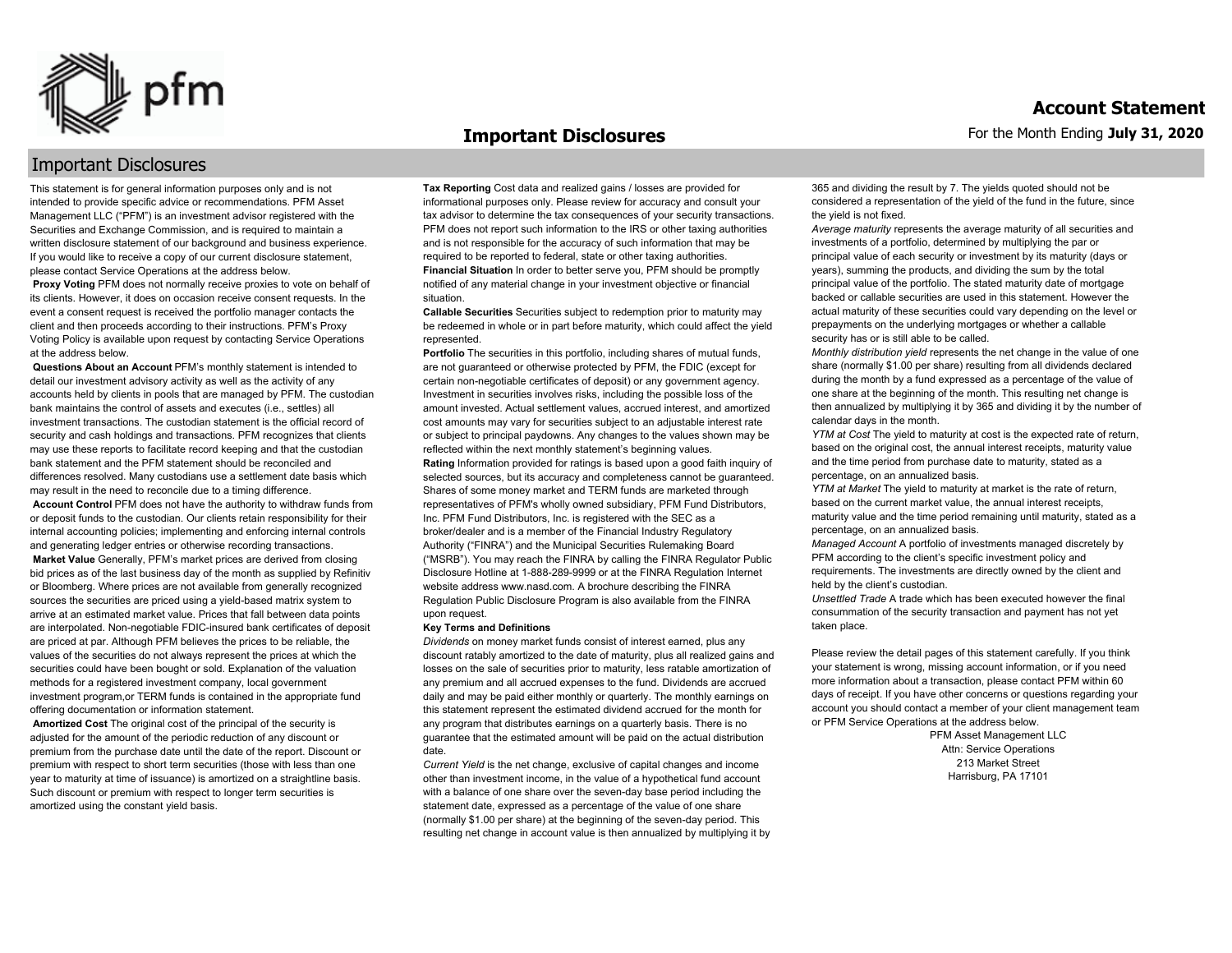

# **Managed Account Summary Statement** For the Month Ending July 31, 2020

| <b>Transaction Summary - Managed Account</b> | <b>Cash Transactions Summary - Managed Account</b> |                                 |                |  |
|----------------------------------------------|----------------------------------------------------|---------------------------------|----------------|--|
| <b>Opening Market Value</b>                  | \$129,045,630.94                                   | Maturities/Calls                | 0.00           |  |
| Maturities/Calls                             | (449, 135.30)                                      | Sale Proceeds                   | 5,838,964.84   |  |
| <b>Principal Dispositions</b>                | (5,792,799.35)                                     | Coupon/Interest/Dividend Income | 361,053.99     |  |
| <b>Principal Acquisitions</b>                | 7,088,170.25                                       | Principal Payments              | 449,135.30     |  |
| Unsettled Trades                             | 78,799.19                                          | Security Purchases              | (7,088,348.93) |  |
| Change in Current Value                      | 49,315.35                                          | Net Cash Contribution           | 439,194.80     |  |
| <b>Closing Market Value</b>                  | \$130,019,981.08                                   | Reconciling Transactions        | 0.00           |  |

| <b>Earnings Reconciliation (Cash Basis) - Managed Account</b>                                                                |                                      | <b>Cash Balance</b>         |        |
|------------------------------------------------------------------------------------------------------------------------------|--------------------------------------|-----------------------------|--------|
| Interest/Dividends/Coupons Received<br>Less Purchased Interest Related to Interest/Coupons<br>Plus Net Realized Gains/Losses | 407,219.48<br>(178.68)<br>138,541.75 | <b>Closing Cash Balance</b> | \$0.00 |
| <b>Total Cash Basis Earnings</b>                                                                                             | \$545,582.55                         |                             |        |
| <b>Earnings Reconciliation (Accrual Basis)</b>                                                                               | <b>Total</b>                         |                             |        |
| Ending Amortized Value of Securities                                                                                         | 127,280,612.43                       |                             |        |
| <b>Ending Accrued Interest</b>                                                                                               | 386,755.51                           |                             |        |
| Plus Proceeds from Sales                                                                                                     | 6,892,441.52                         |                             |        |
| Plus Proceeds of Maturities/Calls/Principal Payments                                                                         | 449,135.30                           |                             |        |
| Plus Coupons/Dividends Received                                                                                              | 361,053.99                           |                             |        |
| Less Cost of New Purchases                                                                                                   | (8,213,348.93)                       |                             |        |
| Less Beginning Amortized Value of Securities                                                                                 | (126, 196, 574.30)                   |                             |        |
| Less Beginning Accrued Interest                                                                                              | (608, 932.41)                        |                             |        |
| <b>Total Accrual Basis Earnings</b>                                                                                          | \$351,143.11                         |                             |        |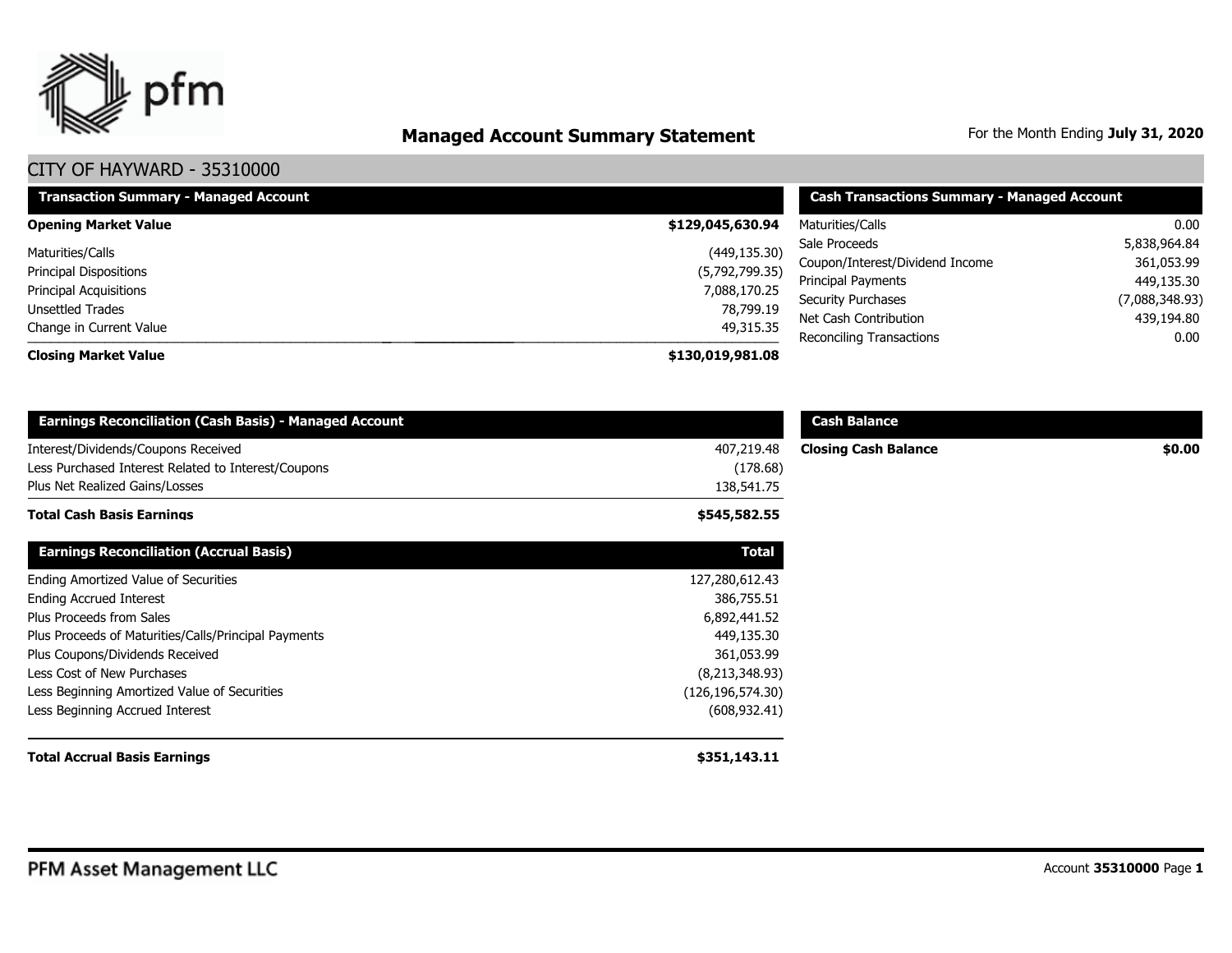

### **Portfolio Summary and Statistics** For the Month Ending July 31, 2020

### CITY OF HAYWARD - 35310000

| <b>Account Summary</b>                 |                  |                     |                |  |  |  |  |  |  |  |
|----------------------------------------|------------------|---------------------|----------------|--|--|--|--|--|--|--|
| <b>Description</b>                     | <b>Par Value</b> | <b>Market Value</b> | <b>Percent</b> |  |  |  |  |  |  |  |
| U.S. Treasury Bond / Note              | 40,550,000.00    | 41,686,899.11       | 32.06          |  |  |  |  |  |  |  |
| Supra-National Agency Bond / Note      | 2,285,000.00     | 2,319,488.98        | 1.78           |  |  |  |  |  |  |  |
| Municipal Bond / Note                  | 15,410,000.00    | 15,994,013.25       | 12.30          |  |  |  |  |  |  |  |
| Federal Agency Collateralized Mortgage | 12,013,215.79    | 12,323,118.13       | 9.48           |  |  |  |  |  |  |  |
| Obligation                             |                  |                     |                |  |  |  |  |  |  |  |
| Federal Agency Bond / Note             | 38,520,000.00    | 38,936,133.27       | 29.95          |  |  |  |  |  |  |  |
| Corporate Note                         | 8,255,000.00     | 8,511,633.89        | 6.55           |  |  |  |  |  |  |  |
| Certificate of Deposit                 | 4,750,000.00     | 4,854,595.43        | 3.73           |  |  |  |  |  |  |  |
| <b>Bank Note</b>                       | 300,000.00       | 324,706.80          | 0.25           |  |  |  |  |  |  |  |
| <b>Asset-Backed Security</b>           | 4,962,063.52     | 5,069,392.22        | 3.90           |  |  |  |  |  |  |  |
| <b>Managed Account Sub-Total</b>       | 127,045,279.31   | 130,019,981.08      | 100.00%        |  |  |  |  |  |  |  |
| <b>Accrued Interest</b>                |                  | 386,755.51          |                |  |  |  |  |  |  |  |
| <b>Total Portfolio</b>                 | 127,045,279.31   | 130,406,736.59      |                |  |  |  |  |  |  |  |



#### **Sector Allocation**



| <b>Characteristics</b>            |       |
|-----------------------------------|-------|
| Yield to Maturity at Cost         | 1.69% |
| Yield to Maturity at Market       | 0.42% |
| Weighted Average Days to Maturity | 743   |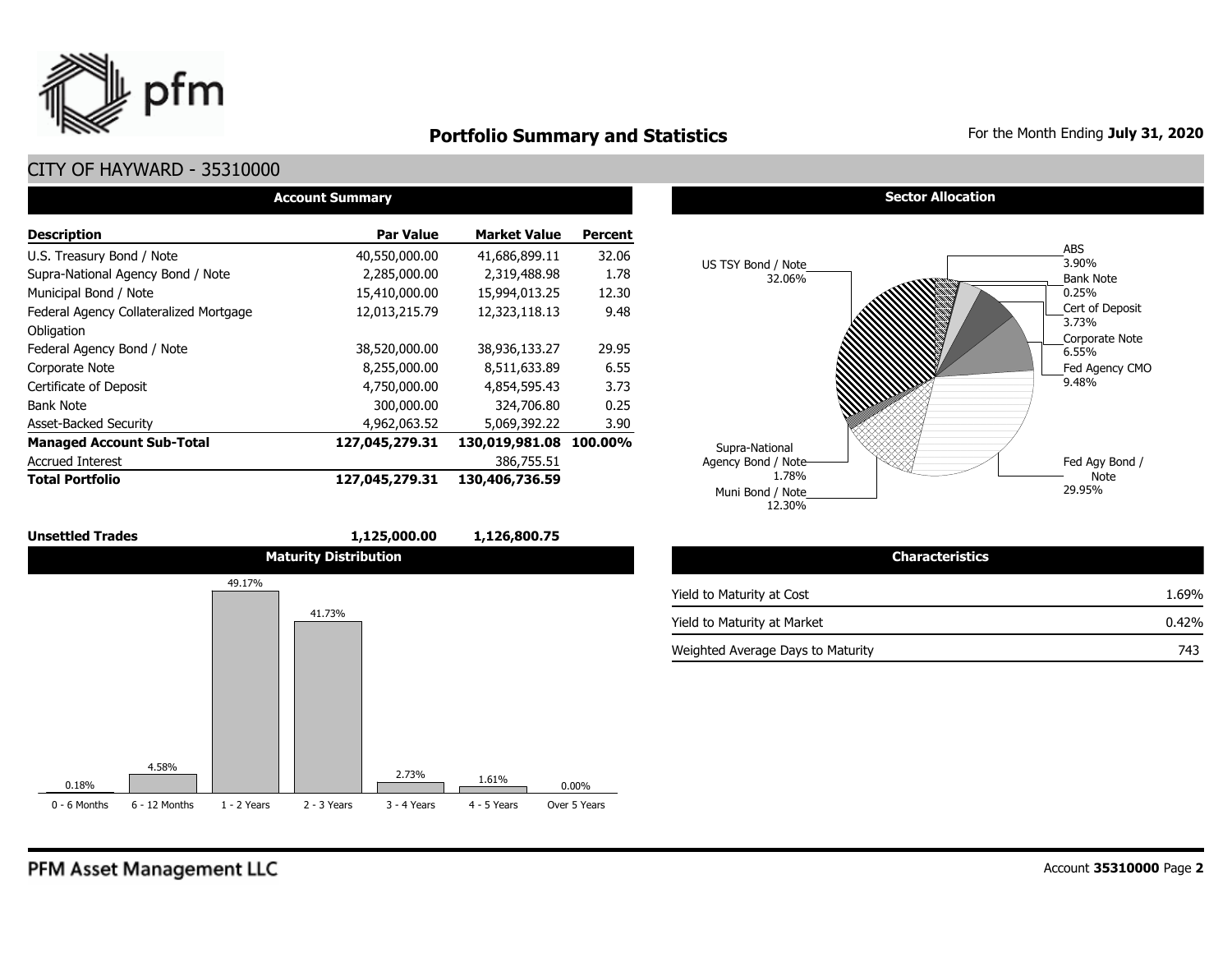### **Managed Account Issuer Summary** For the Month Ending July 31, 2020

### CITY OF HAYWARD - 35310000

pfm

| <b>Issuer Summary</b>                  |                     |                |
|----------------------------------------|---------------------|----------------|
|                                        | <b>Market Value</b> |                |
| <b>Issuer</b>                          | of Holdings         | <b>Percent</b> |
| <b>3M COMPANY</b>                      | 149,103.65          | 0.11           |
| ADOBE INC                              | 310,306.80          | 0.24           |
| AMERICAN EXPRESS CO                    | 207,739.20          | 0.16           |
| AMERICAN HONDA FINANCE                 | 620,854.80          | 0.48           |
| ARIZONA ST TRANSPRTN BRD HIGHW         | 1,283,053.85        | 0.99           |
| <b>BANK OF AMERICA CO</b>              | 591,817.20          | 0.46           |
| BMW FINANCIAL SERVICES NA LLC          | 93,813.32           | 0.07           |
| <b>CALIFORNIA ST</b>                   | 3,110,980.75        | 2.39           |
| CAPITAL ONE FINANCIAL CORP             | 616,920.00          | 0.47           |
| CAPITAL ONE PRIME AUTO REC TRUST       | 179,375.88          | 0.14           |
| CARMAX AUTO OWNER TRUST                | 858,358.38          | 0.66           |
| CATERPILLAR INC                        | 661,519.30          | 0.51           |
| CHAFFEY CA JT UNION HS DIST            | 614,982.00          | 0.47           |
| <b>CHEVRON CORPORATION</b>             | 153,059.25          | 0.12           |
| <b>CITIGROUP INC</b>                   | 616,939.80          | 0.47           |
| <b>COMCAST CORP</b>                    | 166,849.95          | 0.13           |
| <b>CREDIT AGRICOLE SA</b>              | 610,172.40          | 0.47           |
| <b>DEERE &amp; COMPANY</b>             | 200,753.00          | 0.15           |
| <b>DNB ASA</b>                         | 649,234.38          | 0.50           |
| <b>EXXON MOBIL CORP</b>                | 154,544.85          | 0.12           |
| <b>FANNIE MAE</b>                      | 12,997,915.07       | 10.00          |
| FEDERAL FARM CREDIT BANKS              | 7,037,746.78        | 5.41           |
| FEDERAL HOME LOAN BANKS                | 7,274,247.11        | 5.59           |
| FIFTH THIRD AUTO TRUST                 | 220,869.52          | 0.17           |
| FORD CREDIT AUTO LEASE TRUST           | 408,758.81          | 0.31           |
| FORD CREDIT AUTO OWNER TRUST           | 204,266.02          | 0.16           |
| <b>FREDDIE MAC</b>                     | 23,949,342.44       | 18.42          |
| <b>GM FINANCIAL AUTO LEASING TRUST</b> | 274,073.10          | 0.21           |
| <b>GM FINANCIAL SECURITIZED TERM</b>   | 353,026.36          | 0.27           |
| <b>GOLDMAN SACHS GROUP INC</b>         | 610,414.20          | 0.47           |
| HARLEY-DAVIDSON MOTORCYCLE TRUST       | 443,955.10          | 0.34           |
| HOME DEPOT INC                         | 183,325.80          | 0.14           |

#### **Credit Quality (S&P Ratings)**

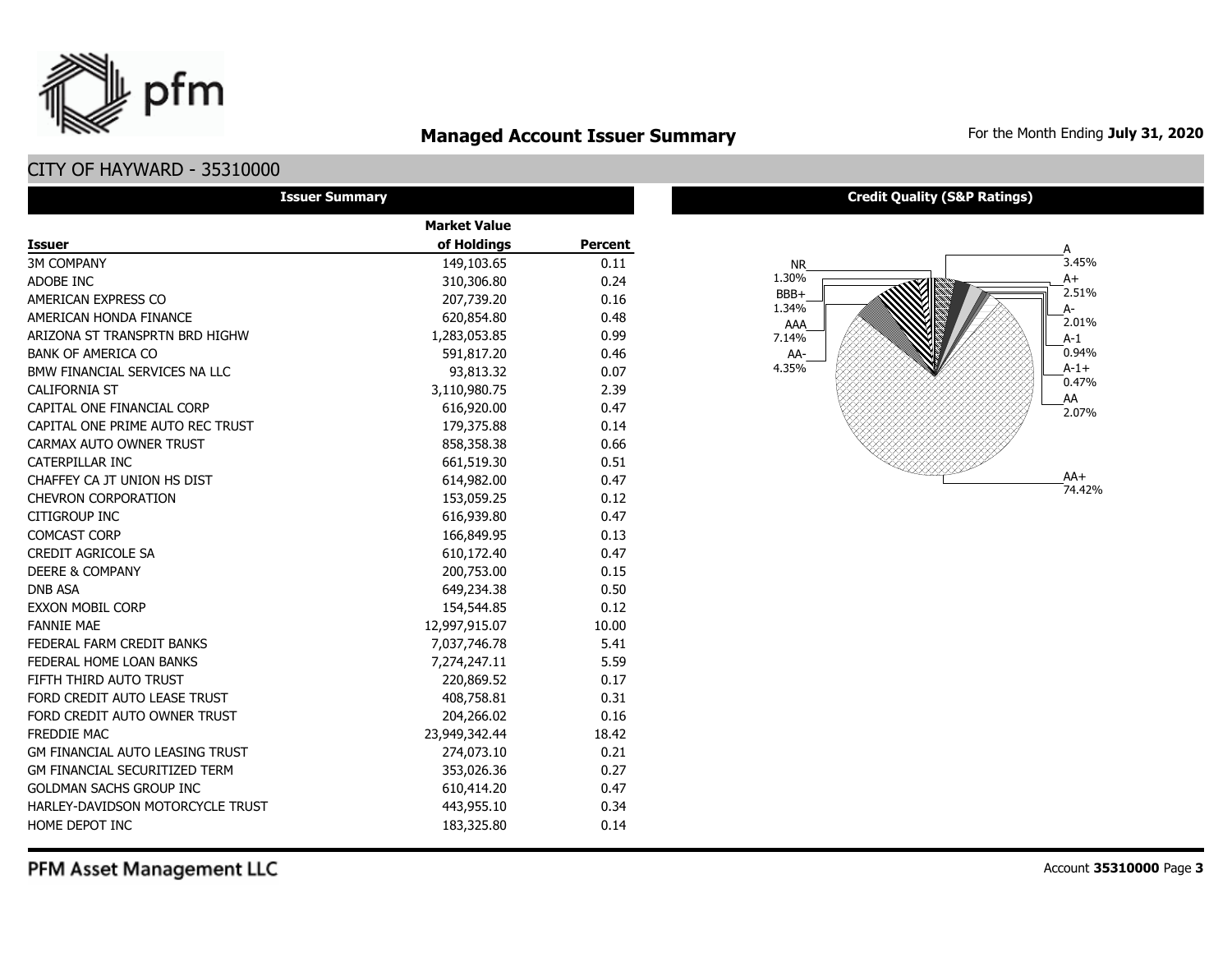

# **Managed Account Issuer Summary** For the Month Ending July 31, 2020

### CITY OF HAYWARD - 35310000

|                                         | <b>Market Value</b> |                |
|-----------------------------------------|---------------------|----------------|
| <b>Issuer</b>                           | of Holdings         | <b>Percent</b> |
| HONDA AUTO RECEIVABLES                  | 174,629.10          | 0.13           |
| <b>HYUNDAI AUTO RECEIVABLES</b>         | 408,971.42          | 0.31           |
| <b>IBM CORP</b>                         | 313,587.30          | 0.24           |
| INTER-AMERICAN DEVELOPMENT BANK         | 1,295,067.98        | 1.00           |
| INTL BANK OF RECONSTRUCTION AND DEV     | 1,024,421.00        | 0.79           |
| JP MORGAN CHASE & CO                    | 615,777.60          | 0.47           |
| LONG BEACH CA                           | 943,828.00          | 0.73           |
| <b>MARYLAND ST</b>                      | 1,246,002.50        | 0.96           |
| MISSISSIPPI STATE                       | 475,793.25          | 0.37           |
| MITSUBISHI UFJ FINANCIAL GROUP INC      | 609,630.00          | 0.47           |
| <b>MORGAN STANLEY</b>                   | 311,948.40          | 0.24           |
| NISSAN AUTO LEASE TRUST                 | 168,255.14          | 0.13           |
| NISSAN AUTO RECEIVABLES                 | 205,160.06          | 0.16           |
| <b>NORDEA BANK AB</b>                   | 644,406.25          | 0.50           |
| NY & NJ PORT AUTH                       | 755,705.65          | 0.58           |
| <b>OREGON STATE</b>                     | 620,394.00          | 0.48           |
| PACCAR FINANCIAL CORP                   | 479,244.54          | 0.37           |
| PNC FINANCIAL SERVICES GROUP            | 324,706.80          | 0.25           |
| ROYAL BANK OF CANADA                    | 615,367.80          | 0.47           |
| SAN DIEGO CA CMNTY CLG DIST             | 697,268.25          | 0.54           |
| SAN JOSE CA                             | 1,202,842.50        | 0.93           |
| SKANDINAVISKA ENSKILDA BANKEN AB        | 644,535.00          | 0.50           |
| SOCIETE GENERALE                        | 606,432.00          | 0.47           |
| STATE OF CONNECTICUT                    | 1,098,639.90        | 0.84           |
| <b>STATE OF LOUISIANA</b>               | 637,470.00          | 0.49           |
| STATE OF WASHINGTON                     | 689,034.50          | 0.53           |
| SUMITOMO MITSUI FINANCIAL GROUP INC     | 474,817.60          | 0.37           |
| TAMALPAIS CA UNION HIGH SCH DIST        | 1,025,248.00        | 0.79           |
| THE BANK OF NEW YORK MELLON CORPORATION | 309,797.10          | 0.24           |
| <b>TOYOTA MOTOR CORP</b>                | 609,701.25          | 0.47           |
| <b>TRUIST FIN CORP</b>                  | 309,606.30          | 0.24           |
| UNITED PARCEL SERVICE INC               | 309,912.00          | 0.24           |
| UNITED STATES TREASURY                  | 41,686,899.11       | 32.05          |

PFM Asset Management LLC

Account **35310000** Page **4**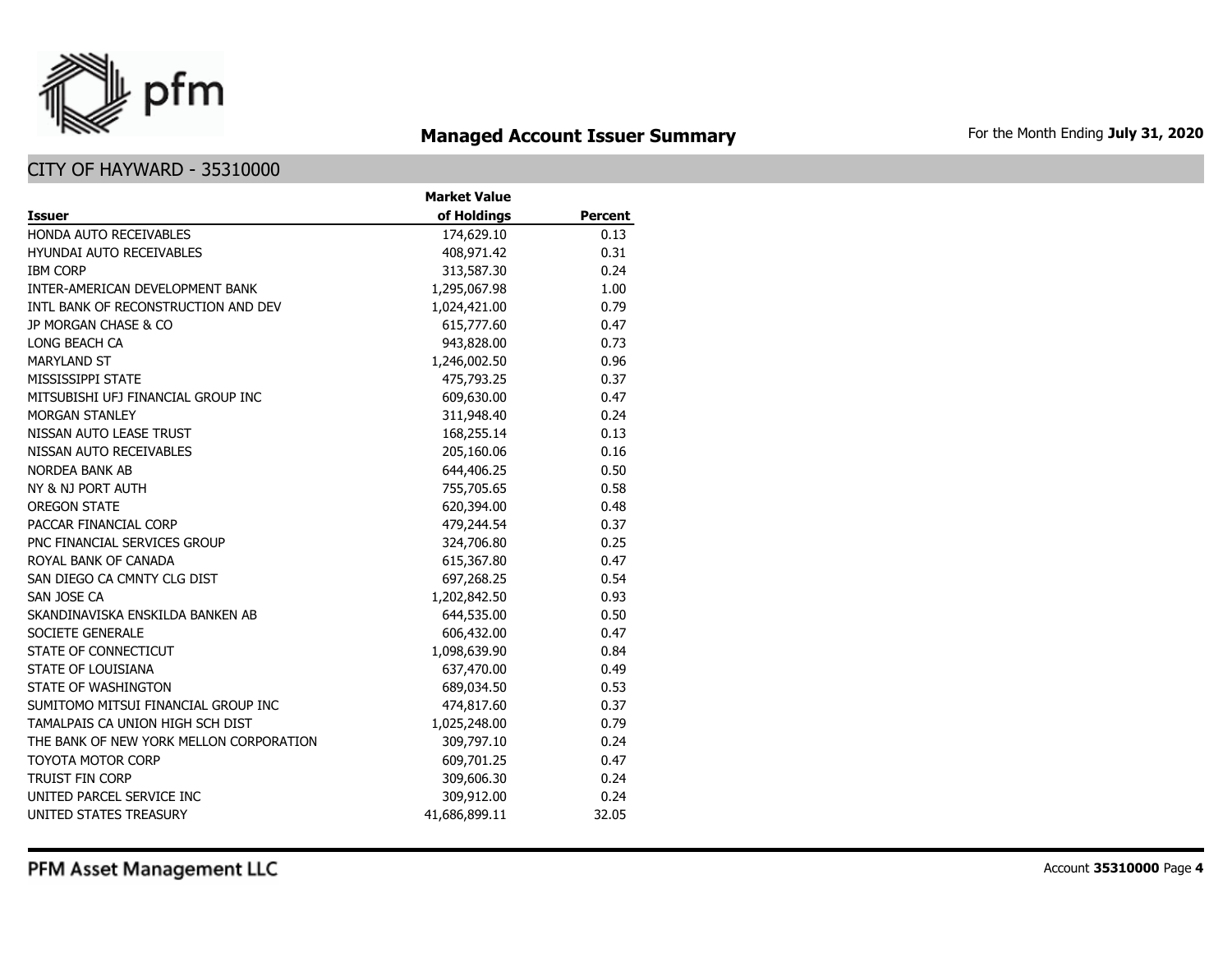

# **Managed Account Issuer Summary** For the Month Ending July 31, 2020

|                                    | <b>Market Value</b> |                |
|------------------------------------|---------------------|----------------|
| <b>Issuer</b>                      | of Holdings         | <b>Percent</b> |
| UNIVERSITY OF CALIFORNIA           | 965,726.35          | 0.74           |
| <b>US BANCORP</b>                  | 624,831.60          | 0.48           |
| <b>VERIZON OWNER TRUST</b>         | 153,997.92          | 0.12           |
| <b>VOLKSWAGEN AUTO LEASE TURST</b> | 304,962.09          | 0.23           |
| WI DEPT OF TRANS                   | 627,043.75          | 0.48           |
| <b>Total</b>                       | \$130,019,981.08    | 100.00%        |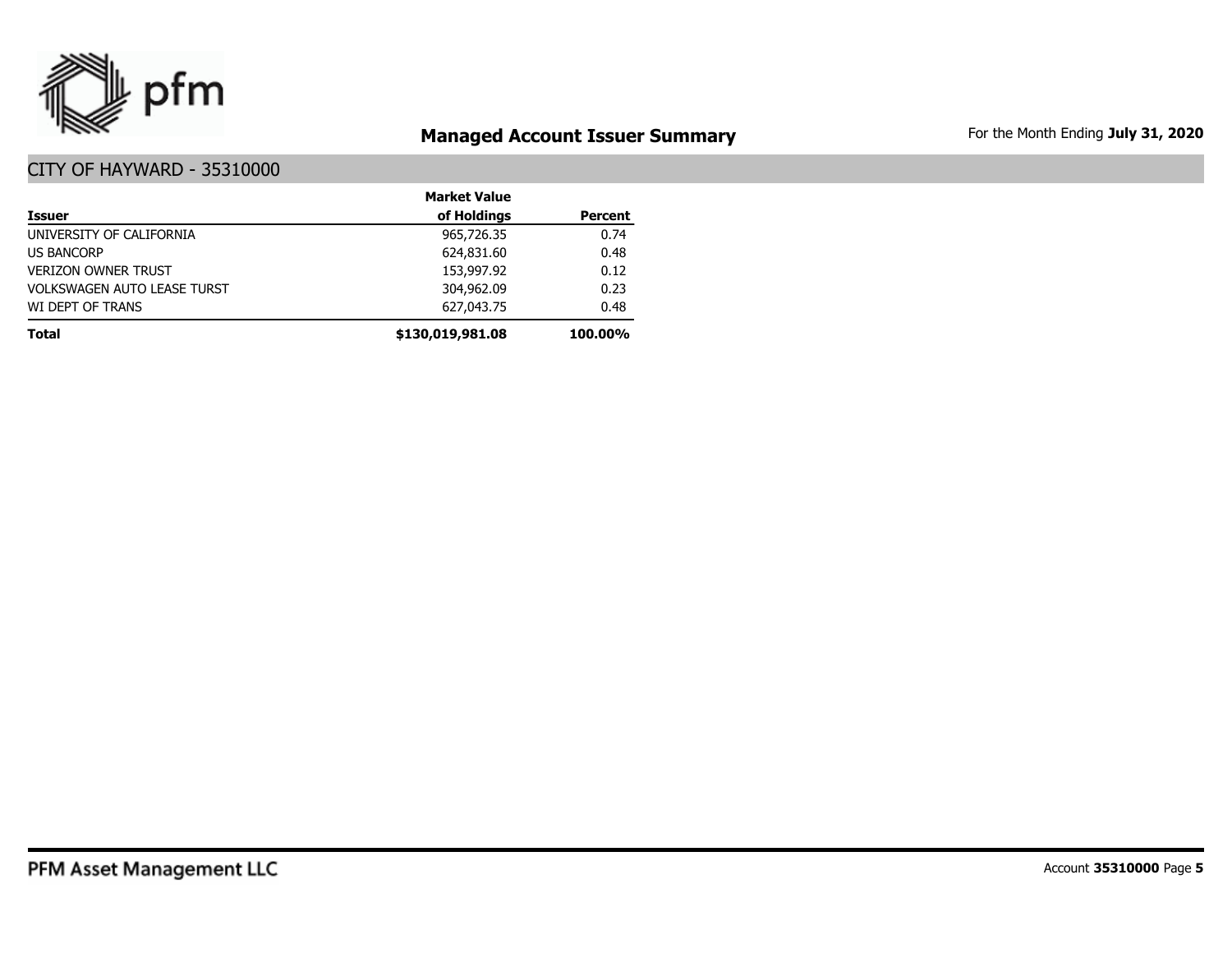

| <b>Security Type/Description</b><br><b>Dated Date/Coupon/Maturity</b> | <b>CUSIP</b> | Par              | S&P<br><b>Rating</b> | Moody's<br>Rating | <b>Trade</b><br><b>Date</b> | <b>Settle</b><br><b>Date</b> | <b>Original</b><br>Cost | <b>YTM</b><br>at Cost | <b>Accrued</b><br><b>Interest</b> | <b>Amortized</b><br>Cost | <b>Market</b><br><b>Value</b> |
|-----------------------------------------------------------------------|--------------|------------------|----------------------|-------------------|-----------------------------|------------------------------|-------------------------|-----------------------|-----------------------------------|--------------------------|-------------------------------|
| U.S. Treasury Bond / Note                                             |              |                  |                      |                   |                             |                              |                         |                       |                                   |                          |                               |
| <b>US TREASURY NOTES</b><br>DTD 10/31/2016 1.250% 10/31/2021          | 912828T67    | 300,000.00 AA+   |                      | Aaa               | 12/20/19                    | 12/20/19                     | 297.761.72 1.66         |                       | 947.69                            | 298,501.24               | 304,125.00                    |
| US TREASURY NOTES<br>DTD 10/31/2016 1.250% 10/31/2021                 | 912828T67    | 2,650,000.00 AA+ |                      | Aaa               | 10/31/19                    | 11/04/19                     | 2,634,783.20            | 1.54                  | 8,371.26                          | 2,640,455.49             | 2,686,437.50                  |
| <b>US TREASURY NOTES</b><br>DTD 10/31/2016 1.250% 10/31/2021          | 912828T67    | 4,150,000.00 AA+ |                      | Aaa               | 11/08/19                    | 11/12/19                     | 4,114,984.38            | 1.69                  | 13,109.72                         | 4,127,792.60             | 4,207,062.50                  |
| <b>US TREASURY NOTES</b><br>DTD 01/15/2019 2.500% 01/15/2022          | 9128285V8    | 1,500,000.00 AA+ |                      | Aaa               | 02/08/19                    | 02/11/19                     | 1,502,988.28            | 2.43                  | 1,732.34                          | 1,501,487.15             | 1,551,328.20                  |
| <b>US TREASURY NOTES</b><br>DTD 01/15/2019 2.500% 01/15/2022          | 9128285V8    | 6,000,000.00 AA+ |                      | Aaa               | 01/29/19                    | 01/31/19                     | 5,991,328.13            | 2.55                  | 6,929.34                          | 5,995,728.30             | 6,205,312.80                  |
| <b>US TREASURY NOTES</b><br>DTD 01/31/2017 1.875% 01/31/2022          | 912828V72    | 8,750,000.00 AA+ |                      | Aaa               | 01/07/19                    | 01/09/19                     | 8,590,722.66            | 2.50                  | 445.82                            | 8,671,928.46             | 8,976,953.13                  |
| <b>US TREASURY NOTES</b><br>DTD 02/15/2019 2.500% 02/15/2022          | 9128286C9    | 1,800,000.00 AA+ |                      | Aaa               | 04/01/19                    | 04/03/19                     | 1,810,476.56            | 2.29                  | 20,769.23                         | 1,805,622.79             | 1,865,250,00                  |
| <b>US TREASURY NOTES</b><br>DTD 07/31/2017 1.875% 07/31/2022          | 9128282P4    | 1,600,000.00 AA+ |                      | Aaa               | 07/01/19                    | 07/03/19                     | 1,605,437.50            | 1.76                  | 81.52                             | 1,603,526.63             | 1,655,750.08                  |
| <b>US TREASURY NOTES</b><br>DTD 07/31/2017 1.875% 07/31/2022          | 9128282P4    | 4,000,000.00 AA+ |                      | Aaa               | 06/03/19                    | 06/05/19                     | 4,003,281.25            | 1.85                  | 203.81                            | 4,002,076.42             | 4,139,375.20                  |
| US TREASURY NOTES<br>DTD 08/31/2017 1.625% 08/31/2022                 | 9128282S8    | 125,000.00 AA+   |                      | Aaa               | 08/02/19                    | 08/05/19                     | 124,750.98              | 1.69                  | 850.03                            | 124,831.32               | 128,906.25                    |
| UNITED STATES TREASURY NOTES<br>DTD 10/15/2019 1.375% 10/15/2022      | 912828YK0    | 5,250,000.00 AA+ |                      | Aaa               | 12/02/19                    | 12/04/19                     | 5,213,085.94            | 1.63                  | 21,301.23                         | 5,221,591.00             | 5,394,375.00                  |
| UNITED STATES TREASURY NOTES<br>DTD 01/15/2020 1.500% 01/15/2023      | 912828Z29    | 2,500,000.00 AA+ |                      | Aaa               | 02/03/20                    | 02/05/20                     | 2,512,207.03            | 1.33                  | 1,732.34                          | 2,510,185.77             | 2,584,375.00                  |
| US TREASURY NOTES<br>DTD 02/01/2016 1.750% 01/31/2023                 | 912828P38    | 150,000.00 AA+   |                      | Aaa               | 01/02/20                    | 01/06/20                     | 150,609.38              | 1.61                  | 7.13                              | 150,496.31               | 156,070.32                    |
| UNITED STATES TREASURY NOTES<br>DTD 02/15/2020 1.375% 02/15/2023      | 912828Z86    | 1,775,000.00 AA+ |                      | Aaa               | 03/02/20                    | 03/04/20                     | 1,805,854.49            | 0.78                  | 11,264.42                         | 1,801,561.19             | 1,831,578.13                  |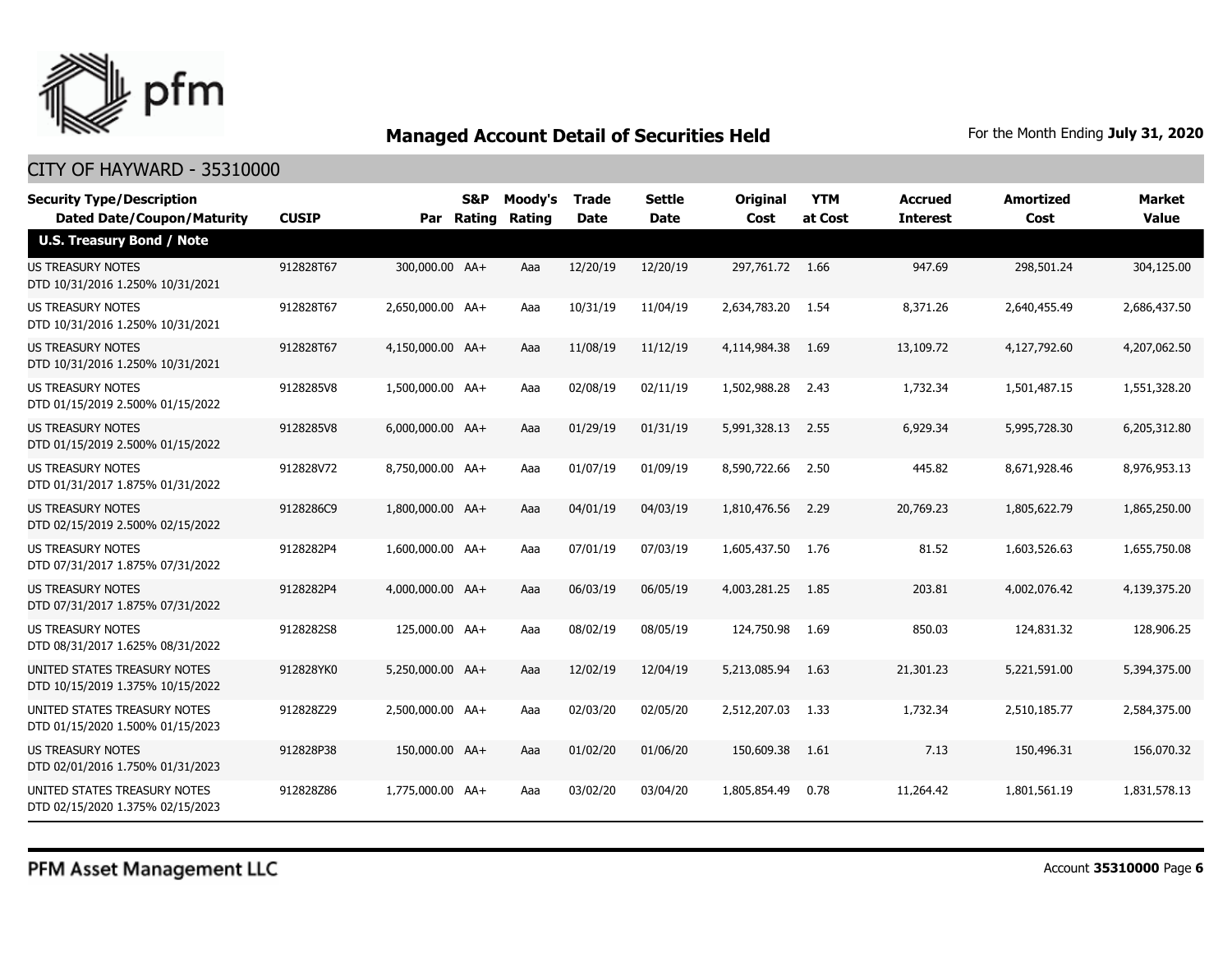

| <b>Security Type/Description</b><br><b>Dated Date/Coupon/Maturity</b>                  | <b>CUSIP</b> | Par              | S&P<br>Rating | Moody's<br>Rating | <b>Trade</b><br><b>Date</b> | <b>Settle</b><br><b>Date</b> | Original<br>Cost | <b>YTM</b><br>at Cost | <b>Accrued</b><br><b>Interest</b> | <b>Amortized</b><br>Cost | <b>Market</b><br><b>Value</b> |
|----------------------------------------------------------------------------------------|--------------|------------------|---------------|-------------------|-----------------------------|------------------------------|------------------|-----------------------|-----------------------------------|--------------------------|-------------------------------|
| <b>Security Type Sub-Total</b>                                                         |              | 40,550,000.00    |               |                   |                             |                              | 40,358,271.50    | 1.98                  | 87,745.88                         | 40,455,784.67            | 41,686,899.11                 |
| <b>Supra-National Agency Bond / Note</b>                                               |              |                  |               |                   |                             |                              |                  |                       |                                   |                          |                               |
| INTL BANK OF RECONSTRUCTION AND DEV<br><b>NOTE</b><br>DTD 07/25/2018 2.750% 07/23/2021 | 459058GH0    | 1,000,000.00 AAA |               | Aaa               | 07/18/18                    | 07/25/18                     | 997,660.00       | 2.83                  | 611.11                            | 999,234.30               | 1,024,421.00                  |
| INTER-AMERICAN DEVEL BK CORPORATE<br><b>NOTES</b><br>DTD 04/24/2020 0.500% 05/24/2023  | 4581X0DM7    | 1,285,000.00 AAA |               | Aaa               | 04/17/20                    | 04/24/20                     | 1,284,563.10     | 0.51                  | 1,195.76                          | 1,284,601.55             | 1,295,067.98                  |
| <b>Security Type Sub-Total</b>                                                         |              | 2,285,000.00     |               |                   |                             |                              | 2,282,223.10     | 1.54                  | 1,806.87                          | 2,283,835.85             | 2,319,488.98                  |
| <b>Municipal Bond / Note</b>                                                           |              |                  |               |                   |                             |                              |                  |                       |                                   |                          |                               |
| CA ST TXBL GO BONDS<br>DTD 04/27/2017 2.625% 04/01/2021                                | 13063DAC2    | 1,000,000.00 AA- |               | Aa2               | 02/12/19                    | 02/14/19                     | 997,000.00       | 2.77                  | 8,750.00                          | 999,061.78               | 1,015,360.00                  |
| CA ST TXBL GO BONDS<br>DTD 04/25/2018 2.800% 04/01/2021                                | 13063DGA0    | 1,425,000.00 AA- |               | Aa2               | 04/18/18                    | 04/25/18                     | 1,425,057.00     | 2.80                  | 13,300.00                         | 1,425,012.92             | 1,449,552.75                  |
| UNIV OF CAL TXBL REV BONDS<br>DTD 06/05/2018 3.029% 05/15/2021                         | 91412HBH5    | 455,000.00 AA    |               | Aa2               | 05/23/18                    | 06/05/18                     | 455,000.00       | 3.03                  | 2,909.52                          | 455,000.00               | 464,541.35                    |
| LA ST T/E GO BONDS<br>DTD 03/11/2020 5.000% 11/15/2021                                 | 546417DK9    | 600,000,00 AA-   |               | Aa3               | 04/21/20                    | 04/22/20                     | 637,044.00       | 1.01                  | 6,333.33                          | 630,503.01               | 637,470.00                    |
| CA ST T/E GO BONDS<br>DTD 04/22/2020 5.000% 03/01/2022                                 | 13063DUV8    | 600,000.00 AA-   |               | Aa2               | 04/17/20                    | 04/22/20                     | 644,070.00       | 1.00                  | 8,250,00                          | 637,505,00               | 646,068.00                    |
| CT ST T/E GO BONDS<br>DTD 06/25/2020 3.000% 06/01/2022                                 | 20772KKE8    | 750,000.00 A     |               | A1                | 06/12/20                    | 06/25/20                     | 784,837.50       | 0.58                  | 2,250.00                          | 783,011.74               | 784,282.50                    |
| CT ST TXBL GO BONDS<br>DTD 06/11/2020 2.500% 07/01/2022                                | 20772KJU4    | 305,000.00       | A             | A1                | 05/29/20                    | 06/11/20                     | 310,130.10       | 1.66                  | 1,059.03                          | 309,781.25               | 314,357.40                    |
| CHAFFEY UHSD, CA TXBL GO BONDS<br>DTD 12/05/2019 1.913% 08/01/2022                     | 157411TH2    | 600,000.00 AA-   |               | Aa1               | 11/06/19                    | 12/05/19                     | 600,000.00       | 1.91                  | 5,739.00                          | 600,000.00               | 614,982.00                    |
| SAN DIEGO CCD, CA TXBL GO BONDS<br>DTD 10/16/2019 1.936% 08/01/2022                    | 7972720M6    | 675,000.00 AAA   |               | Aaa               | 09/18/19                    | 10/16/19                     | 675,000.00       | 1.94                  | 6,534.00                          | 675,000.00               | 697,268.25                    |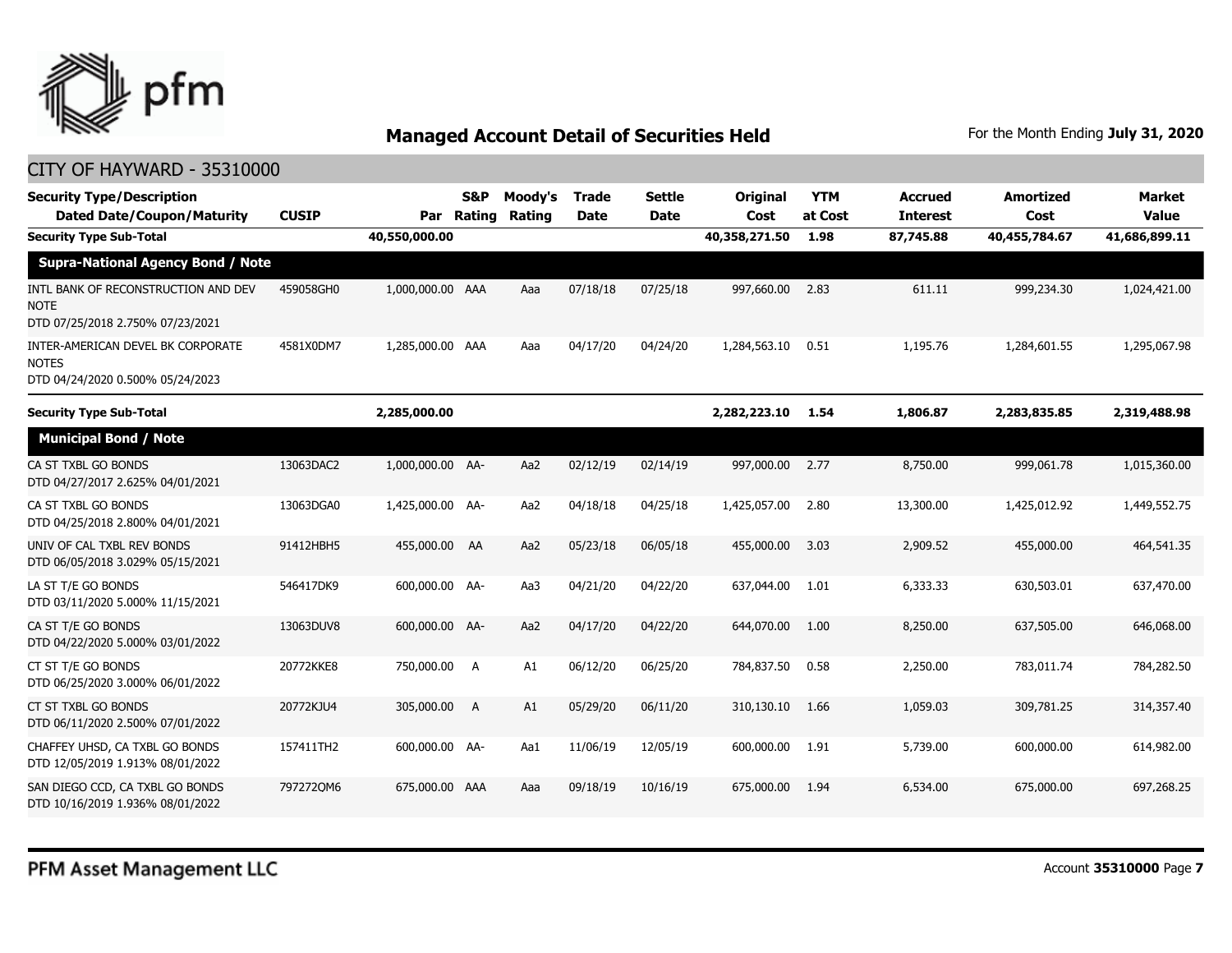

#### CITY OF HAYWARD - 35310000

| <b>Security Type/Description</b><br><b>Dated Date/Coupon/Maturity</b>               | <b>CUSIP</b> |                  | S&P<br>Par Rating | Moody's<br><b>Rating</b> | Trade<br>Date | <b>Settle</b><br><b>Date</b> | <b>Original</b><br>Cost | <b>YTM</b><br>at Cost | <b>Accrued</b><br><b>Interest</b> | <b>Amortized</b><br>Cost | <b>Market</b><br><b>Value</b> |
|-------------------------------------------------------------------------------------|--------------|------------------|-------------------|--------------------------|---------------|------------------------------|-------------------------|-----------------------|-----------------------------------|--------------------------|-------------------------------|
| <b>Municipal Bond / Note</b>                                                        |              |                  |                   |                          |               |                              |                         |                       |                                   |                          |                               |
| LONG BEACH CCD, CA TXBL GO BONDS<br>DTD 10/23/2019 1.702% 08/01/2022                | 542411NG4    | 920,000.00 AA    |                   | Aa2                      | 10/09/19      | 10/23/19                     | 920,000.00              | 1.70                  | 7,829.20                          | 920,000.00               | 943,828.00                    |
| TAMALPAIS UHSD, CA TXBL GO BONDS<br>DTD 10/09/2019 1.925% 08/01/2022                | 874857KH7    | 995,000.00 NR    |                   | Aaa                      | 09/20/19      | 10/09/19                     | 995,000.00              | 1.93                  | 9,576.88                          | 995,000.00               | 1,025,248.00                  |
| SAN JOSE, CA TXBL GO BONDS<br>DTD 07/25/2019 2.300% 09/01/2022                      | 798135H44    | 1,150,000.00 AA+ |                   | Aa1                      | 07/09/19      | 07/25/19                     | 1,157,544.00            | 2.08                  | 11,020.83                         | 1,155,062.60             | 1,202,842.50                  |
| OR ST DEPT OF TRANS TXBL REV BONDS<br>DTD 11/20/2019 1.855% 11/15/2022              | 68607DTT2    | 600,000.00 AAA   |                   | Aa1                      | 11/07/19      | 11/20/19                     | 600,000.00              | 1.86                  | 2,349.67                          | 600,000.00               | 620,394.00                    |
| UNIV OF CAL TXBL REV BONDS<br>DTD 07/16/2020 0.628% 05/15/2023                      | 91412HFK4    | 500,000.00 AA    |                   | Aa2                      | 07/10/20      | 07/16/20                     | 500,000.00              | 0.63                  | 130.83                            | 500,000.00               | 501,185.00                    |
| PORT AUTH OF NY/NJ TXBL REV BONDS<br>DTD 07/08/2020 1.086% 07/01/2023               | 73358W4V3    | 370,000.00 A+    |                   | Aa3                      | 07/02/20      | 07/08/20                     | 370,000.00              | 1.09                  | 256.72                            | 370,000.00               | 375,316.90                    |
| PORT AUTH OF NY/NJ TXBL REV BONDS<br>DTD 07/08/2020 1.086% 07/01/2023               | 73358W4V3    | 375,000.00 A+    |                   | Aa3                      | 07/07/20      | 07/09/20                     | 377,197.50              | 0.89                  | 260.19                            | 377,151.00               | 380,388.75                    |
| WA ST T/E GO BONDS<br>DTD 04/29/2020 5.000% 07/01/2023                              | 93974EHJ8    | 605,000.00 AA+   |                   | Aaa                      | 04/23/20      | 04/29/20                     | 679,759.85              | 1.03                  | 2,520.83                          | 673,691.26               | 689,034.50                    |
| WI DEPT OF TRANS TXBL REV BONDS<br>DTD 07/30/2020 0.420% 07/01/2023                 | 977123X52    | 625,000.00 AA+   |                   | <b>NR</b>                | 07/10/20      | 07/30/20                     | 625,000.00              | 0.42                  | 7.29                              | 625,000.00               | 627,043.75                    |
| AZ TRAN BOARD TXBL REV BONDS<br>DTD 02/12/2020 1.795% 07/01/2023                    | 040654XT7    | 1,235,000.00 AA+ |                   | Aa1                      | 01/10/20      | 02/12/20                     | 1,235,000.00            | 1.80                  | 1,847.35                          | 1,235,000.00             | 1,283,053.85                  |
| <b>MD ST TXBL GO BONDS</b><br>DTD 08/05/2020 0.410% 08/01/2023                      | 574193TP3    | 650,000.00 AAA   |                   | Aaa                      | 07/23/20      | 08/05/20                     | 650,000.00              | 0.41                  | 0.00                              | 650,000.00               | 651,007.50                    |
| MISSISSIPPI ST-A-TXBL MUNICIPAL<br><b>BONDS</b><br>DTD 08/06/2020 0.422% 11/01/2023 | 605581MY0    | 475,000.00 AA    |                   | Aa <sub>2</sub>          | 07/24/20      | 08/06/20                     | 475,000,00              | 0.42                  | 0.00                              | 475,000.00               | 475,793.25                    |
| MD ST T/E GO BONDS<br>DTD 08/30/2017 5.000% 08/01/2024                              | 574193PK8    | 500,000.00 AAA   |                   | Aaa                      | 05/01/20      | 05/05/20                     | 583,925.00              | 0.95                  | 12,500.00                         | 579,157.15               | 594,995.00                    |
| <b>Security Type Sub-Total</b>                                                      |              | 15,410,000.00    |                   |                          |               |                              | 15,696,564.95           | 1.61                  | 103,424.67                        | 15,669,937.71            | 15,994,013.25                 |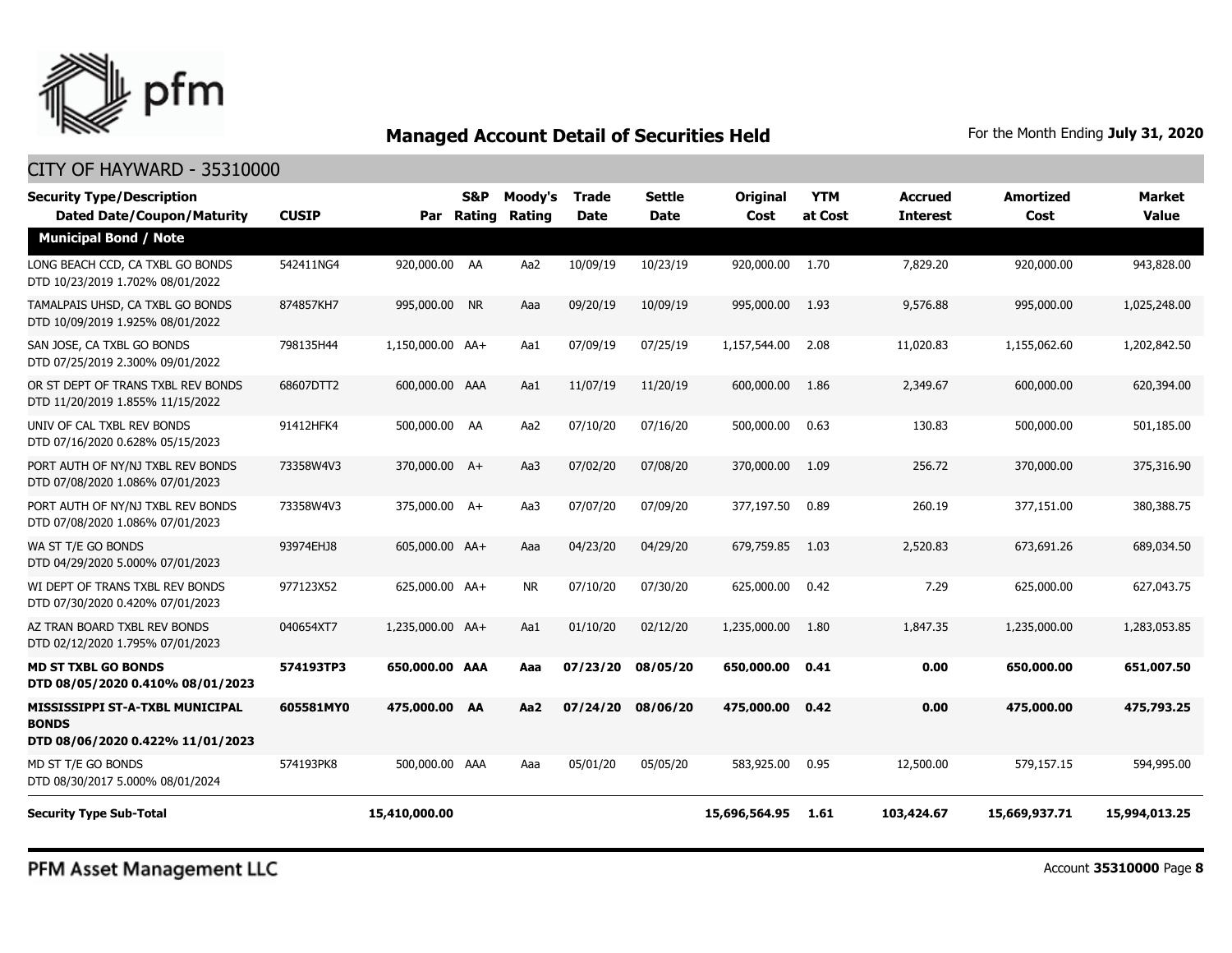

| <b>Security Type/Description</b><br><b>Dated Date/Coupon/Maturity</b> | <b>CUSIP</b> |                  | S&P<br>Par Rating | Moody's<br>Rating | <b>Trade</b><br><b>Date</b> | <b>Settle</b><br><b>Date</b> | <b>Original</b><br>Cost | <b>YTM</b><br>at Cost | <b>Accrued</b><br><b>Interest</b> | <b>Amortized</b><br>Cost | <b>Market</b><br><b>Value</b> |
|-----------------------------------------------------------------------|--------------|------------------|-------------------|-------------------|-----------------------------|------------------------------|-------------------------|-----------------------|-----------------------------------|--------------------------|-------------------------------|
| <b>Federal Agency Collateralized Mortgage Obligation</b>              |              |                  |                   |                   |                             |                              |                         |                       |                                   |                          |                               |
| <b>FHMS K714 A2</b><br>DTD 01/01/2014 3.034% 10/01/2020               | 3137B6ZM6    | 235,478.41 AA+   |                   | Aaa               | 09/21/17                    | 09/26/17                     | 242,018.45              | 2.08                  | 595.37                            | 235,840.76               | 235,478.41                    |
| FNA 2018-M5 A2<br>DTD 04/01/2018 3.560% 09/01/2021                    | 3136B1XP4    | 431,556.29 AA+   |                   | Aaa               | 04/11/18                    | 04/30/18                     | 440,140.37              | 2.93                  | 1,280.28                          | 434,342.60               | 435,979.21                    |
| <b>FHMS K720 A1</b><br>DTD 11/01/2015 2.316% 11/01/2021               | 3137BLUQ9    | 177,519.23 AA+   |                   | Aaa               | 08/22/19                    | 08/27/19                     | 178,004.64              | 2.19                  | 342.61                            | 177,797.56               | 179,435.24                    |
| FHLMC MULTIFAMILY STRUCTURED P<br>DTD 05/01/2015 2.791% 01/01/2022    | 3137BHXY8    | 1,250,000.00 AA+ |                   | Aaa               | 08/16/19                    | 08/21/19                     | 1,272,656.25            | 2.00                  | 2,907.29                          | 1,263,583.26             | 1,275,868.93                  |
| FHMS KJ23 A1<br>DTD 12/01/2018 3.174% 03/01/2022                      | 3137FKK70    | 250,821.30 AA+   |                   | Aaa               | 12/07/18                    | 12/14/18                     | 250,819.28              | 3.17                  | 663.42                            | 250,820.31               | 253,257.26                    |
| FHMS K019 A2<br>DTD 08/01/2012 2.272% 03/01/2022                      | 3137ASNJ9    | 587,439.20 AA+   |                   | Aaa               | 03/29/19                    | 04/03/19                     | 583,102.24              | 2.54                  | 1,112.22                          | 585,085.08               | 599,083.57                    |
| FHMS K023 A1<br>DTD 12/01/2012 1.583% 04/01/2022                      | 3137AWQG3    | 54,586.66 AA+    |                   | Aaa               | 03/06/18                    | 03/09/18                     | 53,401.09               | 2.14                  | 72.01                             | 54,100.93                | 55,065.72                     |
| FHMS K023 A1<br>DTD 12/01/2012 1.583% 04/01/2022                      | 3137AWQG3    | 239,648.74 AA+   |                   | Aaa               | 07/12/18                    | 07/17/18                     | 233,592.00              | 2.30                  | 316.14                            | 236,929.02               | 241,751.92                    |
| FHMS K023 A1<br>DTD 12/01/2012 1.583% 04/01/2022                      | 3137AWQG3    | 492,611.31 AA+   |                   | Aaa               | 03/07/18                    | 03/09/18                     | 481,835.45              | 2.15                  | 649.84                            | 488,196.40               | 496,934.51                    |
| FHLMC MULTIFAMILY STRUCTURED P<br>DTD 11/01/2015 2.716% 06/01/2022    | 3137BLUR7    | 600,000,00 AA+   |                   | Aaa               | 03/13/19                    | 03/18/19                     | 599,253.52              | 2.76                  | 1,358.00                          | 599,573.53               | 615,659.29                    |
| FHLMC MULTIFAMILY STRUCTURED P<br>DTD 12/01/2012 2.355% 07/01/2022    | 3137AVXN2    | 570,000.00 AA+   |                   | Aaa               | 06/12/19                    | 06/17/19                     | 572,092.97              | 2.23                  | 1,118.62                          | 571,318.01               | 586,971.48                    |
| FHLMC MULTIFAMILY STRUCTURED P<br>DTD 12/01/2012 2.355% 07/01/2022    | 3137AVXN2    | 1,227,386.00 AA+ |                   | Aaa               | 03/28/19                    | 04/02/19                     | 1,222,591.52            | 2.48                  | 2,408.75                          | 1,224,560.25             | 1,263,930.83                  |
| FHLMC MULTIFAMILY STRUCTURED P<br>DTD 12/01/2012 2.307% 08/01/2022    | 3137AWQH1    | 1,250,000.00 AA+ |                   | Aaa               | 09/04/19                    | 09/09/19                     | 1,268,457.03            | 1.78                  | 2,403.13                          | 1,262,747.05             | 1,287,210.49                  |
| FHLMC MULTIFAMILY STRUCTURED P<br>DTD 05/01/2013 2.510% 11/01/2022    | 3137B1BS0    | 500,000.00 AA+   |                   | Aaa               | 02/18/20                    | 02/21/20                     | 509,648,44              | 1.78                  | 1,045.83                          | 508,059.98               | 520,403.20                    |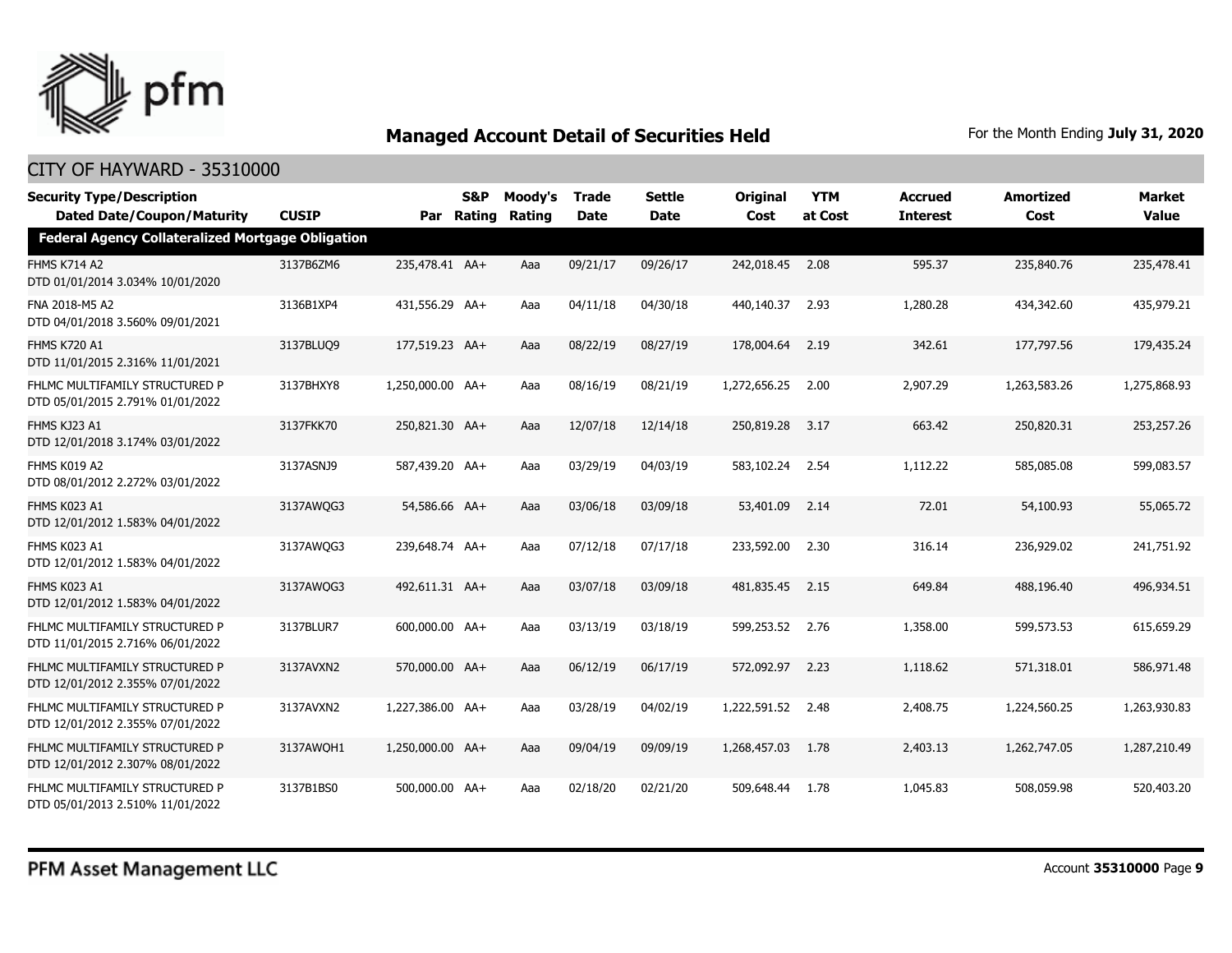

#### CITY OF HAYWARD - 35310000

| <b>Security Type/Description</b><br><b>Dated Date/Coupon/Maturity</b> | <b>CUSIP</b> | Par              | S&P<br><b>Rating</b> | Moody's<br>Rating | <b>Trade</b><br><b>Date</b> | Settle<br><b>Date</b> | <b>Original</b><br>Cost | <b>YTM</b><br>at Cost | <b>Accrued</b><br><b>Interest</b> | <b>Amortized</b><br>Cost | <b>Market</b><br>Value |
|-----------------------------------------------------------------------|--------------|------------------|----------------------|-------------------|-----------------------------|-----------------------|-------------------------|-----------------------|-----------------------------------|--------------------------|------------------------|
| <b>Federal Agency Collateralized Mortgage Obligation</b>              |              |                  |                      |                   |                             |                       |                         |                       |                                   |                          |                        |
| <b>FANNIEMAE-ACES</b><br>DTD 02/01/2013 2.509% 11/01/2022             | 3136ACGJ4    | 973,642.41 AA+   |                      | Aaa               | 06/24/19                    | 06/27/19              | 985,660.82 2.13         |                       | 2,035.34                          | 981,720.20               | 1,009,625.33           |
| FHLMC MULTIFAMILY STRUCTURED P<br>DTD 05/01/2013 2.510% 11/01/2022    | 3137B1BS0    | 1,065,000.00 AA+ |                      | Aaa               | 06/12/19                    | 06/17/19              | 1,074,318.75            | 2.24                  | 2,227.63                          | 1,071,212.50             | 1,108,458.83           |
| FNA 2013-M7 A2<br>DTD 05/01/2013 2.280% 12/01/2022                    | 3136AEGO4    | 317,089.99 AA+   |                      | Aaa               | 09/11/19                    | 09/16/19              | 319,065.80              | 2.08                  | 602.47                            | 318,526.33               | 327,914.42             |
| FNA 2013-M7 A2<br>DTD 05/01/2013 2.280% 12/01/2022                    | 3136AEGQ4    | 420,076.49 AA+   |                      | Aaa               | 09/04/19                    | 09/09/19              | 425,579.90              | 1.86                  | 798.15                            | 424,053.51               | 434,416.54             |
| <b>FHMS J22F A1</b><br>DTD 11/01/2018 3.454% 05/01/2023               | 3137FJYA1    | 199,480.43 AA+   |                      | Aaa               | 11/07/18                    | 11/19/18              | 199,475.04              | 3.45                  | 574.17                            | 199,477.10               | 202,093.92             |
| FHMS KP05 A<br>DTD 12/01/2018 3.203% 07/01/2023                       | 3137FKK39    | 294,513.38 AA+   |                      | Aaa               | 12/07/18                    | 12/17/18              | 294,512.48              | 3.20                  | 786.11                            | 294,512.80               | 303,619.73             |
| FHMS KJ27 A1<br>DTD 11/01/2019 2.092% 07/25/2024                      | 3137FQ3V3    | 481,365.95 AA+   |                      | Aaa               | 11/20/19                    | 11/26/19              | 481,354.39              | 2.09                  | 839.18                            | 481,356.08               | 496,909.01             |
| FHMS KJ30 A1<br>DTD 07/01/2020 0.526% 01/25/2025                      | 3137FUZN7    | 395,000.00 AA+   |                      | Aaa               | 07/23/20                    | 07/30/20              | 394,992.50              | 0.53                  | 173.14                            | 394,992.51               | 393,050.29             |
| <b>Security Type Sub-Total</b>                                        |              | 12,013,215.79    |                      |                   |                             |                       | 12,082,572.93           | 2.21                  | 24,309.70                         | 12,058,805.77            | 12,323,118.13          |
| <b>Federal Agency Bond / Note</b>                                     |              |                  |                      |                   |                             |                       |                         |                       |                                   |                          |                        |
| FEDERAL HOME LOAN BANKS NOTES<br>DTD 10/12/2018 3.000% 10/12/2021     | 3130AF5B9    | 2,425,000.00 AA+ |                      | Aaa               | 11/02/18                    | 11/06/18              | 2,423,593.50            | 3.02                  | 22,027.08                         | 2,424,426.11             | 2,507,568.83           |
| <b>FANNIE MAE NOTES</b><br>DTD 01/11/2019 2.625% 01/11/2022           | 3135G0U92    | 1,200,000.00 AA+ |                      | Aaa               | 01/29/19                    | 01/31/19              | 1,200,312.00            | 2.62                  | 1,750.00                          | 1,200,153.10             | 1,242,331.20           |
| <b>FANNIE MAE NOTES</b><br>DTD 01/11/2019 2.625% 01/11/2022           | 3135G0U92    | 1,650,000.00 AA+ |                      | Aaa               | 01/09/19                    | 01/11/19              | 1,648,812.00            | 2.65                  | 2,406.25                          | 1,649,427.68             | 1,708,205.40           |
| FFCB NOTES (CALLABLE)<br>DTD 04/08/2020 0.950% 04/08/2022             | 3133ELVV3    | 1,900,000.00 AA+ |                      | Aaa               | 04/02/20                    | 04/08/20              | 1,900,000.00            | 0.95                  | 5,665.69                          | 1,900,000.00             | 1,902,378.80           |
| FEDERAL FARM CREDIT BANK NOTES<br>DTD 04/08/2020 0.375% 04/08/2022    | 3133ELWD2    | 2.550.000.00 AA+ |                      | Aaa               | 04/03/20                    | 04/08/20              | 2,546,226,00            | 0.45                  | 3,001.56                          | 2,546,820.53             | 2,557,512,30           |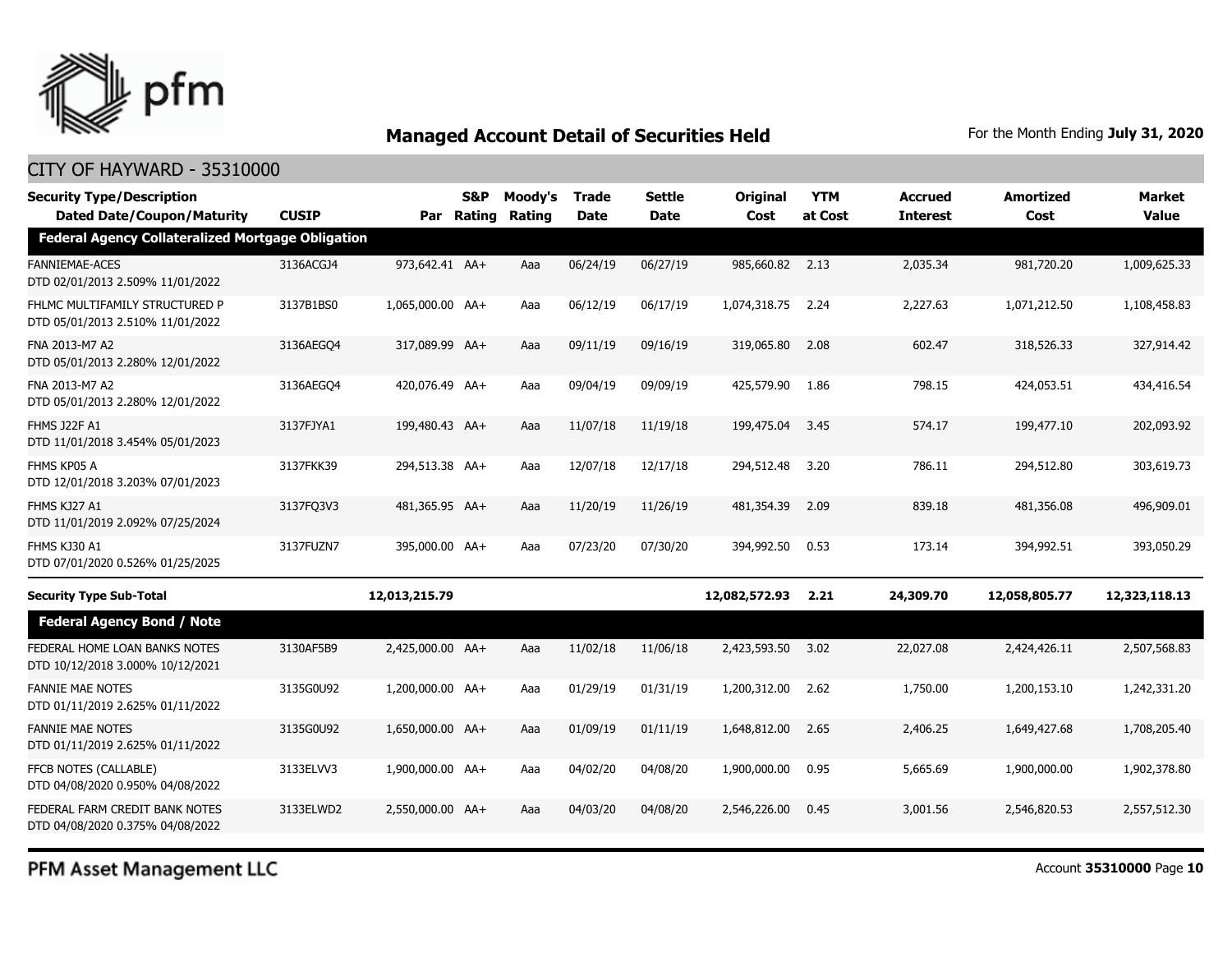

#### CITY OF HAYWARD - 35310000

| <b>Security Type/Description</b><br><b>Dated Date/Coupon/Maturity</b> | <b>CUSIP</b> | Par              | <b>S&amp;P</b><br>Rating | Moody's<br>Rating | <b>Trade</b><br><b>Date</b> | <b>Settle</b><br>Date | <b>Original</b><br>Cost | <b>YTM</b><br>at Cost | Accrued<br><b>Interest</b> | <b>Amortized</b><br>Cost | <b>Market</b><br><b>Value</b> |
|-----------------------------------------------------------------------|--------------|------------------|--------------------------|-------------------|-----------------------------|-----------------------|-------------------------|-----------------------|----------------------------|--------------------------|-------------------------------|
| <b>Federal Agency Bond / Note</b>                                     |              |                  |                          |                   |                             |                       |                         |                       |                            |                          |                               |
| FEDERAL FARM CREDIT BANK NOTES<br>DTD 06/02/2020 0.250% 06/02/2022    | 3133ELE75    | 2,575,000.00 AA+ |                          | Aaa               | 06/03/20                    | 06/04/20              | 2,573,264.45            | 0.28                  | 1,055.03                   | 2,573,402.72             | 2,577,855,68                  |
| FEDERAL HOME LOAN BANK<br>DTD 06/01/2012 2.125% 06/10/2022            | 313379069    | 2,475,000.00 AA+ |                          | Aaa               | 06/13/19                    | 06/14/19              | 2,492,399.25            | 1.88                  | 7,450.78                   | 2,485,802.83             | 2,563,565.40                  |
| <b>FREDDIE MAC NOTES</b><br>DTD 07/23/2020 0.125% 07/25/2022          | 3137EAET2    | 1,575,000.00 AA+ |                          | Aaa               | 07/21/20                    | 07/23/20              | 1,571,440.50            | 0.24                  | 43.75                      | 1,571,484.26             | 1,573,001.33                  |
| <b>FANNIE MAE NOTES</b><br>DTD 09/06/2019 1.375% 09/06/2022           | 3135G0W33    | 1,250,000.00 AA+ |                          | Aaa               | 09/05/19                    | 09/06/19              | 1,245,650.00            | 1.49                  | 6,922.74                   | 1,246,959.76             | 1,280,660.00                  |
| FEDERAL HOME LOAN BANKS NOTES<br>DTD 02/21/2020 1.375% 02/17/2023     | 3130AJ7E3    | 2,140,000.00 AA+ |                          | Aaa               | 02/20/20                    | 02/21/20              | 2,136,062.40            | 1.44                  | 13,077.78                  | 2,136,646.55             | 2,203,112.88                  |
| FREDDIE MAC NOTES<br>DTD 04/20/2020 0.375% 04/20/2023                 | 3137EAEO8    | 3,825,000.00 AA+ |                          | Aaa               | 04/17/20                    | 04/20/20              | 3,815,437.50            | 0.46                  | 4,024.22                   | 3,816,336.99             | 3,841,065.00                  |
| <b>FREDDIE MAC NOTES</b><br>DTD 05/07/2020 0.375% 05/05/2023          | 3137EAER6    | 1,750,000.00 AA+ |                          | Aaa               | 06/02/20                    | 06/03/20              | 1,753,605.00            | 0.30                  | 1,531.25                   | 1,753,405.47             | 1,756,980.75                  |
| <b>FREDDIE MAC NOTES</b><br>DTD 05/07/2020 0.375% 05/05/2023          | 3137EAER6    | 2,410,000.00 AA+ |                          | Aaa               | 05/05/20                    | 05/07/20              | 2,408,987.80            | 0.39                  | 2,108.75                   | 2,409,067.44             | 2,419,613.49                  |
| <b>FANNIE MAE NOTES</b><br>DTD 05/22/2020 0.250% 05/22/2023           | 3135G04Q3    | 1,550,000.00 AA+ |                          | Aaa               | 06/02/20                    | 06/03/20              | 1,547,287.50            | 0.31                  | 742.71                     | 1,547,435.27             | 1,550,878.85                  |
| <b>FANNIE MAE NOTES</b><br>DTD 05/22/2020 0.250% 05/22/2023           | 3135G04Q3    | 2,550,000.00 AA+ |                          | Aaa               | 05/20/20                    | 05/22/20              | 2,542,324.50            | 0.35                  | 1,221.87                   | 2,542,822.18             | 2,551,445.85                  |
| FREDDIE MAC NOTES<br>DTD 06/16/2020 0.500% 06/16/2023                 | 3134GVR67    | 1,900,000.00 AA+ |                          | Aaa               | 06/12/20                    | 06/16/20              | 1,900,000.00            | 0.50                  | 1,187.50                   | 1,900,000.00             | 1,902,128,00                  |
| FREDDIE MAC NOTES<br>DTD 06/26/2020 0.250% 06/26/2023                 | 3137EAES4    | 2.340.000.00 AA+ |                          | Aaa               | 06/24/20                    | 06/26/20              | 2,333,167.20            | 0.35                  | 568.75                     | 2,333,391.84             | 2,341,371,24                  |
| <b>FANNIE MAE NOTES</b><br>DTD 07/10/2020 0.250% 07/10/2023           | 3135G05G4    | 2,455,000.00 AA+ |                          | Aaa               | 07/08/20                    | 07/10/20              | 2,449,721.75            | 0.32                  | 358.02                     | 2,449,827.80             | 2,456,458.27                  |
| <b>Security Type Sub-Total</b>                                        |              | 38,520,000.00    |                          |                   |                             |                       | 38,488,291.35           | 0.94                  | 75,143.73                  | 38,487,410.53            | 38,936,133.27                 |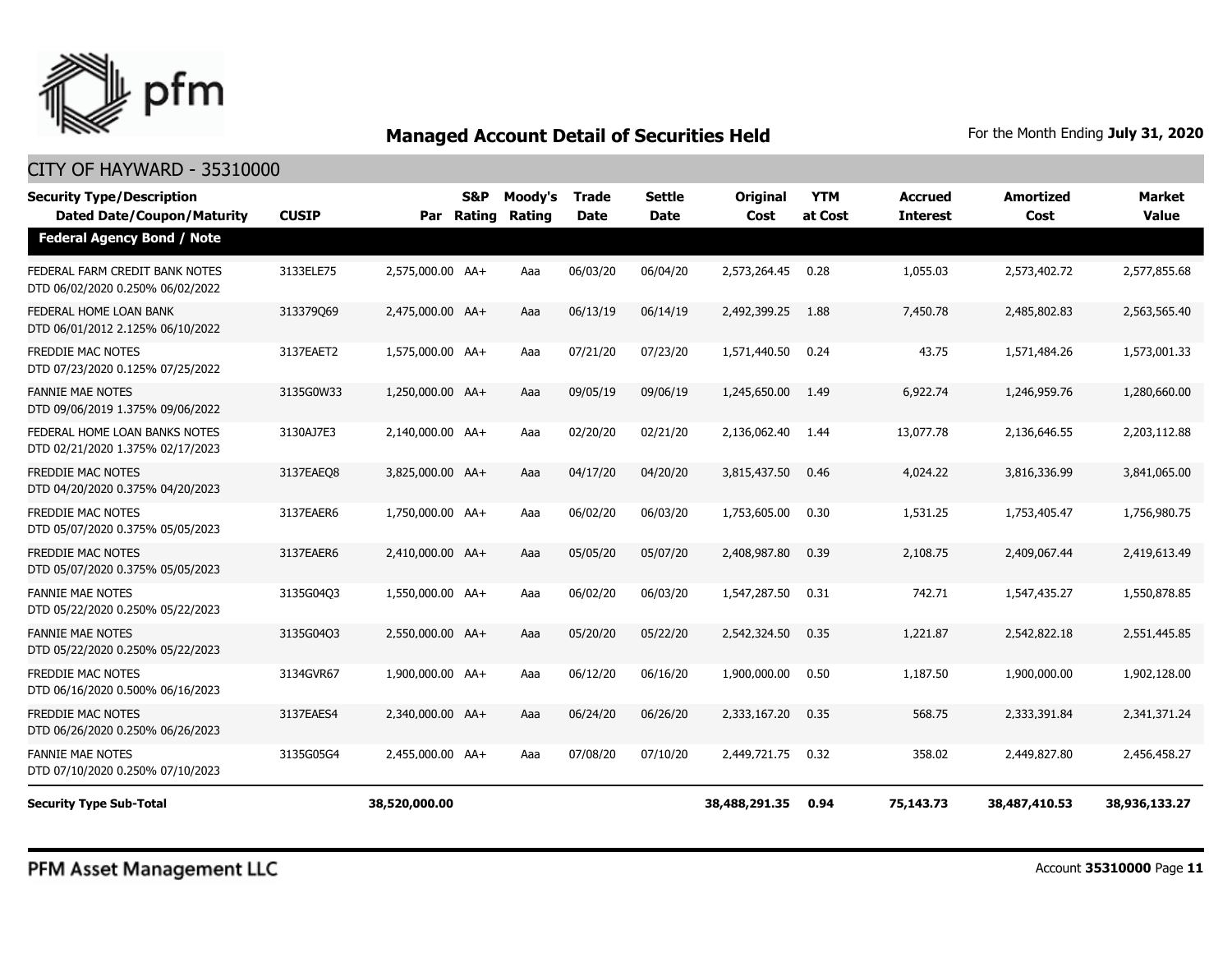

#### CITY OF HAYWARD - 35310000

| <b>Security Type/Description</b><br><b>Dated Date/Coupon/Maturity</b>                        | <b>CUSIP</b> | Par             | <b>S&amp;P</b><br>Rating | Moody's<br>Rating | <b>Trade</b><br><b>Date</b> | <b>Settle</b><br><b>Date</b> | <b>Original</b><br>Cost | <b>YTM</b><br>at Cost | <b>Accrued</b><br><b>Interest</b> | <b>Amortized</b><br>Cost | <b>Market</b><br><b>Value</b> |
|----------------------------------------------------------------------------------------------|--------------|-----------------|--------------------------|-------------------|-----------------------------|------------------------------|-------------------------|-----------------------|-----------------------------------|--------------------------|-------------------------------|
| <b>Corporate Note</b>                                                                        |              |                 |                          |                   |                             |                              |                         |                       |                                   |                          |                               |
| PACCAR FINANCIAL CORP BONDS<br>DTD 08/09/2018 3.150% 08/09/2021                              | 69371RP42    | 295,000.00 A+   |                          | A1                | 08/06/18                    | 08/09/18                     | 294,908.55              | 3.16                  | 4,439.75                          | 294,968.88               | 303,455.29                    |
| <b>3M COMPANY</b><br>DTD 09/14/2018 3.000% 09/14/2021                                        | 88579YBA8    | 145,000.00 A+   |                          | A1                | 09/11/18                    | 09/14/18                     | 144,702.75              | 3.07                  | 1,655.42                          | 144,889.07               | 149,103.65                    |
| BANK OF AMERICA CORP (CALLABLE)<br>DTD 09/18/2017 2.328% 10/01/2021                          | 06051GGS2    | 200,000.00 A-   |                          | A <sub>2</sub>    | 11/27/17                    | 11/29/17                     | 199,026.00              | 2.46                  | 1,552.00                          | 199,704.05               | 200,616.00                    |
| BANK OF AMERICA CORP (CALLABLE)<br>DTD 09/18/2017 2.328% 10/01/2021                          | 06051GGS2    | 390,000.00 A-   |                          | A2                | 09/13/17                    | 09/18/17                     | 390,000.00              | 2.33                  | 3,026.40                          | 390,000.00               | 391,201.20                    |
| AMERICAN EXPRESS CREDIT CORP NOTES<br>DTD 11/06/2018 3.700% 11/05/2021                       | 025816BY4    | 200,000.00 BBB+ |                          | A3                | 11/01/18                    | 11/06/18                     | 199,956.00              | 3.71                  | 1,767.78                          | 199,981.48               | 207,739.20                    |
| CITIGROUP INC CORP (CALLABLE) NOTE<br>DTD 12/08/2016 2.900% 12/08/2021                       | 172967LC3    | 300,000.00 BBB+ |                          | A3                | 01/15/19                    | 01/17/19                     | 294,543.00              | 3.57                  | 1,280.83                          | 297,447.20               | 309,064.80                    |
| SUNTRUST BANKS INC CORP NOTES<br>(CALLABLE)<br>DTD 12/01/2016 2.700% 01/27/2022              | 867914BM4    | 300,000.00 A-   |                          | A3                | 05/14/19                    | 05/16/19                     | 299,502.00              | 2.76                  | 90.00                             | 299,725.52               | 309,606.30                    |
| HOME DEPOT INC<br>DTD 12/06/2018 3.250% 03/01/2022                                           | 437076BV3    | 175,000.00 A    |                          | A2                | 11/27/18                    | 12/06/18                     | 174,520.50              | 3.34                  | 2,369.79                          | 174,765.73               | 183,325.80                    |
| US BANCORP (CALLABLE) NOTE<br>DTD 03/02/2012 3.000% 03/15/2022                               | 91159HHC7    | 600,000.00 A+   |                          | A1                | 06/14/19                    | 06/18/19                     | 610,590.00              | 2.33                  | 6,800.00                          | 606,127.62               | 624,831.60                    |
| <b>GOLDMAN SACHS GROUP INC (CALLABLE)</b><br><b>NOTE</b><br>DTD 01/26/2017 3.000% 04/26/2022 | 38141GWC4    | 600,000.00 BBB+ |                          | A3                | 02/13/19                    | 02/15/19                     | 593,412.00              | 3.36                  | 4,750.00                          | 596,423.50               | 610,414.20                    |
| <b>IBM CORP</b><br>DTD 05/15/2019 2.850% 05/13/2022                                          | 459200JX0    | 300,000.00 A    |                          | A <sub>2</sub>    | 11/01/19                    | 11/05/19                     | 306,726.00              | 1.93                  | 1,852.50                          | 304,752.07               | 313,587.30                    |
| UNITED PARCEL SERVICE (CALLABLE)<br><b>NOTES</b><br>DTD 05/16/2017 2.350% 05/16/2022         | 911312BC9    | 300,000.00 A-   |                          | A2                | 06/26/19                    | 06/27/19                     | 301,689.00              | 2.15                  | 1,468.75                          | 301,027.58               | 309,912.00                    |
| MORGAN STANLEY CORP NOTES<br>DTD 05/19/2017 2.750% 05/19/2022                                | 61744YAH1    | 300,000.00 BBB+ |                          | A3                | 04/05/19                    | 04/09/19                     | 298,011.00              | 2.97                  | 1,650,00                          | 298,851.42               | 311,948.40                    |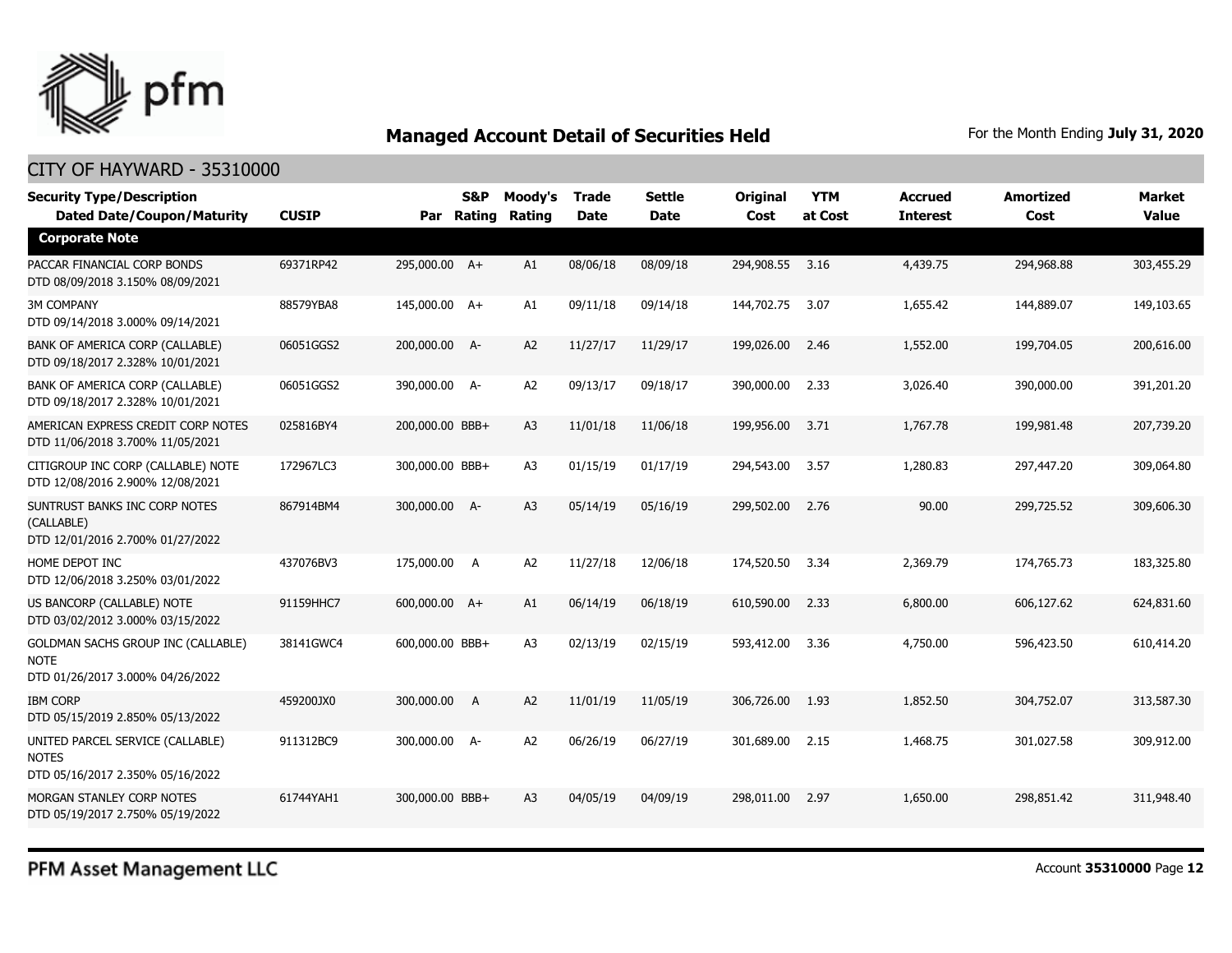

#### CITY OF HAYWARD - 35310000

| <b>CUSIP</b> | <b>S&amp;P</b> | Moody's<br>Rating                                                                                                                                                                            | <b>Trade</b><br><b>Date</b> | <b>Settle</b><br><b>Date</b> | <b>Original</b><br>Cost | <b>YTM</b><br>at Cost | <b>Accrued</b><br><b>Interest</b> | <b>Amortized</b><br>Cost | <b>Market</b><br><b>Value</b> |
|--------------|----------------|----------------------------------------------------------------------------------------------------------------------------------------------------------------------------------------------|-----------------------------|------------------------------|-------------------------|-----------------------|-----------------------------------|--------------------------|-------------------------------|
|              |                |                                                                                                                                                                                              |                             |                              |                         |                       |                                   |                          |                               |
| 46647PAS5    |                | A <sub>2</sub>                                                                                                                                                                               | 06/11/18                    | 06/18/18                     | 600,000.00              | 3.51                  | 2,518.37                          | 600,000.00               | 615,777.60                    |
| 02665WCY5    |                | A3                                                                                                                                                                                           | 06/24/19                    | 06/27/19                     | 599,448.00              | 2.23                  | 1,246.67                          | 599,649.96               | 620,854.80                    |
| 06406RAK3    | A              | A1                                                                                                                                                                                           | 09/03/19                    | 09/05/19                     | 115,317.40              | 1.85                  | 984.21                            | 115,220.39               | 118,755.55                    |
| 06406RAK3    |                | A1                                                                                                                                                                                           | 08/20/19                    | 08/23/19                     | 184,940.80              | 1.96                  | 1,583.29                          | 184,959.38               | 191,041.55                    |
| 14913Q3A5    |                | A <sub>3</sub>                                                                                                                                                                               | 09/03/19                    | 09/06/19                     | 324,548.25              | 1.95                  | 2,487.15                          | 324,684.27               | 335,197.20                    |
| 00724PAA7    | A              | A2                                                                                                                                                                                           | 01/23/20                    | 02/03/20                     | 299,931.00              | 1.71                  | 2,521.67                          | 299,942.35               | 310,306.80                    |
| 89236TGW9    |                | A1                                                                                                                                                                                           | 04/27/20                    | 04/29/20                     | 601,588,00              | 1.28                  | 5,558.33                          | 599,241.27               | 609,701.25                    |
| 30231GBL5    |                | Aa1                                                                                                                                                                                          | 05/12/20                    | 05/14/20                     | 151,872.00              | 1.14                  | 693.86                            | 151,733.27               | 154,544.85                    |
| 166764BV1    |                | Aa2                                                                                                                                                                                          | 05/07/20                    | 05/11/20                     | 150,000.00              | 1.14                  | 380.33                            | 150,000.00               | 153,059.25                    |
| 69371RQ82    |                | A1                                                                                                                                                                                           | 06/01/20                    | 06/08/20                     | 174,756.75              | 0.85                  | 206.11                            | 174,768.75               | 175,789.25                    |
| 24422EVH9    |                | A <sub>2</sub>                                                                                                                                                                               | 06/01/20                    | 06/04/20                     | 199,836.00              | 0.73                  | 221.67                            | 199,844.45               | 200,753.00                    |
| 14913R2D8    | A              | A3                                                                                                                                                                                           | 07/06/20                    | 07/08/20                     | 324,818.00              | 0.67                  | 134.97                            | 324,821.99               | 326,322.10                    |
|              |                | 600,000.00 A-<br>600,000.00 A-<br>115,000.00<br>185,000.00 A<br>325,000.00 A<br>300,000.00<br>575,000.00 A+<br>150,000.00 AA<br>150,000.00 AA<br>175,000.00 A+<br>200,000.00 A<br>325,000.00 | Par Rating                  |                              |                         |                       |                                   |                          |                               |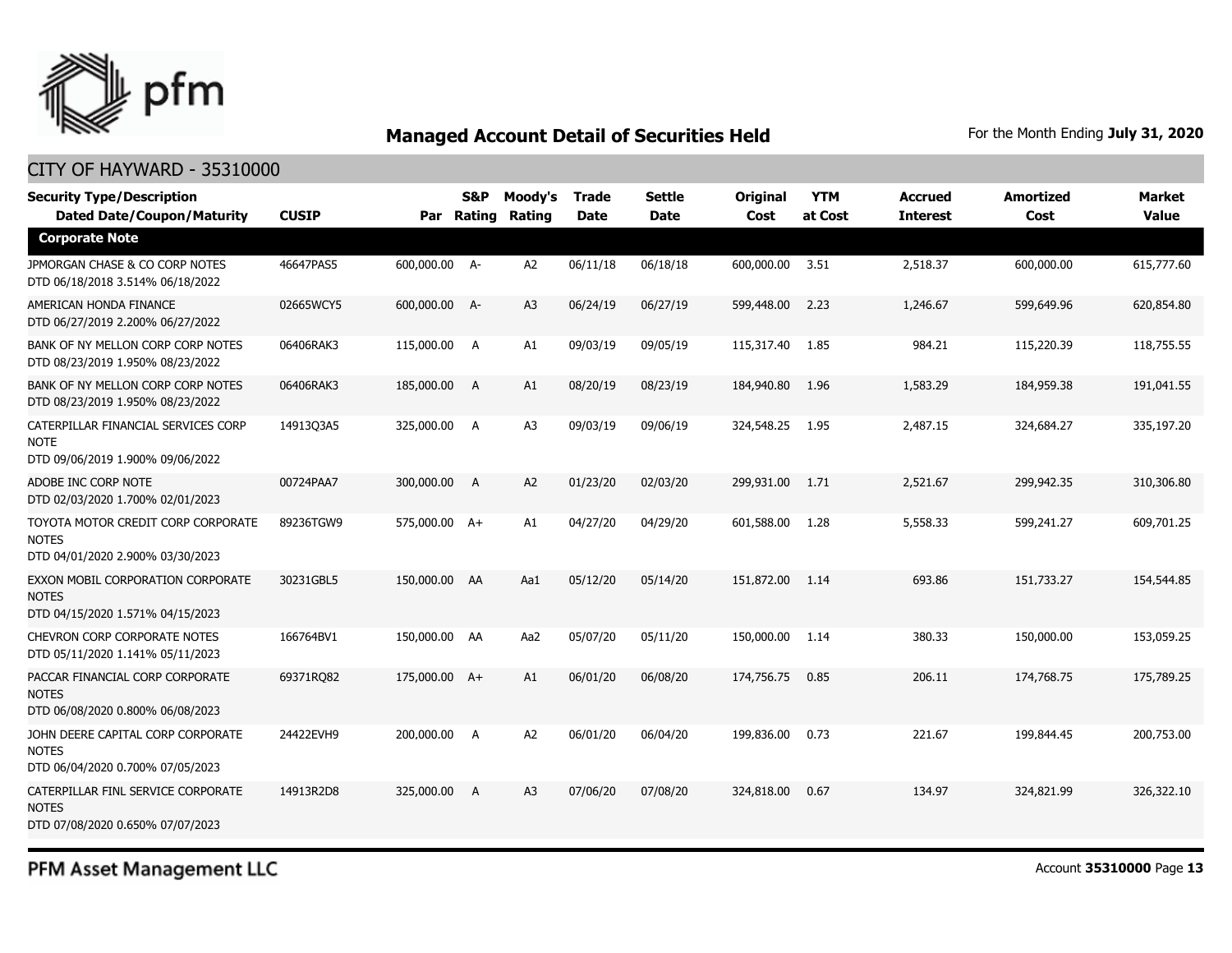

| <b>Security Type/Description</b><br><b>Dated Date/Coupon/Maturity</b>   | <b>CUSIP</b> | Par Rating      | <b>S&amp;P</b> | Moody's<br>Rating | <b>Trade</b><br><b>Date</b> | <b>Settle</b><br><b>Date</b> | <b>Original</b><br>Cost | <b>YTM</b><br>at Cost | <b>Accrued</b><br><b>Interest</b> | <b>Amortized</b><br>Cost | <b>Market</b><br><b>Value</b> |
|-------------------------------------------------------------------------|--------------|-----------------|----------------|-------------------|-----------------------------|------------------------------|-------------------------|-----------------------|-----------------------------------|--------------------------|-------------------------------|
| <b>Corporate Note</b>                                                   |              |                 |                |                   |                             |                              |                         |                       |                                   |                          |                               |
| COMCAST CORP CORPORATE NOTES<br>DTD 10/05/2018 3.700% 04/15/2024        | 20030NCR0    | 150,000.00 A-   |                | A <sub>3</sub>    | 05/07/20                    | 05/11/20                     | 164,338.50              | 1.20                  | 1,634.17                          | 163,519.16               | 166,849.95                    |
| CITIGROUP INC CORPORATE NOTES<br>DTD 05/14/2020 1.678% 05/15/2024       | 172967MR9    | 300,000.00 BBB+ |                | A <sub>3</sub>    | 05/07/20                    | 05/14/20                     | 300,000.00              | 1.68                  | 1,076.71                          | 300,000.00               | 307,875,00                    |
| <b>Security Type Sub-Total</b>                                          |              | 8,255,000.00    |                |                   |                             |                              | 8,298,981.50            | 2.30                  | 53,950.73                         | 8,297,049.36             | 8,511,633.89                  |
| <b>Certificate of Deposit</b>                                           |              |                 |                |                   |                             |                              |                         |                       |                                   |                          |                               |
| MUFG BANK LTD/NY CERT DEPOS<br>DTD 02/28/2019 2.970% 02/26/2021         | 55379WZT6    | 600,000.00 A-1  |                | $P-1$             | 02/27/19                    | 02/28/19                     | 600,000.00              | 2.94                  | 7,771.50                          | 600,000.00               | 609,630.00                    |
| CREDIT AGRICOLE CIB NY CERT DEPOS<br>DTD 04/04/2019 2.830% 04/02/2021   | 22535CDU2    | 600,000.00 A-1  |                | $P-1$             | 04/03/19                    | 04/04/19                     | 600,000.00              | 2.83                  | 5,518.50                          | 600,000,00               | 610,172.40                    |
| ROYAL BANK OF CANADA NY CD<br>DTD 06/08/2018 3.240% 06/07/2021          | 78012UEE1    | 600,000.00 A-1+ |                | $P-1$             | 06/07/18                    | 06/08/18                     | 600,000.00              | 3.24                  | 2,916.00                          | 600,000.00               | 615,367.80                    |
| SOCIETE GENERALE NY CERT DEPOS<br>DTD 02/19/2020 1.800% 02/14/2022      | 83369XDL9    | 600,000.00      | $\overline{A}$ | A1                | 02/14/20                    | 02/19/20                     | 600,000.00              | 1.80                  | 4,860.00                          | 600,000.00               | 606,432.00                    |
| SUMITOMO MITSUI BANK NY CERT DEPOS<br>DTD 07/14/2020 0.700% 07/08/2022  | 86565CKU2    | 475,000.00      | - A            | A1                | 07/10/20                    | 07/14/20                     | 475,000.00              | 0.70                  | 166.25                            | 475,000.00               | 474,817.60                    |
| NORDEA BANK ABP NEW YORK CERT DEPOS<br>DTD 08/29/2019 1.850% 08/26/2022 | 65558TLL7    | 625,000.00 AA-  |                | Aa3               | 08/27/19                    | 08/29/19                     | 625,000.00              | 1.84                  | 5,042.53                          | 625,000,00               | 644,406.25                    |
| SKANDINAV ENSKILDA BANK LT CD<br>DTD 09/03/2019 1.860% 08/26/2022       | 83050PDR7    | 625,000.00 A+   |                | Aa2               | 08/29/19                    | 09/03/19                     | 625,000.00              | 1.85                  | 5,069.79                          | 625,000.00               | 644,535.00                    |
| DNB BANK ASA/NY LT CD<br>DTD 12/06/2019 2.040% 12/02/2022               | 23341VZT1    | 625,000.00 AA-  |                | Aa2               | 12/04/19                    | 12/06/19                     | 625,000.00              | 2.03                  | 2,125,00                          | 625,000,00               | 649,234.38                    |
| <b>Security Type Sub-Total</b>                                          |              | 4,750,000.00    |                |                   |                             |                              | 4,750,000.00            | 2.19                  | 33,469.57                         | 4,750,000.00             | 4,854,595.43                  |
| <b>Bank Note</b>                                                        |              |                 |                |                   |                             |                              |                         |                       |                                   |                          |                               |
| PNC BANK NA CORP NOTES<br>DTD 06/08/2018 3.500% 06/08/2023              | 69353RFL7    | 300,000.00      | A              | A <sub>2</sub>    | 03/05/20                    | 03/09/20                     | 321,240.00              | 1.27                  | 1,545.83                          | 316,191.15               | 324,706.80                    |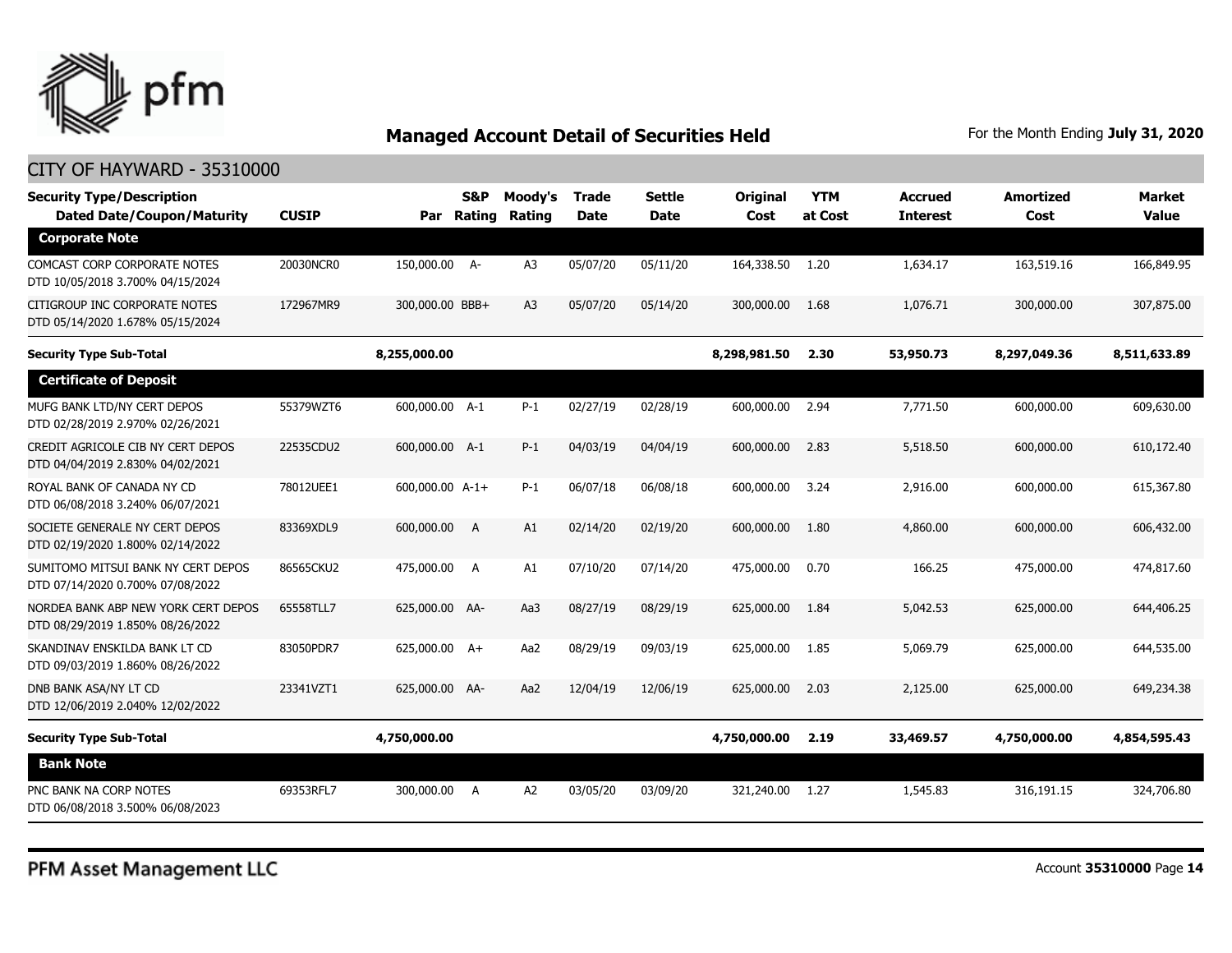

#### CITY OF HAYWARD - 35310000

| <b>Security Type/Description</b><br><b>Dated Date/Coupon/Maturity</b> | <b>CUSIP</b> |                | S&P<br>Par Rating | Moody's<br>Rating | <b>Trade</b><br><b>Date</b> | Settle<br><b>Date</b> | <b>Original</b><br>Cost | <b>YTM</b><br>at Cost | <b>Accrued</b><br><b>Interest</b> | <b>Amortized</b><br>Cost | Market<br>Value |
|-----------------------------------------------------------------------|--------------|----------------|-------------------|-------------------|-----------------------------|-----------------------|-------------------------|-----------------------|-----------------------------------|--------------------------|-----------------|
| <b>Security Type Sub-Total</b>                                        |              | 300,000.00     |                   |                   |                             |                       | 321,240.00              | 1.27                  | 1,545.83                          | 316,191.15               | 324,706.80      |
| <b>Asset-Backed Security</b>                                          |              |                |                   |                   |                             |                       |                         |                       |                                   |                          |                 |
| GMALT 2018-3 A3<br>DTD 09/26/2018 3.180% 06/20/2021                   | 36256GAD1    | 71,621.95 AAA  |                   | Aaa               | 09/18/18                    | 09/26/18              | 71,616.29               | 3.18                  | 69.59                             | 71,620.12                | 71,908.40       |
| BMWLT 2018-1 A3<br>DTD 10/17/2018 3.260% 07/20/2021                   | 05586CAC8    | 93,159.47 AAA  |                   | Aaa               | 10/10/18                    | 10/17/18              | 93,146.53               | 3.27                  | 92.80                             | 93,154.93                | 93,813.32       |
| NISSAN AUTO LEASE TRUST<br>DTD 10/24/2018 3.250% 09/15/2021           | 65478BAD3    | 167,243.80 AAA |                   | Aaa               | 10/16/18                    | 10/24/18              | 167,229.19              | 3.25                  | 241.57                            | 167,238.13               | 168,255.14      |
| FORDL 2018-B A3<br>DTD 09/21/2018 3.190% 12/15/2021                   | 34531LAD2    | 159,679.40 NR  |                   | Aaa               | 09/18/18                    | 09/21/18              | 159,665.90              | 3.19                  | 226.39                            | 159,673.67               | 160,721.52      |
| GMALT 2019-1 A3<br>DTD 02/21/2019 2.980% 12/20/2021                   | 36256UAD0    | 200,000.00 AAA |                   | Aaa               | 02/13/19                    | 02/21/19              | 199,968.60              | 2.99                  | 182.11                            | 199,984.62               | 202,164.70      |
| <b>FORDL 2019-A A3</b><br>DTD 02/25/2019 2.900% 05/15/2022            | 34532FAD4    | 245,000.00 AAA |                   | <b>NR</b>         | 02/20/19                    | 02/25/19              | 244,980.84              | 2.90                  | 315.78                            | 244,989.37               | 248,037.29      |
| <b>VWALT 2019-A A3</b><br>DTD 10/04/2019 1.990% 11/21/2022            | 92867XAD8    | 300,000.00 AAA |                   | <b>NR</b>         | 10/01/19                    | 10/04/19              | 299,995.26              | 1.99                  | 182.42                            | 299,996.51               | 304,962.09      |
| <b>HART 2018-B A3</b><br>DTD 12/12/2018 3.200% 12/15/2022             | 44933AAC1    | 150,000.00 AAA |                   | Aaa               | 12/04/18                    | 12/12/18              | 149,998.20              | 3.20                  | 213.33                            | 149,998.94               | 152,783.97      |
| HAROT 2019-1 A3<br>DTD 02/27/2019 2.830% 03/20/2023                   | 43814WAC9    | 170,000.00 AAA |                   | <b>NR</b>         | 02/19/19                    | 02/27/19              | 169,995.44              | 2.83                  | 173.73                            | 169,997.04               | 174,629.10      |
| FORD CREDIT AUTO OWNER TRUST<br>DTD 10/23/2018 3.240% 04/15/2023      | 34532TAD4    | 200,000.00 NR  |                   | Aaa               | 10/16/18                    | 10/23/18              | 199,965.80              | 3.24                  | 288.00                            | 199,979.35               | 204,266.02      |
| NAROT 2018-C A3<br>DTD 12/12/2018 3.220% 06/15/2023                   | 65478NAD7    | 200,000.00 AAA |                   | Aaa               | 12/04/18                    | 12/12/18              | 199,961.68              | 3.22                  | 286.22                            | 199,975.60               | 205,160.06      |
| HYUNDAI AUTO RECEIVABLES TRUST<br>DTD 04/10/2019 2.660% 06/15/2023    | 44932NAD2    | 250,000.00 AAA |                   | <b>NR</b>         | 04/03/19                    | 04/10/19              | 249,967.10              | 2.66                  | 295.56                            | 249,977.42               | 256,187.45      |
| CARMAX AUTO OWNER TRUST<br>DTD 07/25/2018 3.130% 06/15/2023           | 14313FAD1    | 265,358.90 AAA |                   | NR.               | 07/18/18                    | 07/25/18              | 265,322,73              | 3.13                  | 369.14                            | 265,337.68               | 270,772.38      |
| CARMAX AUTO OWNER TRUST<br>DTD 10/24/2018 3.360% 09/15/2023           | 14315EAC4    | 225,000.00 AAA |                   | <b>NR</b>         | 10/17/18                    | 10/24/18              | 224,997.93              | 3.36                  | 336.00                            | 224,998.68               | 231,925.50      |

PFM Asset Management LLC

Account **35310000** Page **15**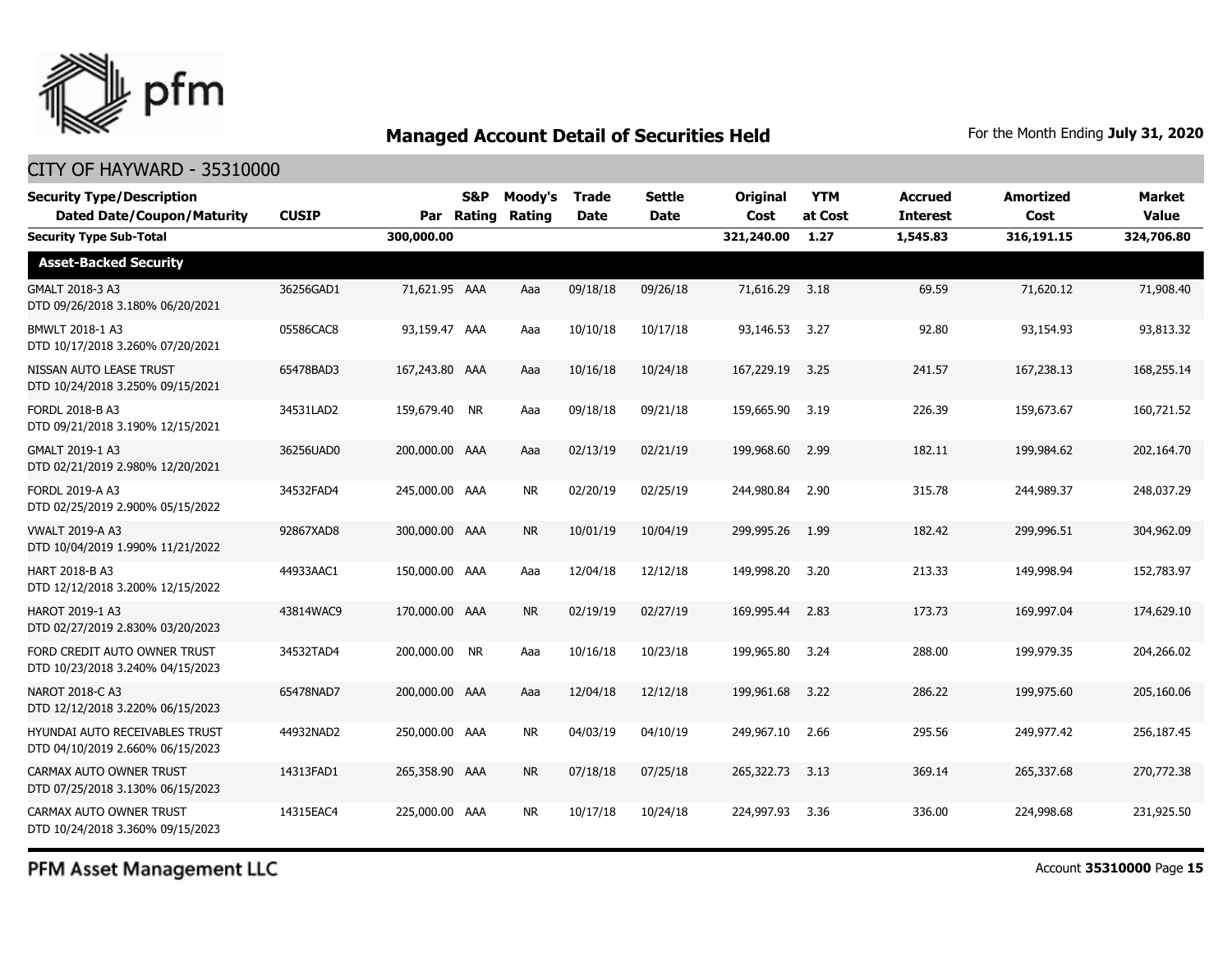

#### CITY OF HAYWARD - 35310000

| <b>Security Type/Description</b><br><b>Dated Date/Coupon/Maturity</b> | <b>CUSIP</b> | Par              | <b>S&amp;P</b><br>Rating | Moody's<br>Rating | <b>Trade</b><br><b>Date</b> | Settle<br><b>Date</b> | <b>Original</b><br>Cost | <b>YTM</b><br>at Cost | <b>Accrued</b><br><b>Interest</b> | <b>Amortized</b><br>Cost | Market<br><b>Value</b> |
|-----------------------------------------------------------------------|--------------|------------------|--------------------------|-------------------|-----------------------------|-----------------------|-------------------------|-----------------------|-----------------------------------|--------------------------|------------------------|
| <b>Asset-Backed Security</b>                                          |              |                  |                          |                   |                             |                       |                         |                       |                                   |                          |                        |
| COPAR 2019-1 A3<br>DTD 05/30/2019 2.510% 11/15/2023                   | 14042WAC4    | 175,000.00 AAA   |                          | Aaa               | 05/21/19                    | 05/30/19              | 174,964.55              | 2.51                  | 195.22                            | 174,973.88               | 179,375.88             |
| FIFTH THIRD AUTO TRUST<br>DTD 05/08/2019 2.640% 12/15/2023            | 31680YAD9    | 215,000.00 AAA   |                          | Aaa               | 04/30/19                    | 05/08/19              | 214,952,74              | 2.65                  | 252.27                            | 214,965.41               | 220,869.52             |
| <b>HDMOT 2019-A A3</b><br>DTD 06/26/2019 2.340% 02/15/2024            | 41284WAC4    | 300,000.00 NR    |                          | Aaa               | 06/19/19                    | 06/26/19              | 299,976.78              | 2.34                  | 312.00                            | 299,982.29               | 306,137.97             |
| GMCAR 2019-2 A3<br>DTD 04/17/2019 2.650% 02/16/2024                   | 36257FAD2    | 345,000.00 AAA   |                          | Aaa               | 04/09/19                    | 04/17/19              | 344,971.92              | 2.65                  | 380.94                            | 344,979.42               | 353,026.36             |
| VZOT 2020-A A1A<br>DTD 01/29/2020 1.850% 07/22/2024                   | 92348TAA2    | 150,000.00 AAA   |                          | Aaa               | 01/21/20                    | 01/29/20              | 149,982.44 1.85         |                       | 84.79                             | 149,984.43               | 153,997.92             |
| COMET 2019-A2 A2<br>DTD 09/05/2019 1.720% 08/15/2024                  | 14041NFU0    | 600,000.00 AAA   |                          | <b>NR</b>         | 08/28/19                    | 09/05/19              | 599,848.92              | 1.73                  | 458.67                            | 599,876.61               | 616,920.00             |
| <b>HDMOT 2020-A A3</b><br>DTD 01/29/2020 1.870% 10/15/2024            | 41284UAD6    | 135,000.00 AAA   |                          | Aaa               | 01/21/20                    | 01/29/20              | 134,970.56              | 1.87                  | 112.20                            | 134,973.72               | 137,817.13             |
| CARMX 2020-1 A3<br>DTD 01/22/2020 1.890% 12/16/2024                   | 14315XAC2    | 345,000.00 AAA   |                          | <b>NR</b>         | 01/14/20                    | 01/22/20              | 344,932.31              | 1.89                  | 289.80                            | 344,939.57               | 355,660.50             |
| <b>Security Type Sub-Total</b>                                        |              | 4,962,063.52     |                          |                   |                             |                       | 4,961,411.71            | 2.59                  | 5,358.53                          | 4,961,597.39             | 5,069,392.22           |
| <b>Managed Account Sub-Total</b>                                      |              | 127,045,279.31   |                          |                   |                             |                       | 127,239,557.04          | 1.69                  | 386,755.51                        | 127,280,612.43           | 130,019,981.08         |
| <b>Securities Sub-Total</b>                                           |              | \$127,045,279.31 |                          |                   |                             |                       | \$127,239,557.04        | 1.69%                 | \$386,755.51                      | \$127,280,612.43         | \$130,019,981.08       |
| <b>Accrued Interest</b>                                               |              |                  |                          |                   |                             |                       |                         |                       |                                   |                          | \$386,755.51           |
| <b>Total Investments</b>                                              |              |                  |                          |                   |                             |                       |                         |                       |                                   |                          | \$130,406,736.59       |

Bolded items are forward settling trades.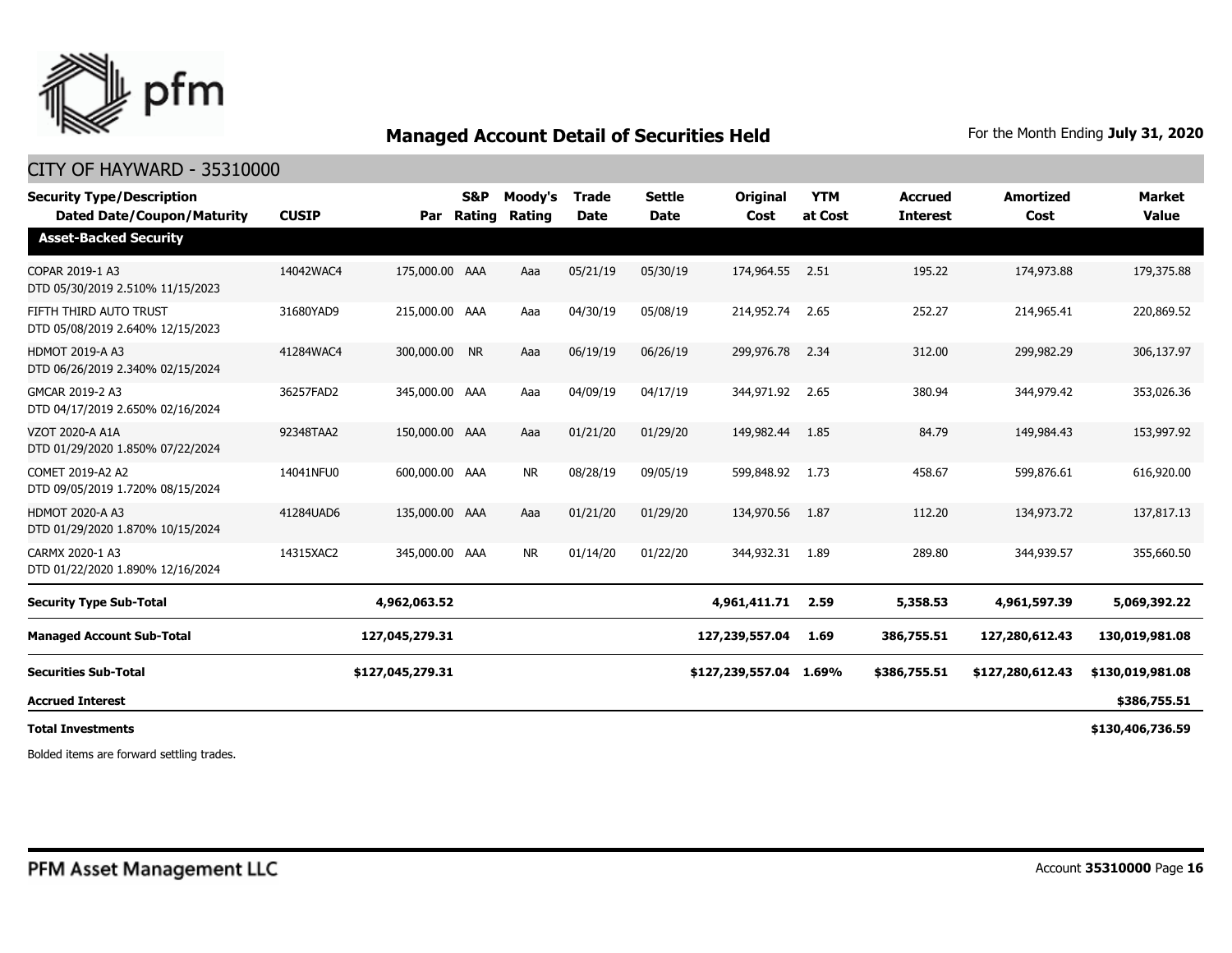

| <b>Security Type/Description</b><br><b>Dated Date/Coupon/Maturity</b> | <b>CUSIP</b> | Par                   | <b>Broker</b>       | <b>Next Call</b><br><b>Date</b> | <b>Market</b><br><b>Price</b> | <b>Market</b><br><b>Value</b> | Unreal G/L<br><b>On Cost</b> | Unreal G/L<br><b>Amort Cost</b> | <b>Effective</b><br><b>Duration</b> | <b>YTM</b><br>at Mkt |
|-----------------------------------------------------------------------|--------------|-----------------------|---------------------|---------------------------------|-------------------------------|-------------------------------|------------------------------|---------------------------------|-------------------------------------|----------------------|
| <b>U.S. Treasury Bond / Note</b>                                      |              |                       |                     |                                 |                               |                               |                              |                                 |                                     |                      |
| <b>US TREASURY NOTES</b><br>DTD 10/31/2016 1.250% 10/31/2021          | 912828T67    | 300,000.00 HSBC       |                     |                                 | 101.38                        | 304,125.00                    | 6,363.28                     | 5,623.76                        | 1.24                                | 0.15                 |
| <b>US TREASURY NOTES</b><br>DTD 10/31/2016 1.250% 10/31/2021          | 912828T67    | 2,650,000.00 JPM CHAS |                     |                                 | 101.38                        | 2,686,437.50                  | 51,654.30                    | 45,982.01                       | 1.24                                | 0.15                 |
| <b>US TREASURY NOTES</b><br>DTD 10/31/2016 1.250% 10/31/2021          | 912828T67    | 4,150,000.00 MORGAN S |                     |                                 | 101.38                        | 4,207,062.50                  | 92,078.12                    | 79,269.90                       | 1.24                                | 0.15                 |
| <b>US TREASURY NOTES</b><br>DTD 01/15/2019 2.500% 01/15/2022          | 9128285V8    | 1,500,000.00 JPM_CHAS |                     |                                 | 103.42                        | 1,551,328.20                  | 48,339.92                    | 49,841.05                       | 1.44                                | 0.15                 |
| <b>US TREASURY NOTES</b><br>DTD 01/15/2019 2.500% 01/15/2022          | 9128285V8    | 6,000,000.00 MORGAN_S |                     |                                 | 103.42                        | 6,205,312.80                  | 213,984.67                   | 209,584.50                      | 1.44                                | 0.15                 |
| <b>US TREASURY NOTES</b><br>DTD 01/31/2017 1.875% 01/31/2022          | 912828V72    | 8,750,000.00 CITIGRP  |                     |                                 | 102.59                        | 8,976,953.13                  | 386,230.47                   | 305,024.67                      | 1.49                                | 0.14                 |
| <b>US TREASURY NOTES</b><br>DTD 02/15/2019 2.500% 02/15/2022          | 9128286C9    | 1,800,000.00 TD       |                     |                                 | 103.63                        | 1,865,250.00                  | 54,773.44                    | 59,627.21                       | 1.51                                | 0.14                 |
| US TREASURY NOTES<br>DTD 07/31/2017 1.875% 07/31/2022                 | 9128282P4    | 1,600,000.00 NOMURA   |                     |                                 | 103.48                        | 1,655,750.08                  | 50,312.58                    | 52,223.45                       | 1.97                                | 0.13                 |
| <b>US TREASURY NOTES</b><br>DTD 07/31/2017 1.875% 07/31/2022          | 9128282P4    | 4,000,000.00 GOLDMAN  |                     |                                 | 103.48                        | 4,139,375.20                  | 136,093.95                   | 137,298.78                      | 1.97                                | 0.13                 |
| <b>US TREASURY NOTES</b><br>DTD 08/31/2017 1.625% 08/31/2022          | 9128282S8    |                       | 125,000.00 MORGAN S |                                 | 103.13                        | 128,906.25                    | 4,155.27                     | 4,074.93                        | 2.05                                | 0.12                 |
| UNITED STATES TREASURY NOTES<br>DTD 10/15/2019 1.375% 10/15/2022      | 912828YK0    | 5,250,000.00 DEUTSCHE |                     |                                 | 102.75                        | 5,394,375.00                  | 181,289.06                   | 172,784.00                      | 2.17                                | 0.13                 |
| UNITED STATES TREASURY NOTES<br>DTD 01/15/2020 1.500% 01/15/2023      | 912828Z29    | 2,500,000.00 MERRILL  |                     |                                 | 103.38                        | 2,584,375.00                  | 72,167.97                    | 74,189.23                       | 2.42                                | 0.12                 |
| <b>US TREASURY NOTES</b><br>DTD 02/01/2016 1.750% 01/31/2023          | 912828P38    |                       | 150,000.00 MORGAN_S |                                 | 104.05                        | 156,070.32                    | 5,460.94                     | 5,574.01                        | 2.46                                | 0.13                 |
| UNITED STATES TREASURY NOTES<br>DTD 02/15/2020 1.375% 02/15/2023      | 912828Z86    | 1,775,000.00 HSBC     |                     |                                 | 103.19                        | 1,831,578.13                  | 25,723.64                    | 30,016.94                       | 2.49                                | 0.12                 |
| <b>Security Type Sub-Total</b>                                        |              | 40,550,000.00         |                     |                                 |                               | 41,686,899.11                 | 1,328,627.61                 | 1,231,114.44                    | 1.70                                | 0.14                 |
| <b>Supra-National Agency Bond / Note</b>                              |              |                       |                     |                                 |                               |                               |                              |                                 |                                     |                      |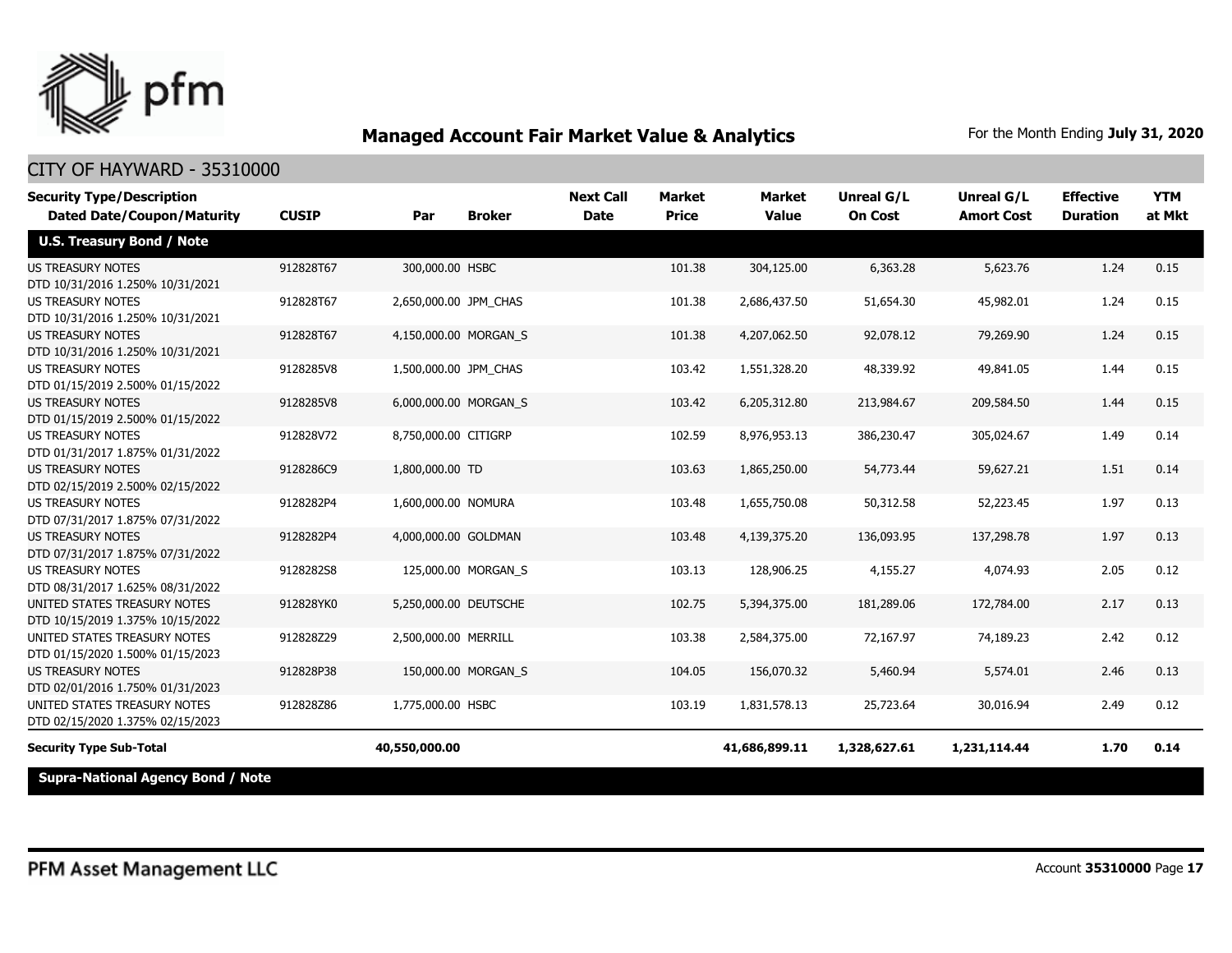

#### CITY OF HAYWARD - 35310000

| <b>Security Type/Description</b><br><b>Dated Date/Coupon/Maturity</b>                  | <b>CUSIP</b> | Par                   | <b>Broker</b>         | <b>Next Call</b><br><b>Date</b> | <b>Market</b><br><b>Price</b> | <b>Market</b><br><b>Value</b> | Unreal G/L<br><b>On Cost</b> | Unreal G/L<br><b>Amort Cost</b> | <b>Effective</b><br><b>Duration</b> | <b>YTM</b><br>at Mkt |
|----------------------------------------------------------------------------------------|--------------|-----------------------|-----------------------|---------------------------------|-------------------------------|-------------------------------|------------------------------|---------------------------------|-------------------------------------|----------------------|
| <b>Supra-National Agency Bond / Note</b>                                               |              |                       |                       |                                 |                               |                               |                              |                                 |                                     |                      |
| INTL BANK OF RECONSTRUCTION AND<br><b>DEV NOTE</b><br>DTD 07/25/2018 2.750% 07/23/2021 | 459058GH0    | 1,000,000.00 MORGAN S |                       |                                 | 102.44                        | 1,024,421.00                  | 26,761.00                    | 25,186.70                       | 0.97                                | 0.25                 |
| INTER-AMERICAN DEVEL BK CORPORATE<br><b>NOTES</b><br>DTD 04/24/2020 0.500% 05/24/2023  | 4581X0DM7    | 1,285,000.00 RBC      |                       |                                 | 100.78                        | 1,295,067.98                  | 10,504.88                    | 10,466.43                       | 2.80                                | 0.22                 |
| <b>Security Type Sub-Total</b>                                                         |              | 2,285,000.00          |                       |                                 |                               | 2,319,488.98                  | 37,265.88                    | 35,653.13                       | 1.99                                | 0.23                 |
| <b>Municipal Bond / Note</b>                                                           |              |                       |                       |                                 |                               |                               |                              |                                 |                                     |                      |
| CA ST TXBL GO BONDS<br>DTD 04/27/2017 2.625% 04/01/2021                                | 13063DAC2    | 1,000,000.00 JPM_CHAS |                       |                                 | 101.54                        | 1,015,360.00                  | 18,360.00                    | 16,298.22                       | 0.66                                | 0.33                 |
| CA ST TXBL GO BONDS<br>DTD 04/25/2018 2.800% 04/01/2021                                | 13063DGA0    | 1,425,000.00 JPM_CHAS |                       |                                 | 101.72                        | 1,449,552.75                  | 24,495.75                    | 24,539.83                       | 0.66                                | 0.22                 |
| UNIV OF CAL TXBL REV BONDS<br>DTD 06/05/2018 3.029% 05/15/2021                         | 91412HBH5    | 455,000.00 MERRILL    |                       |                                 | 102.10                        | 464,541.35                    | 9,541.35                     | 9,541.35                        | 0.78                                | 0.37                 |
| LA ST T/E GO BONDS<br>DTD 03/11/2020 5.000% 11/15/2021                                 | 546417DK9    |                       | 600,000.00 MORGAN     |                                 | 106.25                        | 637,470.00                    | 426.00                       | 6,966.99                        | 1.26                                | 0.16                 |
| CA ST T/E GO BONDS<br>DTD 04/22/2020 5.000% 03/01/2022                                 | 13063DUV8    | 600,000.00 MERRILL    |                       |                                 | 107.68                        | 646,068.00                    | 1,998.00                     | 8,563.00                        | 1.53                                | 0.15                 |
| CT ST T/E GO BONDS<br>DTD 06/25/2020 3.000% 06/01/2022                                 | 20772KKE8    |                       | 750,000.00 MORGAN     |                                 | 104.57                        | 784,282.50                    | (555.00)                     | 1,270.76                        | 1.80                                | 0.50                 |
| CT ST TXBL GO BONDS<br>DTD 06/11/2020 2.500% 07/01/2022                                | 20772KJU4    | 305,000.00 SIEBERT    |                       |                                 | 103.07                        | 314,357.40                    | 4,227.30                     | 4,576.15                        | 1.88                                | 0.88                 |
| CHAFFEY UHSD, CA TXBL GO BONDS<br>DTD 12/05/2019 1.913% 08/01/2022                     | 157411TH2    | 600,000.00 RBC        |                       |                                 | 102.50                        | 614,982.00                    | 14,982.00                    | 14,982.00                       | 1.96                                | 0.66                 |
| SAN DIEGO CCD, CA TXBL GO BONDS<br>DTD 10/16/2019 1.936% 08/01/2022                    | 7972720M6    | 675,000.00 RBC        |                       |                                 | 103.30                        | 697,268.25                    | 22,268.25                    | 22,268.25                       | 1.96                                | 0.28                 |
| LONG BEACH CCD, CA TXBL GO BONDS<br>DTD 10/23/2019 1.702% 08/01/2022                   | 542411NG4    | 920,000.00 PIPER JA   |                       |                                 | 102.59                        | 943,828.00                    | 23,828.00                    | 23,828.00                       | 1.96                                | 0.40                 |
| TAMALPAIS UHSD, CA TXBL GO BONDS<br>DTD 10/09/2019 1.925% 08/01/2022                   | 874857KH7    | 995,000.00 RBC        |                       |                                 | 103.04                        | 1,025,248.00                  | 30,248.00                    | 30,248.00                       | 1.96                                | 0.40                 |
| SAN JOSE, CA TXBL GO BONDS<br>DTD 07/25/2019 2.300% 09/01/2022                         | 798135H44    |                       | 1,150,000.00 MORGAN S |                                 | 104.60                        | 1,202,842.50                  | 45,298.50                    | 47,779.90                       | 2.03                                | 0.09                 |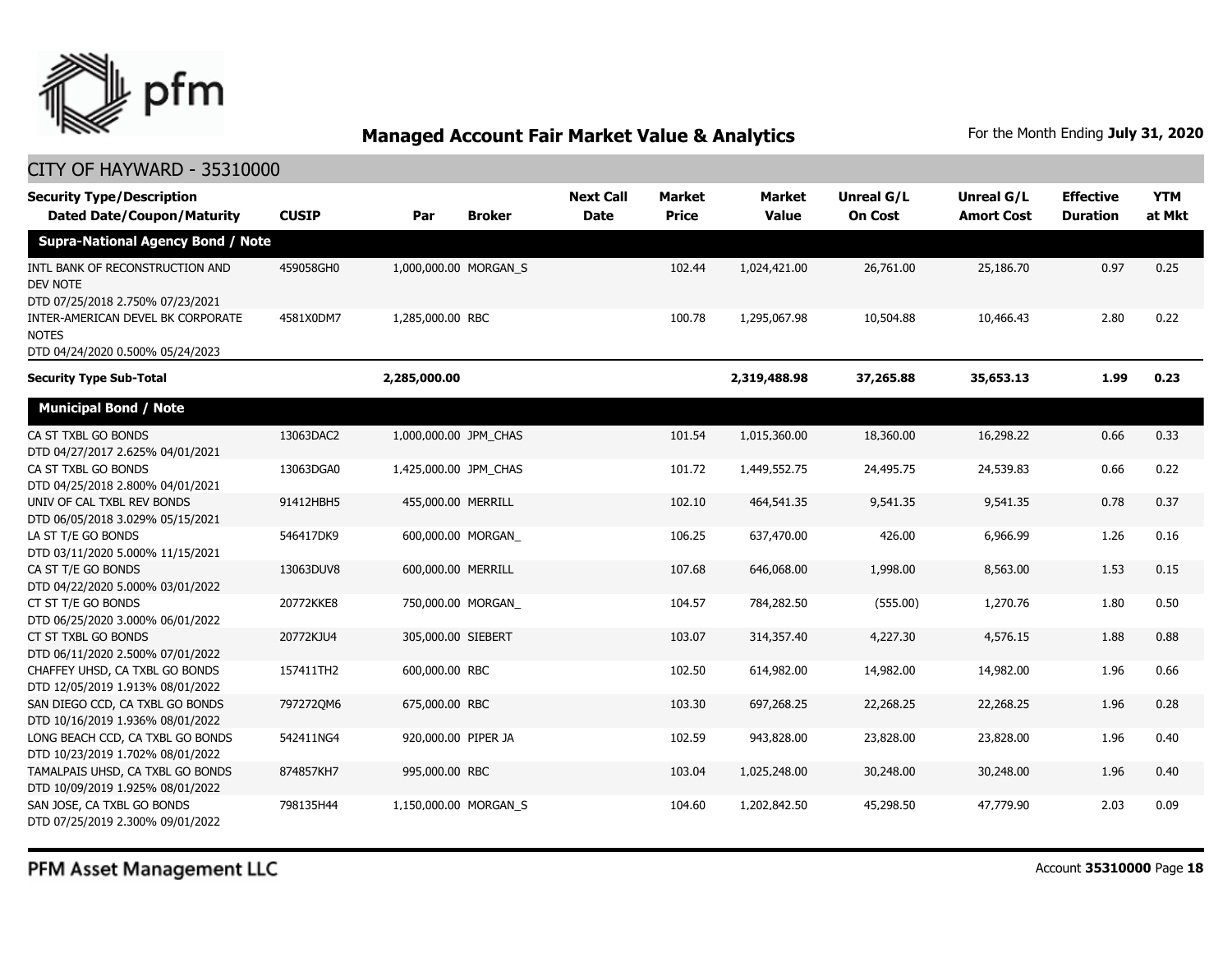

| <b>Security Type/Description</b><br><b>Dated Date/Coupon/Maturity</b>                  | <b>CUSIP</b> | Par                   | <b>Broker</b>       | <b>Next Call</b><br><b>Date</b> | <b>Market</b><br><b>Price</b> | <b>Market</b><br><b>Value</b> | Unreal G/L<br><b>On Cost</b> | <b>Unreal G/L</b><br><b>Amort Cost</b> | <b>Effective</b><br><b>Duration</b> | <b>YTM</b><br>at Mkt |
|----------------------------------------------------------------------------------------|--------------|-----------------------|---------------------|---------------------------------|-------------------------------|-------------------------------|------------------------------|----------------------------------------|-------------------------------------|----------------------|
| <b>Municipal Bond / Note</b>                                                           |              |                       |                     |                                 |                               |                               |                              |                                        |                                     |                      |
| OR ST DEPT OF TRANS TXBL REV BONDS<br>DTD 11/20/2019 1.855% 11/15/2022                 | 68607DTT2    | 600,000.00 CITIGRP    |                     |                                 | 103.40                        | 620,394.00                    | 20,394.00                    | 20,394.00                              | 2.25                                | 0.36                 |
| UNIV OF CAL TXBL REV BONDS<br>DTD 07/16/2020 0.628% 05/15/2023                         | 91412HFK4    | 500,000.00 JPM_CHA    |                     |                                 | 100.24                        | 501,185.00                    | 1,185.00                     | 1,185.00                               | 2.77                                | 0.54                 |
| PORT AUTH OF NY/NJ TXBL REV BONDS<br>DTD 07/08/2020 1.086% 07/01/2023                  | 73358W4V3    | 370,000.00 CITIGRP    |                     |                                 | 101.44                        | 375,316.90                    | 5,316.90                     | 5,316.90                               | 2.88                                | 0.59                 |
| PORT AUTH OF NY/NJ TXBL REV BONDS<br>DTD 07/08/2020 1.086% 07/01/2023                  | 73358W4V3    | 375,000.00 CITIGRP    |                     |                                 | 101.44                        | 380,388.75                    | 3,191.25                     | 3,237.75                               | 2.88                                | 0.59                 |
| WA ST T/E GO BONDS<br>DTD 04/29/2020 5.000% 07/01/2023                                 | 93974EHJ8    | 605,000.00 WELLS F    |                     |                                 | 113.89                        | 689,034.50                    | 9,274.65                     | 15,343.24                              | 2.76                                | 0.22                 |
| WI DEPT OF TRANS TXBL REV BONDS<br>DTD 07/30/2020 0.420% 07/01/2023                    | 977123X52    | 625,000.00 WELLS_F    |                     |                                 | 100.33                        | 627,043.75                    | 2,043.75                     | 2,043.75                               | 2.90                                | 0.31                 |
| AZ TRAN BOARD TXBL REV BONDS<br>DTD 02/12/2020 1.795% 07/01/2023                       | 040654XT7    | 1,235,000.00 JPM CHAS |                     |                                 | 103.89                        | 1,283,053.85                  | 48,053.85                    | 48,053.85                              | 2.85                                | 0.45                 |
| <b>MD ST TXBL GO BONDS</b><br>DTD 08/05/2020 0.410%<br>08/01/2023                      | 574193TP3    | 650,000.00 JPM_CHA    |                     |                                 | 100.16                        | 651,007.50                    | 1,007.50                     | 1,007.50                               | 2.99                                | 0.36                 |
| MISSISSIPPI ST-A-TXBL MUNICIPAL<br><b>BONDS</b><br>DTD 08/06/2020 0.422%<br>11/01/2023 | 605581MY0    | 475,000.00 WELLS F    |                     |                                 | 100.17                        | 475,793.25                    | 793.25                       | 793.25                                 | 3.23                                | 0.37                 |
| MD ST T/E GO BONDS<br>DTD 08/30/2017 5.000% 08/01/2024                                 | 574193PK8    | 500,000.00 MERRILL    |                     |                                 | 119.00                        | 594,995.00                    | 11,070.00                    | 15,837.85                              | 3.63                                | 0.23                 |
| <b>Security Type Sub-Total</b>                                                         |              | 15,410,000.00         |                     |                                 |                               | 15,994,013.25                 | 297,448.30                   | 324,075.54                             | 2.04                                | 0.35                 |
| Federal Agency Collateralized Mortgage Obligation                                      |              |                       |                     |                                 |                               |                               |                              |                                        |                                     |                      |
| <b>FHMS K714 A2</b><br>DTD 01/01/2014 3.034% 10/01/2020                                | 3137B6ZM6    | 235,478.41 CITIGRP    |                     |                                 | 100.00                        | 235,478.41                    | (6,540.04)                   | (362.35)                               | 0.13                                | 3.03                 |
| FNA 2018-M5 A2<br>DTD 04/01/2018 3.560% 09/01/2021                                     | 3136B1XP4    |                       | 431,556.29 JPM_CHAS |                                 | 101.02                        | 435,979.21                    | (4,161.16)                   | 1,636.61                               | 0.65                                | 2.60                 |
| <b>FHMS K720 A1</b><br>DTD 11/01/2015 2.316% 11/01/2021                                | 3137BLUQ9    | 177,519.23 BARCLAYS   |                     |                                 | 101.08                        | 179,435.24                    | 1,430.60                     | 1,637.68                               | 0.78                                | 1.45                 |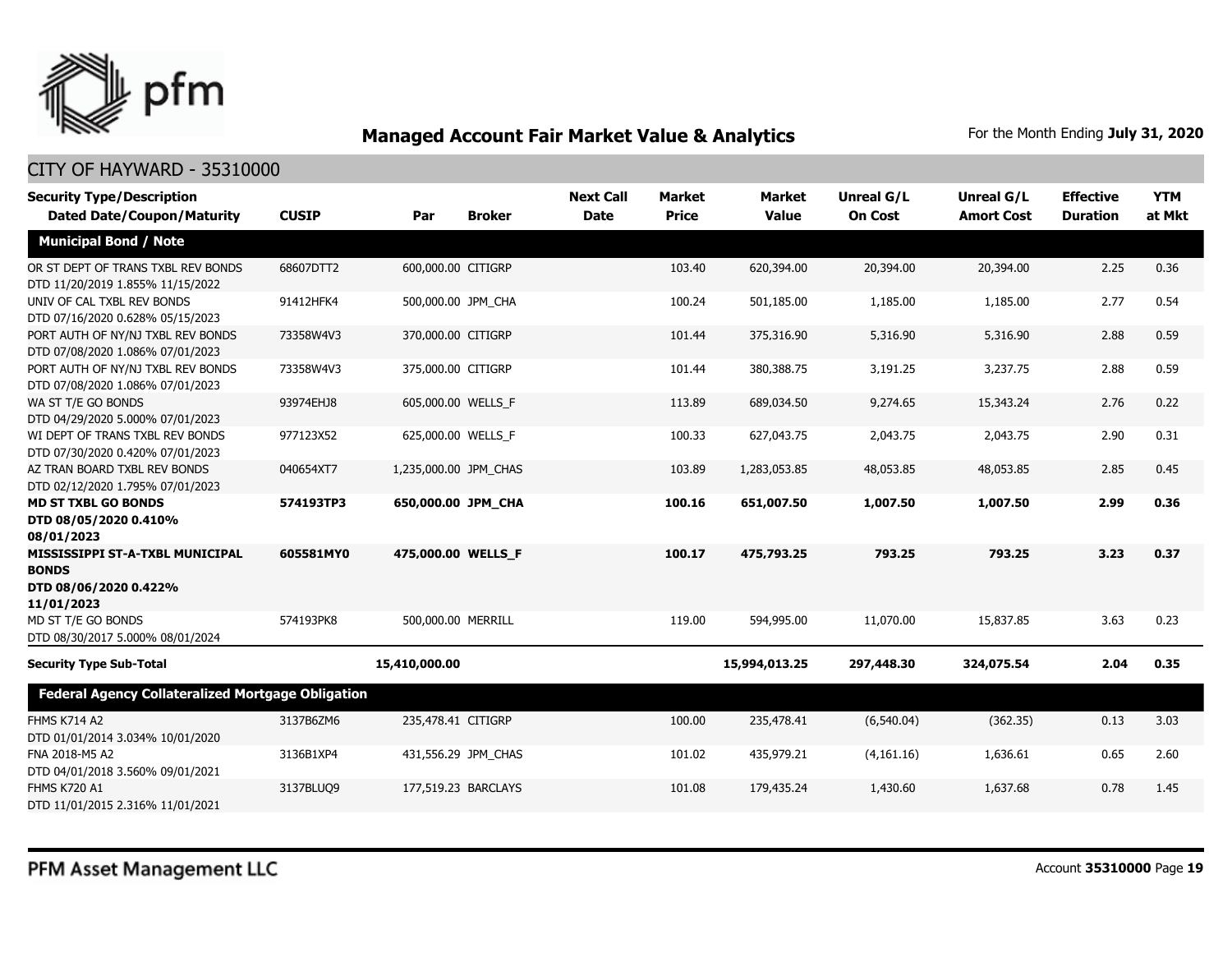

#### CITY OF HAYWARD - 35310000

| <b>Security Type/Description</b><br><b>Dated Date/Coupon/Maturity</b> | <b>CUSIP</b> | Par                   | <b>Broker</b>       | <b>Next Call</b><br><b>Date</b> | <b>Market</b><br><b>Price</b> | <b>Market</b><br><b>Value</b> | <b>Unreal G/L</b><br><b>On Cost</b> | Unreal G/L<br><b>Amort Cost</b> | <b>Effective</b><br><b>Duration</b> | <b>YTM</b><br>at Mkt |
|-----------------------------------------------------------------------|--------------|-----------------------|---------------------|---------------------------------|-------------------------------|-------------------------------|-------------------------------------|---------------------------------|-------------------------------------|----------------------|
| <b>Federal Agency Collateralized Mortgage Obligation</b>              |              |                       |                     |                                 |                               |                               |                                     |                                 |                                     |                      |
| FHLMC MULTIFAMILY STRUCTURED P<br>DTD 05/01/2015 2.791% 01/01/2022    | 3137BHXY8    | 1,250,000.00 AMHERST  |                     |                                 | 102.07                        | 1,275,868.93                  | 3,212.68                            | 12,285.67                       | 1.33                                | 1.32                 |
| FHMS KJ23 A1<br>DTD 12/01/2018 3.174% 03/01/2022                      | 3137FKK70    | 250,821.30 GOLDMAN    |                     |                                 | 100.97                        | 253,257.26                    | 2,437.98                            | 2,436.95                        | 0.66                                | 2.55                 |
| FHMS K019 A2<br>DTD 08/01/2012 2.272% 03/01/2022                      | 3137ASNJ9    |                       | 587,439.20 MORGAN S |                                 | 101.98                        | 599,083.57                    | 15,981.33                           | 13,998.49                       | 1.46                                | 1.01                 |
| FHMS K023 A1<br>DTD 12/01/2012 1.583% 04/01/2022                      | 3137AWQG3    | 54,586.66 BAIRD       |                     |                                 | 100.88                        | 55,065.72                     | 1,664.63                            | 964.79                          | 0.91                                | 1.05                 |
| FHMS K023 A1<br>DTD 12/01/2012 1.583% 04/01/2022                      | 3137AWQG3    |                       | 239,648.74 BARCLAYS |                                 | 100.88                        | 241,751.92                    | 8,159.92                            | 4,822.90                        | 0.91                                | 1.05                 |
| FHMS K023 A1<br>DTD 12/01/2012 1.583% 04/01/2022                      | 3137AWQG3    | 492,611.31 BAIRD      |                     |                                 | 100.88                        | 496,934.51                    | 15,099.06                           | 8,738.11                        | 0.91                                | 1.05                 |
| FHLMC MULTIFAMILY STRUCTURED P<br>DTD 11/01/2015 2.716% 06/01/2022    | 3137BLUR7    |                       | 600,000.00 JPM CHAS |                                 | 102.61                        | 615,659.29                    | 16,405.77                           | 16,085.76                       | 1.63                                | 1.28                 |
| FHLMC MULTIFAMILY STRUCTURED P<br>DTD 12/01/2012 2.355% 07/01/2022    | 3137AVXN2    |                       | 570,000.00 WELLS FA |                                 | 102.98                        | 586,971.48                    | 14,878.51                           | 15,653.47                       | 1.84                                | 0.79                 |
| FHLMC MULTIFAMILY STRUCTURED P<br>DTD 12/01/2012 2.355% 07/01/2022    | 3137AVXN2    | 1,227,386.00 WELLS FA |                     |                                 | 102.98                        | 1,263,930.83                  | 41,339.31                           | 39,370.58                       | 1.84                                | 0.79                 |
| FHLMC MULTIFAMILY STRUCTURED P<br>DTD 12/01/2012 2.307% 08/01/2022    | 3137AWQH1    | 1,250,000.00 CANT FIT |                     |                                 | 102.98                        | 1,287,210.49                  | 18,753.46                           | 24,463.44                       | 1.95                                | 0.81                 |
| FHLMC MULTIFAMILY STRUCTURED P<br>DTD 05/01/2013 2.510% 11/01/2022    | 3137B1BS0    | 500,000.00 PTRU       |                     |                                 | 104.08                        | 520,403.20                    | 10,754.76                           | 12,343.22                       | 2.15                                | 0.68                 |
| <b>FANNIEMAE-ACES</b><br>DTD 02/01/2013 2.509% 11/01/2022             | 3136ACGJ4    |                       | 973,642.41 JPM CHAS |                                 | 103.70                        | 1,009,625.33                  | 23,964.51                           | 27,905.13                       | 2.11                                | 0.85                 |
| FHLMC MULTIFAMILY STRUCTURED P<br>DTD 05/01/2013 2.510% 11/01/2022    | 3137B1BS0    | 1,065,000.00 CITIGRP  |                     |                                 | 104.08                        | 1,108,458.83                  | 34,140.08                           | 37,246.33                       | 2.15                                | 0.68                 |
| FNA 2013-M7 A2<br>DTD 05/01/2013 2.280% 12/01/2022                    | 3136AEGO4    | 317,089.99 BAIRD      |                     |                                 | 103.41                        | 327,914.42                    | 8,848.62                            | 9,388.09                        | 2.23                                | 0.80                 |
| FNA 2013-M7 A2<br>DTD 05/01/2013 2.280% 12/01/2022                    | 3136AEGO4    | 420,076.49 BAIRD      |                     |                                 | 103.41                        | 434,416.54                    | 8,836.64                            | 10,363.03                       | 2.23                                | 0.80                 |
| <b>FHMS J22F A1</b><br>DTD 11/01/2018 3.454% 05/01/2023               | 3137FJYA1    |                       | 199,480.43 MORGAN S |                                 | 101.31                        | 202,093.92                    | 2,618.88                            | 2,616.82                        | 0.60                                | 2.96                 |
| FHMS KP05 A<br>DTD 12/01/2018 3.203% 07/01/2023                       | 3137FKK39    | 294,513.38 CSFB       |                     |                                 | 103.09                        | 303,619.73                    | 9,107.25                            | 9,106.93                        | 1.47                                | 2.11                 |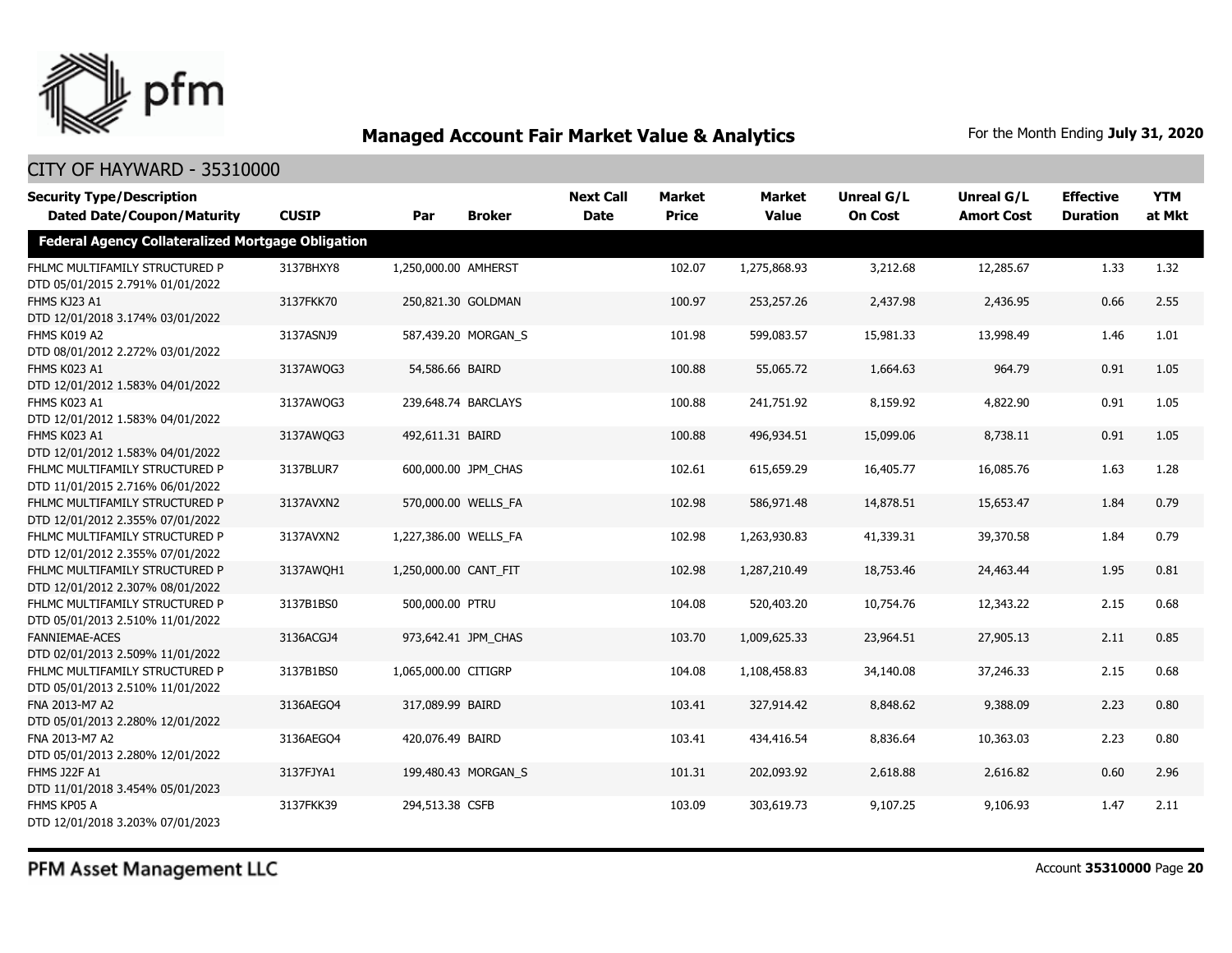

#### CITY OF HAYWARD - 35310000

| <b>Security Type/Description</b><br><b>Dated Date/Coupon/Maturity</b> | <b>CUSIP</b> | Par                   | <b>Broker</b>       | <b>Next Call</b><br><b>Date</b> | <b>Market</b><br><b>Price</b> | <b>Market</b><br><b>Value</b> | <b>Unreal G/L</b><br><b>On Cost</b> | Unreal G/L<br><b>Amort Cost</b> | <b>Effective</b><br><b>Duration</b> | <b>YTM</b><br>at Mkt |
|-----------------------------------------------------------------------|--------------|-----------------------|---------------------|---------------------------------|-------------------------------|-------------------------------|-------------------------------------|---------------------------------|-------------------------------------|----------------------|
| <b>Federal Agency Collateralized Mortgage Obligation</b>              |              |                       |                     |                                 |                               |                               |                                     |                                 |                                     |                      |
| FHMS KJ27 A1<br>DTD 11/01/2019 2.092% 07/25/2024                      | 3137FQ3V3    |                       | 481,365.95 JPM_CHAS |                                 | 103.23                        | 496,909.01                    | 15,554.62                           | 15,552.93                       | 2.50                                | 1.26                 |
| FHMS KJ30 A1<br>DTD 07/01/2020 0.526% 01/25/2025                      | 3137FUZN7    |                       | 395,000.00 JPM CHA  |                                 | 99.51                         | 393,050.29                    | (1,942.21)                          | (1,942.22)                      | 3.46                                | 0.64                 |
| <b>Security Type Sub-Total</b>                                        |              | 12,013,215.79         |                     |                                 |                               | 12,323,118.13                 | 240,545.20                          | 264,312.36                      | 1.73                                | 1.12                 |
| <b>Federal Agency Bond / Note</b>                                     |              |                       |                     |                                 |                               |                               |                                     |                                 |                                     |                      |
| FEDERAL HOME LOAN BANKS NOTES<br>DTD 10/12/2018 3.000% 10/12/2021     | 3130AF5B9    | 2,425,000.00 CITIGRP  |                     |                                 | 103.40                        | 2,507,568.83                  | 83,975.33                           | 83,142.72                       | 1.18                                | 0.16                 |
| <b>FANNIE MAE NOTES</b><br>DTD 01/11/2019 2.625% 01/11/2022           | 3135G0U92    | 1,200,000.00 NOMURA   |                     |                                 | 103.53                        | 1,242,331.20                  | 42,019.20                           | 42,178.10                       | 1.43                                | 0.18                 |
| <b>FANNIE MAE NOTES</b><br>DTD 01/11/2019 2.625% 01/11/2022           | 3135G0U92    | 1,650,000.00 NOMURA   |                     |                                 | 103.53                        | 1,708,205.40                  | 59,393.40                           | 58,777.72                       | 1.43                                | 0.18                 |
| FFCB NOTES (CALLABLE)<br>DTD 04/08/2020 0.950% 04/08/2022             | 3133ELVV3    | 1,900,000.00 TD       |                     | 10/08/20                        | 100.13                        | 1,902,378.80                  | 2,378.80                            | 2,378.80                        | 0.19                                | 0.88                 |
| FEDERAL FARM CREDIT BANK NOTES<br>DTD 04/08/2020 0.375% 04/08/2022    | 3133ELWD2    | 2,550,000.00 WELLS_F  |                     |                                 | 100.29                        | 2,557,512.30                  | 11,286.30                           | 10,691.77                       | 1.68                                | 0.20                 |
| FEDERAL FARM CREDIT BANK NOTES<br>DTD 06/02/2020 0.250% 06/02/2022    | 3133ELE75    | 2,575,000.00 DAIWA    |                     |                                 | 100.11                        | 2,577,855.68                  | 4,591.23                            | 4,452.96                        | 1.83                                | 0.19                 |
| FEDERAL HOME LOAN BANK<br>DTD 06/01/2012 2.125% 06/10/2022            | 313379069    | 2,475,000.00 CITIGRP  |                     |                                 | 103.58                        | 2,563,565.40                  | 71,166.15                           | 77,762.57                       | 1.83                                | 0.20                 |
| <b>FREDDIE MAC NOTES</b><br>DTD 07/23/2020 0.125% 07/25/2022          | 3137EAET2    | 1,575,000.00 WELLS F  |                     |                                 | 99.87                         | 1,573,001.33                  | 1,560.83                            | 1,517.07                        | 1.98                                | 0.19                 |
| <b>FANNIE MAE NOTES</b><br>DTD 09/06/2019 1.375% 09/06/2022           | 3135G0W33    | 1,250,000.00 BARCLAYS |                     |                                 | 102.45                        | 1,280,660.00                  | 35,010.00                           | 33,700.24                       | 2.07                                | 0.20                 |
| FEDERAL HOME LOAN BANKS NOTES<br>DTD 02/21/2020 1.375% 02/17/2023     | 3130AJ7E3    | 2,140,000.00 WELLS_FA |                     |                                 | 102.95                        | 2,203,112.88                  | 67,050.48                           | 66,466.33                       | 2.50                                | 0.21                 |
| <b>FREDDIE MAC NOTES</b><br>DTD 04/20/2020 0.375% 04/20/2023          | 3137EAEO8    | 3,825,000.00 CITIGRP  |                     |                                 | 100.42                        | 3,841,065.00                  | 25,627.50                           | 24,728.01                       | 2.71                                | 0.22                 |
| FREDDIE MAC NOTES<br>DTD 05/07/2020 0.375% 05/05/2023                 | 3137EAER6    | 1,750,000.00 JEFFERI  |                     |                                 | 100.40                        | 1,756,980.75                  | 3,375.75                            | 3,575.28                        | 2.75                                | 0.23                 |
| FREDDIE MAC NOTES<br>DTD 05/07/2020 0.375% 05/05/2023                 | 3137EAER6    | 2,410,000.00 WELLS F  |                     |                                 | 100.40                        | 2,419,613.49                  | 10,625.69                           | 10,546.05                       | 2.75                                | 0.23                 |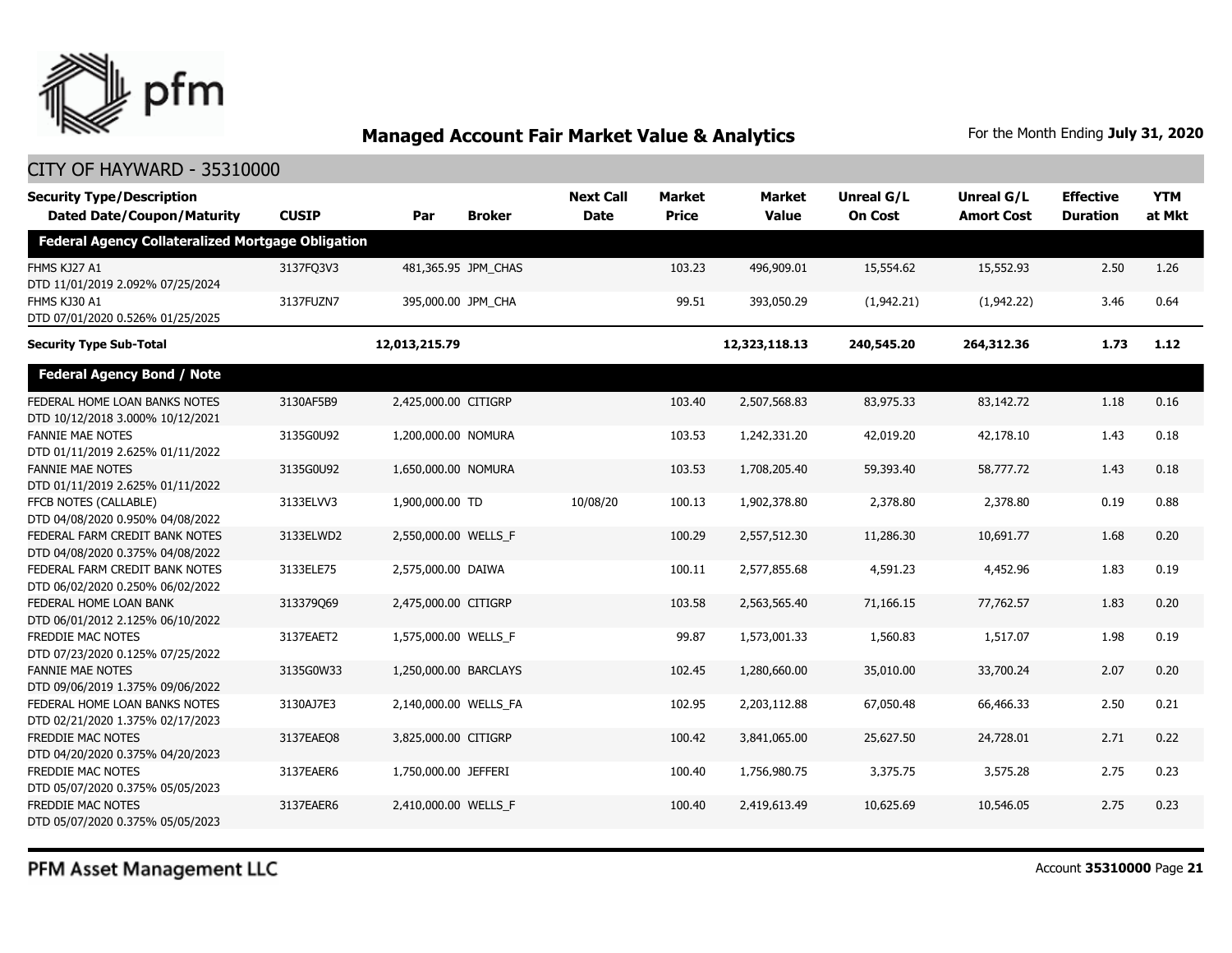

| <b>Security Type/Description</b>                                                |              |                      |                     | <b>Next Call</b> | <b>Market</b> | <b>Market</b> | <b>Unreal G/L</b> | Unreal G/L        | <b>Effective</b> | <b>YTM</b> |
|---------------------------------------------------------------------------------|--------------|----------------------|---------------------|------------------|---------------|---------------|-------------------|-------------------|------------------|------------|
| <b>Dated Date/Coupon/Maturity</b>                                               | <b>CUSIP</b> | Par                  | <b>Broker</b>       | <b>Date</b>      | <b>Price</b>  | <b>Value</b>  | <b>On Cost</b>    | <b>Amort Cost</b> | <b>Duration</b>  | at Mkt     |
| <b>Federal Agency Bond / Note</b>                                               |              |                      |                     |                  |               |               |                   |                   |                  |            |
| <b>FANNIE MAE NOTES</b><br>DTD 05/22/2020 0.250% 05/22/2023                     | 3135G04Q3    | 1,550,000.00 WELLS F |                     |                  | 100.06        | 1,550,878.85  | 3,591.35          | 3,443.58          | 2.80             | 0.23       |
| <b>FANNIE MAE NOTES</b><br>DTD 05/22/2020 0.250% 05/22/2023                     | 3135G04Q3    | 2,550,000.00 CITIGRP |                     |                  | 100.06        | 2,551,445.85  | 9,121.35          | 8,623.67          | 2.80             | 0.23       |
| FREDDIE MAC NOTES<br>DTD 06/16/2020 0.500% 06/16/2023                           | 3134GVR67    | 1,900,000.00 JPM_CHA |                     |                  | 100.11        | 1,902,128.00  | 2,128.00          | 2,128.00          | 2.86             | 0.46       |
| FREDDIE MAC NOTES<br>DTD 06/26/2020 0.250% 06/26/2023                           | 3137EAES4    | 2,340,000.00 TD      |                     |                  | 100.06        | 2,341,371.24  | 8,204.04          | 7,979.40          | 2.90             | 0.23       |
| <b>FANNIE MAE NOTES</b><br>DTD 07/10/2020 0.250% 07/10/2023                     | 3135G05G4    | 2,455,000.00 CITIGRP |                     |                  | 100.06        | 2,456,458.27  | 6,736.52          | 6,630.47          | 2.94             | 0.23       |
| <b>Security Type Sub-Total</b>                                                  |              | 38,520,000.00        |                     |                  |               | 38,936,133.27 | 447,841.92        | 448,722.74        | 2.19             | 0.25       |
| <b>Corporate Note</b>                                                           |              |                      |                     |                  |               |               |                   |                   |                  |            |
| PACCAR FINANCIAL CORP BONDS<br>DTD 08/09/2018 3.150% 08/09/2021                 | 69371RP42    | 295,000.00 CITIGRP   |                     |                  | 102.87        | 303,455.29    | 8,546.74          | 8,486.41          | 1.00             | 0.35       |
| <b>3M COMPANY</b><br>DTD 09/14/2018 3.000% 09/14/2021                           | 88579YBA8    | 145,000.00 CITIGRP   |                     |                  | 102.83        | 149,103.65    | 4,400.90          | 4,214.58          | 1.10             | 0.47       |
| BANK OF AMERICA CORP (CALLABLE)<br>DTD 09/18/2017 2.328% 10/01/2021             | 06051GGS2    | 200,000.00 MERRILL   |                     | 10/01/20         | 100.31        | 200,616.00    | 1,590.00          | 911.95            | 0.17             | 2.06       |
| BANK OF AMERICA CORP (CALLABLE)<br>DTD 09/18/2017 2.328% 10/01/2021             | 06051GGS2    | 390,000.00 MERRILL   |                     | 10/01/20         | 100.31        | 391,201.20    | 1,201.20          | 1,201.20          | 0.17             | 2.06       |
| AMERICAN EXPRESS CREDIT CORP NOTES<br>DTD 11/06/2018 3.700% 11/05/2021          | 025816BY4    | 200,000.00 RBC       |                     |                  | 103.87        | 207,739.20    | 7,783.20          | 7,757.72          | 1.24             | 0.62       |
| CITIGROUP INC CORP (CALLABLE) NOTE<br>DTD 12/08/2016 2.900% 12/08/2021          | 172967LC3    | 300,000.00 RBC       |                     | 11/08/21         | 103.02        | 309,064.80    | 14,521.80         | 11,617.60         | 1.25             | 0.66       |
| SUNTRUST BANKS INC CORP NOTES<br>(CALLABLE)<br>DTD 12/01/2016 2.700% 01/27/2022 | 867914BM4    |                      | 300,000.00 ACADEMY  | 12/27/21         | 103.20        | 309,606.30    | 10,104.30         | 9,880.78          | 1.39             | 0.54       |
| HOME DEPOT INC<br>DTD 12/06/2018 3.250% 03/01/2022                              | 437076BV3    |                      | 175,000.00 JPM CHAS |                  | 104.76        | 183,325.80    | 8,805.30          | 8,560.07          | 1.54             | 0.24       |
| US BANCORP (CALLABLE) NOTE<br>DTD 03/02/2012 3.000% 03/15/2022                  | 91159HHC7    |                      | 600,000.00 US BANCO | 02/15/22         | 104.14        | 624,831.60    | 14,241.60         | 18,703.98         | 1.50             | 0.44       |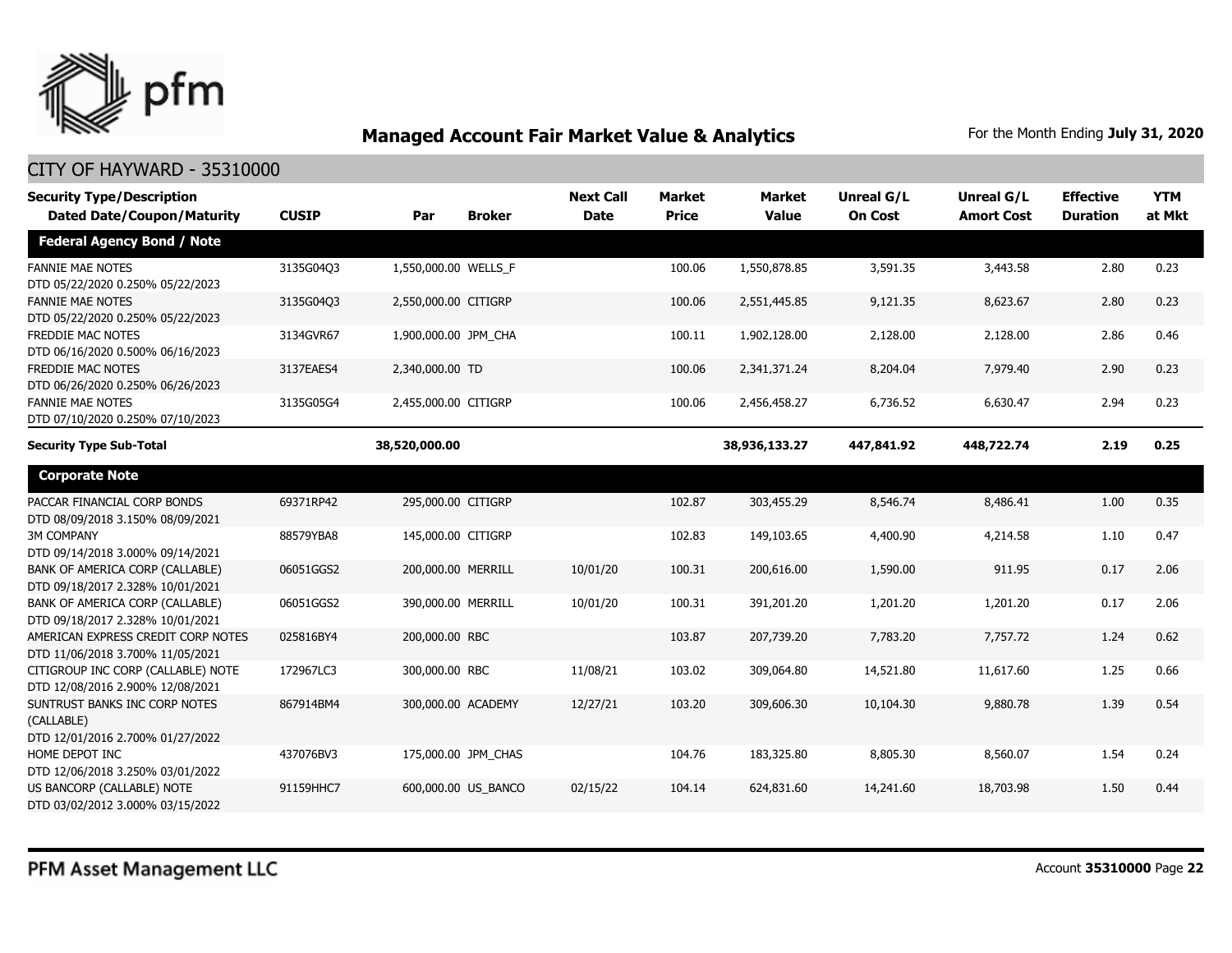

#### CITY OF HAYWARD - 35310000

| <b>Security Type/Description</b><br><b>Dated Date/Coupon/Maturity</b>                  | <b>CUSIP</b> | Par                | <b>Broker</b>       | <b>Next Call</b><br><b>Date</b> | <b>Market</b><br><b>Price</b> | <b>Market</b><br><b>Value</b> | <b>Unreal G/L</b><br><b>On Cost</b> | Unreal G/L<br><b>Amort Cost</b> | <b>Effective</b><br><b>Duration</b> | <b>YTM</b><br>at Mkt |
|----------------------------------------------------------------------------------------|--------------|--------------------|---------------------|---------------------------------|-------------------------------|-------------------------------|-------------------------------------|---------------------------------|-------------------------------------|----------------------|
| <b>Corporate Note</b>                                                                  |              |                    |                     |                                 |                               |                               |                                     |                                 |                                     |                      |
| GOLDMAN SACHS GROUP INC (CALLABLE)<br><b>NOTE</b><br>DTD 01/26/2017 3.000% 04/26/2022  | 38141GWC4    | 600,000.00 GOLDMAN |                     | 04/26/21                        | 101.74                        | 610,414.20                    | 17,002.20                           | 13,990.70                       | 0.73                                | 1.98                 |
| <b>IBM CORP</b><br>DTD 05/15/2019 2.850% 05/13/2022                                    | 459200JX0    |                    | 300,000.00 WELLS_FA |                                 | 104.53                        | 313,587.30                    | 6,861.30                            | 8,835.23                        | 1.75                                | 0.31                 |
| UNITED PARCEL SERVICE (CALLABLE)<br><b>NOTES</b><br>DTD 05/16/2017 2.350% 05/16/2022   | 911312BC9    |                    | 300,000.00 JPM_CHAS | 04/16/22                        | 103.30                        | 309,912.00                    | 8,223.00                            | 8,884.42                        | 1.68                                | 0.50                 |
| MORGAN STANLEY CORP NOTES<br>DTD 05/19/2017 2.750% 05/19/2022                          | 61744YAH1    | 300,000.00 RBC     |                     |                                 | 103.98                        | 311,948.40                    | 13,937.40                           | 13,096.98                       | 1.76                                | 0.53                 |
| JPMORGAN CHASE & CO CORP NOTES<br>DTD 06/18/2018 3.514% 06/18/2022                     | 46647PAS5    |                    | 600,000.00 JPM_CHAS |                                 | 102.63                        | 615,777.60                    | 15,777.60                           | 15,777.60                       | 1.83                                | 2.08                 |
| AMERICAN HONDA FINANCE<br>DTD 06/27/2019 2.200% 06/27/2022                             | 02665WCY5    | 600,000.00 MERRILL |                     |                                 | 103.48                        | 620,854.80                    | 21,406.80                           | 21,204.84                       | 1.88                                | 0.37                 |
| BANK OF NY MELLON CORP CORP NOTES<br>DTD 08/23/2019 1.950% 08/23/2022                  | 06406RAK3    |                    | 115,000.00 BARCLAYS |                                 | 103.27                        | 118,755.55                    | 3,438.15                            | 3,535.16                        | 2.02                                | 0.36                 |
| BANK OF NY MELLON CORP CORP NOTES<br>DTD 08/23/2019 1.950% 08/23/2022                  | 06406RAK3    | 185,000.00 CITIGRP |                     |                                 | 103.27                        | 191,041.55                    | 6,100.75                            | 6,082.17                        | 2.02                                | 0.36                 |
| CATERPILLAR FINANCIAL SERVICES CORP<br><b>NOTE</b><br>DTD 09/06/2019 1.900% 09/06/2022 | 14913Q3A5    |                    | 325,000.00 BARCLAYS |                                 | 103.14                        | 335,197.20                    | 10,648.95                           | 10,512.93                       | 2.05                                | 0.40                 |
| ADOBE INC CORP NOTE<br>DTD 02/03/2020 1.700% 02/01/2023                                | 00724PAA7    | 300,000.00 KEYBANC |                     |                                 | 103.44                        | 310,306.80                    | 10,375.80                           | 10,364.45                       | 2.44                                | 0.32                 |
| TOYOTA MOTOR CREDIT CORP<br><b>CORPORATE NOTES</b><br>DTD 04/01/2020 2.900% 03/30/2023 | 89236TGW9    | 575,000.00 BNP PAR |                     |                                 | 106.04                        | 609,701.25                    | 8,113.25                            | 10,459.98                       | 2.57                                | 0.61                 |
| EXXON MOBIL CORPORATION CORPORATE<br><b>NOTES</b><br>DTD 04/15/2020 1.571% 04/15/2023  | 30231GBL5    | 150,000.00 CITIGRP |                     |                                 | 103.03                        | 154,544.85                    | 2,672.85                            | 2,811.58                        | 2.65                                | 0.44                 |
| CHEVRON CORP CORPORATE NOTES<br>DTD 05/11/2020 1.141% 05/11/2023                       | 166764BV1    | 150,000.00 JPM CHA |                     |                                 | 102.04                        | 153,059.25                    | 3,059.25                            | 3,059.25                        | 2.74                                | 0.40                 |
| PACCAR FINANCIAL CORP CORPORATE<br><b>NOTES</b><br>DTD 06/08/2020 0.800% 06/08/2023    | 69371RQ82    | 175,000.00 TD      |                     |                                 | 100.45                        | 175,789.25                    | 1,032.50                            | 1,020.50                        | 2.83                                | 0.64                 |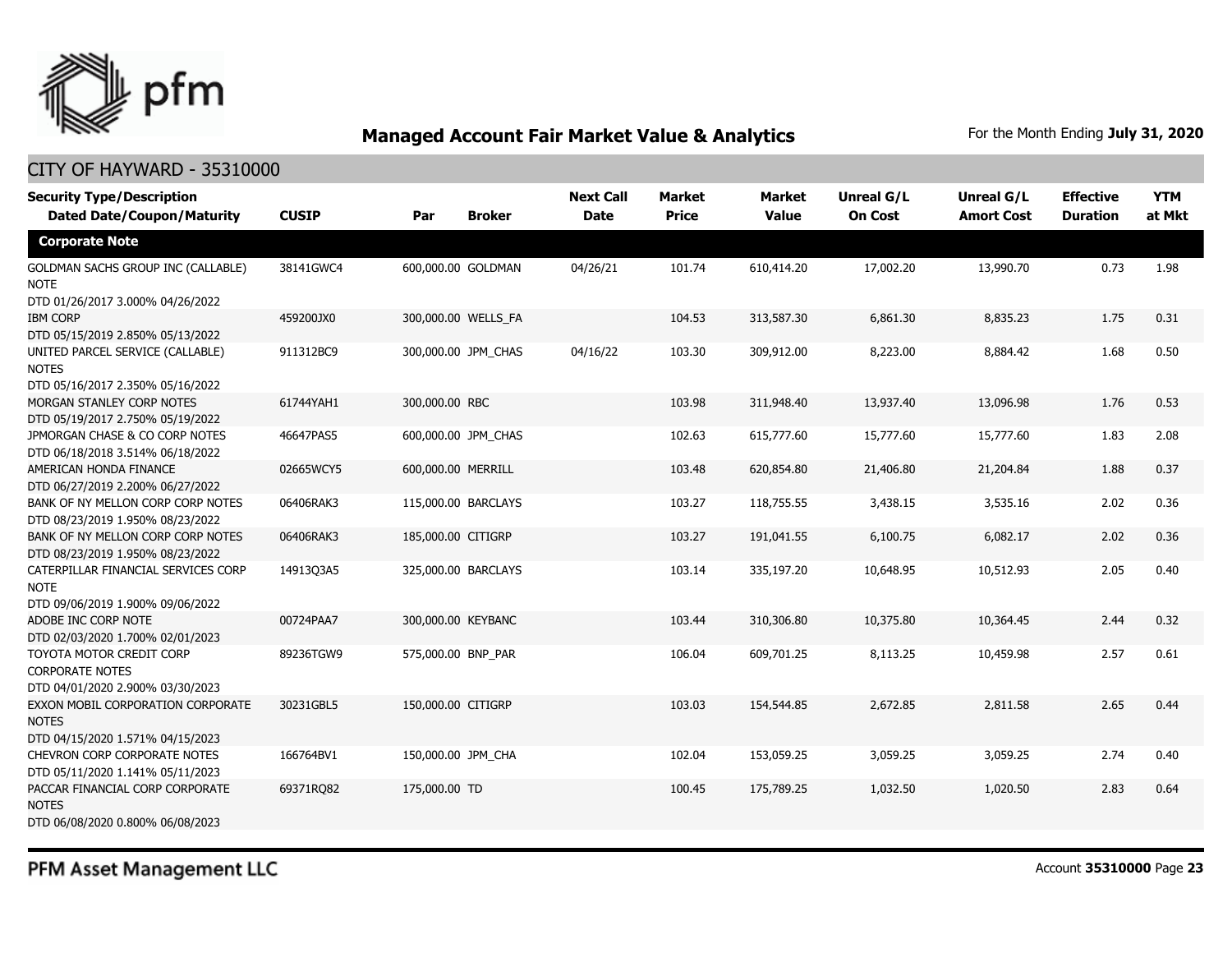

| <b>Security Type/Description</b><br><b>Dated Date/Coupon/Maturity</b>                  | <b>CUSIP</b> | Par                 | <b>Broker</b> | <b>Next Call</b><br><b>Date</b> | <b>Market</b><br><b>Price</b> | <b>Market</b><br><b>Value</b> | <b>Unreal G/L</b><br><b>On Cost</b> | <b>Unreal G/L</b><br><b>Amort Cost</b> | <b>Effective</b><br><b>Duration</b> | <b>YTM</b><br>at Mkt |
|----------------------------------------------------------------------------------------|--------------|---------------------|---------------|---------------------------------|-------------------------------|-------------------------------|-------------------------------------|----------------------------------------|-------------------------------------|----------------------|
| <b>Corporate Note</b>                                                                  |              |                     |               |                                 |                               |                               |                                     |                                        |                                     |                      |
| JOHN DEERE CAPITAL CORP CORPORATE<br><b>NOTES</b><br>DTD 06/04/2020 0.700% 07/05/2023  | 24422EVH9    | 200,000.00 HSBC     |               |                                 | 100.38                        | 200,753.00                    | 917.00                              | 908.55                                 | 2.90                                | 0.57                 |
| CATERPILLAR FINL SERVICE CORPORATE<br><b>NOTES</b><br>DTD 07/08/2020 0.650% 07/07/2023 | 14913R2D8    | 325,000.00 BARCLAY  |               |                                 | 100.41                        | 326,322.10                    | 1,504.10                            | 1,500.11                               | 2.91                                | 0.51                 |
| COMCAST CORP CORPORATE NOTES<br>DTD 10/05/2018 3.700% 04/15/2024                       | 20030NCR0    | 150,000.00 CITIGRP  |               |                                 | 111.23                        | 166,849.95                    | 2,511.45                            | 3,330.79                               | 3.48                                | 0.63                 |
| CITIGROUP INC CORPORATE NOTES<br>DTD 05/14/2020 1.678% 05/15/2024                      | 172967MR9    | 300,000.00 CITIGRP  |               |                                 | 102.63                        | 307,875,00                    | 7,875.00                            | 7,875.00                               | 3.68                                | 0.97                 |
| <b>Security Type Sub-Total</b>                                                         |              | 8,255,000.00        |               |                                 |                               | 8,511,633.89                  | 212,652.39                          | 214,584.53                             | 1.81                                | 0.82                 |
| <b>Certificate of Deposit</b>                                                          |              |                     |               |                                 |                               |                               |                                     |                                        |                                     |                      |
| MUFG BANK LTD/NY CERT DEPOS<br>DTD 02/28/2019 2.970% 02/26/2021                        | 55379WZT6    | 600,000.00 MITSU    |               |                                 | 101.61                        | 609,630.00                    | 9,630.00                            | 9,630.00                               | 0.58                                | 0.13                 |
| CREDIT AGRICOLE CIB NY CERT DEPOS<br>DTD 04/04/2019 2.830% 04/02/2021                  | 22535CDU2    | 600,000.00 CREDAG   |               |                                 | 101.70                        | 610,172.40                    | 10,172.40                           | 10,172.40                              | 0.67                                | 0.30                 |
| ROYAL BANK OF CANADA NY CD<br>DTD 06/08/2018 3.240% 06/07/2021                         | 78012UEE1    | 600,000.00 RBC      |               |                                 | 102.56                        | 615,367.80                    | 15,367.80                           | 15,367.80                              | 0.85                                | 0.23                 |
| SOCIETE GENERALE NY CERT DEPOS<br>DTD 02/19/2020 1.800% 02/14/2022                     | 83369XDL9    | 600,000.00 MERRILL  |               |                                 | 101.07                        | 606,432.00                    | 6,432.00                            | 6,432.00                               | 1.51                                | 1.10                 |
| SUMITOMO MITSUI BANK NY CERT DEPOS<br>DTD 07/14/2020 0.700% 07/08/2022                 | 86565CKU2    | 475,000.00 SMBC     |               |                                 | 99.96                         | 474,817.60                    | (182.40)                            | (182.40)                               | 1.93                                | 0.72                 |
| NORDEA BANK ABP NEW YORK CERT<br><b>DEPOS</b><br>DTD 08/29/2019 1.850% 08/26/2022      | 65558TLL7    | 625,000.00 MERRILL  |               |                                 | 103.11                        | 644,406.25                    | 19,406.25                           | 19,406.25                              | 2.03                                | 0.34                 |
| SKANDINAV ENSKILDA BANK LT CD<br>DTD 09/03/2019 1.860% 08/26/2022                      | 83050PDR7    | 625,000.00 BARCLAYS |               |                                 | 103.13                        | 644,535.00                    | 19,535.00                           | 19,535.00                              | 2.03                                | 0.34                 |
| DNB BANK ASA/NY LT CD<br>DTD 12/06/2019 2.040% 12/02/2022                              | 23341VZT1    | 625,000.00 GOLDMAN  |               |                                 | 103.88                        | 649,234.38                    | 24,234.38                           | 24,234.38                              | 2.30                                | 0.37                 |
| <b>Security Type Sub-Total</b>                                                         |              | 4,750,000.00        |               |                                 |                               | 4,854,595.43                  | 104,595.43                          | 104,595.43                             | 1.49                                | 0.43                 |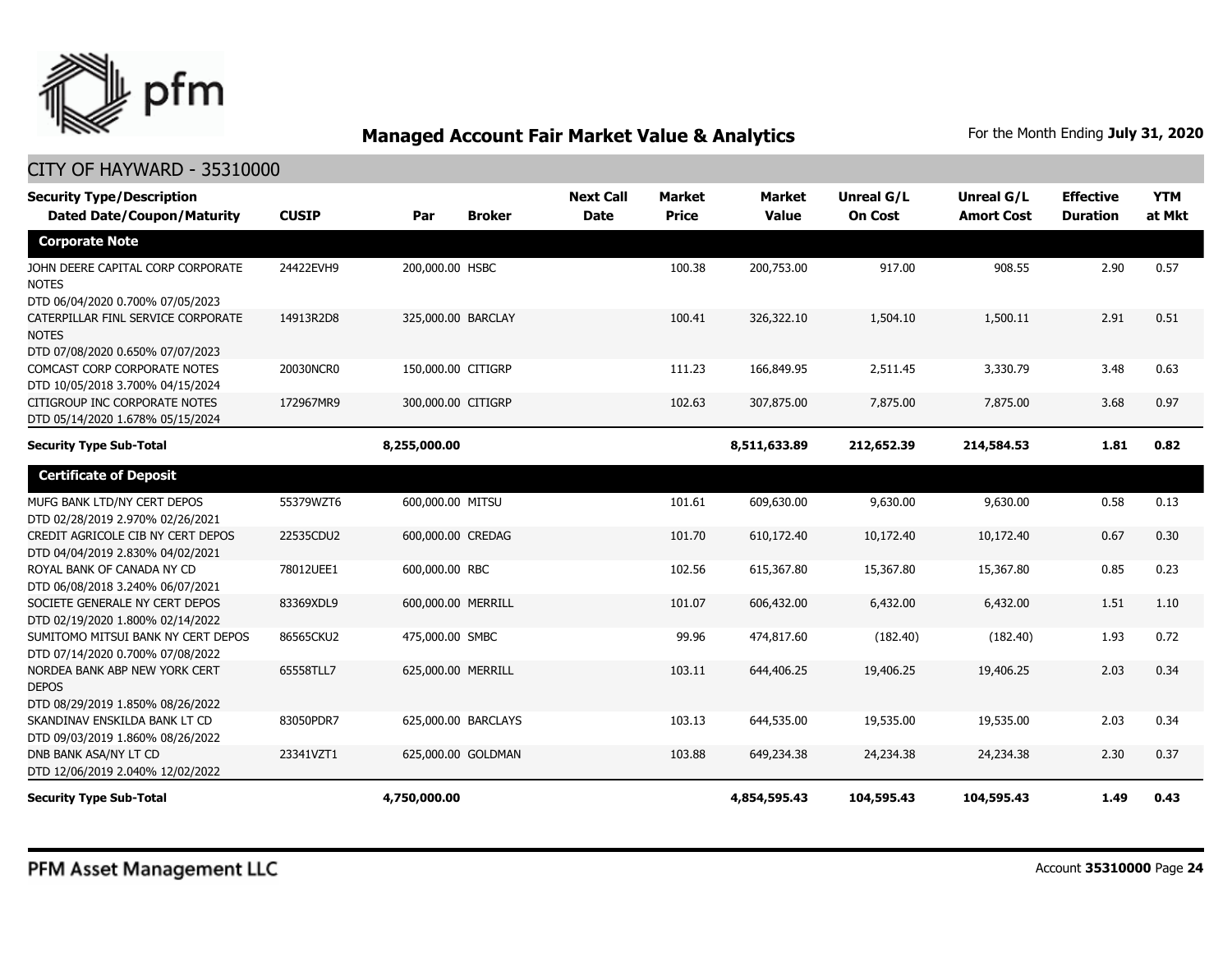

#### CITY OF HAYWARD - 35310000

| <b>Security Type/Description</b><br><b>Dated Date/Coupon/Maturity</b> | <b>CUSIP</b> | Par                | <b>Broker</b>       | <b>Next Call</b><br><b>Date</b> | <b>Market</b><br><b>Price</b> | <b>Market</b><br><b>Value</b> | Unreal G/L<br><b>On Cost</b> | <b>Unreal G/L</b><br><b>Amort Cost</b> | <b>Effective</b><br><b>Duration</b> | <b>YTM</b><br>at Mkt |
|-----------------------------------------------------------------------|--------------|--------------------|---------------------|---------------------------------|-------------------------------|-------------------------------|------------------------------|----------------------------------------|-------------------------------------|----------------------|
| <b>Bank Note</b>                                                      |              |                    |                     |                                 |                               |                               |                              |                                        |                                     |                      |
| PNC BANK NA CORP NOTES<br>DTD 06/08/2018 3.500% 06/08/2023            | 69353RFL7    | 300,000.00 TD      |                     | 11/09/21                        | 108.24                        | 324,706.80                    | 3,466.80                     | 8,515.65                               | 1.26                                | 0.59                 |
| <b>Security Type Sub-Total</b>                                        |              | 300,000.00         |                     |                                 |                               | 324,706.80                    | 3,466.80                     | 8,515.65                               | 1.26                                | 0.59                 |
| <b>Asset-Backed Security</b>                                          |              |                    |                     |                                 |                               |                               |                              |                                        |                                     |                      |
| GMALT 2018-3 A3<br>DTD 09/26/2018 3.180% 06/20/2021                   | 36256GAD1    | 71,621.95 RBC      |                     |                                 | 100.40                        | 71,908.40                     | 292.11                       | 288.28                                 | 0.17                                | 2.72                 |
| BMWLT 2018-1 A3<br>DTD 10/17/2018 3.260% 07/20/2021                   | 05586CAC8    | 93,159.47 SOCGEN   |                     |                                 | 100.70                        | 93,813.32                     | 666.79                       | 658.39                                 | 0.26                                | 2.53                 |
| NISSAN AUTO LEASE TRUST<br>DTD 10/24/2018 3.250% 09/15/2021           | 65478BAD3    | 167,243.80 CITIGRP |                     |                                 | 100.60                        | 168,255.14                    | 1,025.95                     | 1,017.01                               | 0.26                                | 2.70                 |
| <b>FORDL 2018-B A3</b><br>DTD 09/21/2018 3.190% 12/15/2021            | 34531LAD2    |                    | 159,679.40 JPM_CHAS |                                 | 100.65                        | 160,721.52                    | 1,055.62                     | 1,047.85                               | 0.26                                | 2.71                 |
| GMALT 2019-1 A3<br>DTD 02/21/2019 2.980% 12/20/2021                   | 36256UAD0    |                    | 200,000.00 WELLS FA |                                 | 101.08                        | 202,164.70                    | 2,196.10                     | 2,180.08                               | 0.44                                | 2.19                 |
| FORDL 2019-A A3<br>DTD 02/25/2019 2.900% 05/15/2022                   | 34532FAD4    | 245,000.00 CITIGRP |                     |                                 | 101.24                        | 248,037.29                    | 3,056.45                     | 3,047.92                               | 0.55                                | 2.19                 |
| <b>VWALT 2019-A A3</b><br>DTD 10/04/2019 1.990% 11/21/2022            | 92867XAD8    |                    | 300,000.00 JPM_CHAS |                                 | 101.65                        | 304,962.09                    | 4,966.83                     | 4,965.58                               | 1.36                                | 1.26                 |
| HART 2018-B A3<br>DTD 12/12/2018 3.200% 12/15/2022                    | 44933AAC1    |                    | 150,000.00 BARCLAYS |                                 | 101.86                        | 152,783.97                    | 2,785.77                     | 2,785.03                               | 0.65                                | 2.40                 |
| HAROT 2019-1 A3<br>DTD 02/27/2019 2.830% 03/20/2023                   | 43814WAC9    | 170,000.00 MERRILL |                     |                                 | 102.72                        | 174,629.10                    | 4,633.66                     | 4,632.06                               | 1.08                                | 1.77                 |
| FORD CREDIT AUTO OWNER TRUST<br>DTD 10/23/2018 3.240% 04/15/2023      | 34532TAD4    |                    | 200,000.00 BARCLAYS |                                 | 102.13                        | 204,266.02                    | 4,300.22                     | 4,286.67                               | 0.77                                | 2.43                 |
| NAROT 2018-C A3<br>DTD 12/12/2018 3.220% 06/15/2023                   | 65478NAD7    | 200,000.00 MIZUHO  |                     |                                 | 102.58                        | 205,160.06                    | 5,198.38                     | 5,184.46                               | 0.95                                | 2.29                 |
| HYUNDAI AUTO RECEIVABLES TRUST<br>DTD 04/10/2019 2.660% 06/15/2023    | 44932NAD2    | 250,000.00 SOCGEN  |                     |                                 | 102.48                        | 256,187.45                    | 6,220.35                     | 6,210.03                               | 1.08                                | 1.78                 |
| CARMAX AUTO OWNER TRUST<br>DTD 07/25/2018 3.130% 06/15/2023           | 14313FAD1    |                    | 265,358.90 BARCLAYS |                                 | 102.04                        | 270,772.38                    | 5,449.65                     | 5,434.70                               | 0.79                                | 2.39                 |
| CARMAX AUTO OWNER TRUST<br>DTD 10/24/2018 3.360% 09/15/2023           | 14315EAC4    | 225,000.00 MERRILL |                     |                                 | 103.08                        | 231,925.50                    | 6,927.57                     | 6,926.82                               | 1.03                                | 2.34                 |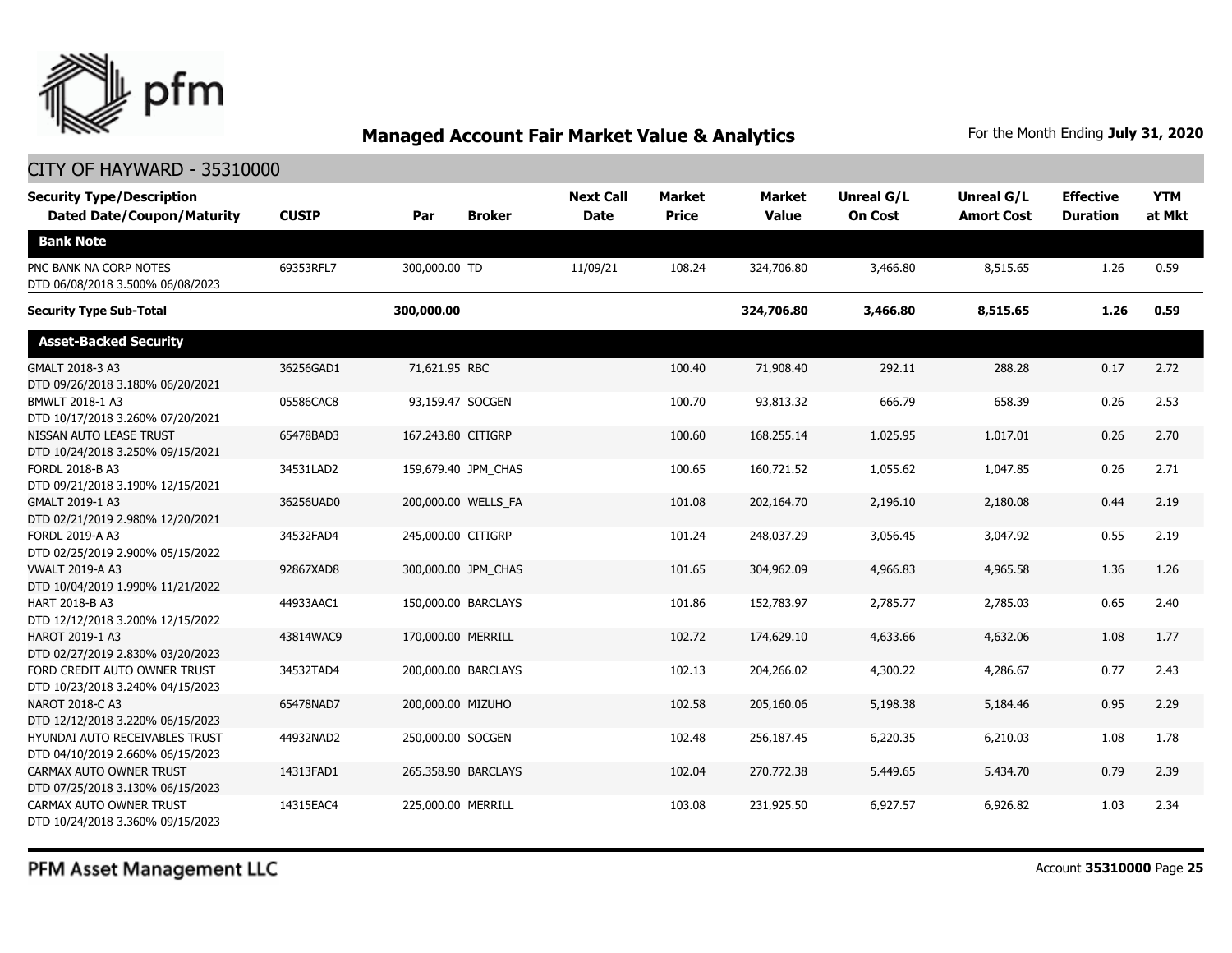

#### CITY OF HAYWARD - 35310000

| <b>Security Type/Description</b><br><b>Dated Date/Coupon/Maturity</b> | <b>CUSIP</b> | Par                 | <b>Broker</b> | <b>Next Call</b><br><b>Date</b> | <b>Market</b><br><b>Price</b> | <b>Market</b><br><b>Value</b> | Unreal G/L<br><b>On Cost</b> | Unreal G/L<br><b>Amort Cost</b> | <b>Effective</b><br><b>Duration</b> | <b>YTM</b><br>at Mkt |
|-----------------------------------------------------------------------|--------------|---------------------|---------------|---------------------------------|-------------------------------|-------------------------------|------------------------------|---------------------------------|-------------------------------------|----------------------|
| <b>Asset-Backed Security</b>                                          |              |                     |               |                                 |                               |                               |                              |                                 |                                     |                      |
| COPAR 2019-1 A3<br>DTD 05/30/2019 2.510% 11/15/2023                   | 14042WAC4    | 175,000.00 JPM CHAS |               |                                 | 102.50                        | 179,375.88                    | 4,411.33                     | 4,402.00                        | 1.21                                | 1.73                 |
| FIFTH THIRD AUTO TRUST<br>DTD 05/08/2019 2.640% 12/15/2023            | 31680YAD9    | 215,000.00 CSFB     |               |                                 | 102.73                        | 220,869.52                    | 5,916.78                     | 5,904.11                        | 1.08                                | 1.81                 |
| <b>HDMOT 2019-A A3</b><br>DTD 06/26/2019 2.340% 02/15/2024            | 41284WAC4    | 300,000.00 BARCLAYS |               |                                 | 102.05                        | 306,137.97                    | 6,161.19                     | 6,155.68                        | 1.06                                | 1.74                 |
| GMCAR 2019-2 A3<br>DTD 04/17/2019 2.650% 02/16/2024                   | 36257FAD2    | 345,000.00 BARCLAYS |               |                                 | 102.33                        | 353,026.36                    | 8,054.44                     | 8,046.94                        | 1.03                                | 1.97                 |
| VZOT 2020-A A1A<br>DTD 01/29/2020 1.850% 07/22/2024                   | 92348TAA2    | 150,000.00 MERRILL  |               |                                 | 102.67                        | 153,997.92                    | 4,015.48                     | 4,013.49                        | 1.92                                | 1.16                 |
| COMET 2019-A2 A2<br>DTD 09/05/2019 1.720% 08/15/2024                  | 14041NFU0    | 600,000.00 RBC      |               |                                 | 102.82                        | 616,920.00                    | 17,071.08                    | 17,043.39                       | 2.01                                | 1.01                 |
| <b>HDMOT 2020-A A3</b><br>DTD 01/29/2020 1.870% 10/15/2024            | 41284UAD6    | 135,000.00 CITIGRP  |               |                                 | 102.09                        | 137,817.13                    | 2,846.57                     | 2,843.41                        | 1.59                                | 1.36                 |
| CARMX 2020-1 A3<br>DTD 01/22/2020 1.890% 12/16/2024                   | 14315XAC2    | 345,000.00 MERRILL  |               |                                 | 103.09                        | 355,660.50                    | 10,728.19                    | 10,720.93                       | 2.06                                | 1.17                 |
| <b>Security Type Sub-Total</b>                                        |              | 4,962,063.52        |               |                                 |                               | 5,069,392.22                  | 107,980.51                   | 107,794.83                      | 1.14                                | 1.84                 |
| <b>Managed Account Sub-Total</b>                                      |              | 127,045,279.31      |               |                                 |                               | 130,019,981.08                | 2,780,424.04                 | 2,739,368.65                    | 1.87                                | 0.42                 |
| <b>Securities Sub-Total</b>                                           |              | \$127,045,279.31    |               |                                 |                               | \$130,019,981.08              | \$2,780,424.04               | \$2,739,368.65                  | 1.87                                | 0.42%                |
| <b>Accrued Interest</b>                                               |              |                     |               |                                 |                               | \$386,755.51                  |                              |                                 |                                     |                      |
| <b>Total Investments</b>                                              |              |                     |               |                                 |                               | \$130,406,736.59              |                              |                                 |                                     |                      |

Bolded items are forward settling trades.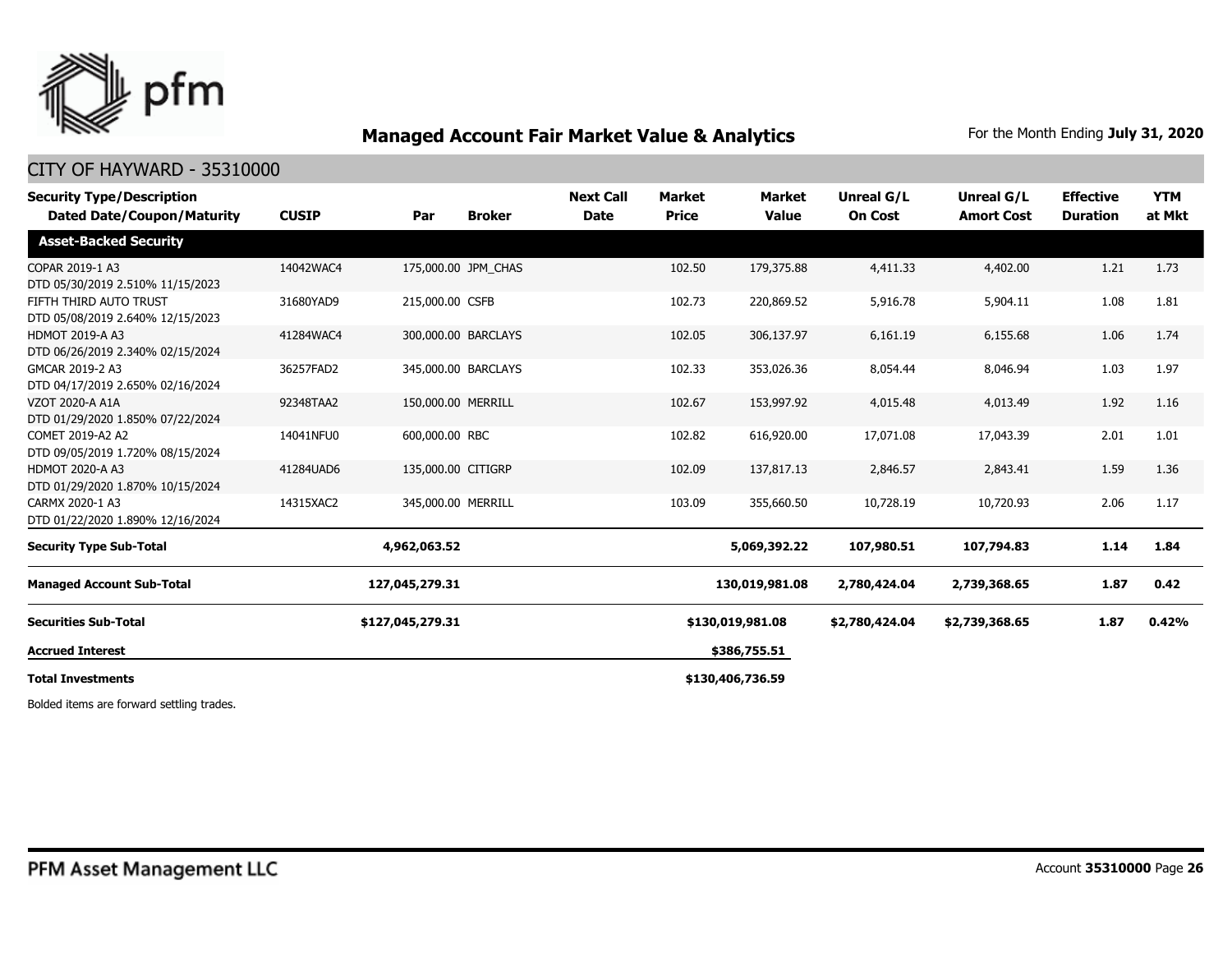

CITY OF HAYWARD - 35310000

| <b>Transaction Type</b> |                                   |                                                                                                          |              |              | <b>Principal</b> | <b>Accrued</b>  |                  | <b>Realized G/L</b> | <b>Realized G/L</b> | <b>Sale</b> |
|-------------------------|-----------------------------------|----------------------------------------------------------------------------------------------------------|--------------|--------------|------------------|-----------------|------------------|---------------------|---------------------|-------------|
| <b>Trade</b>            | <b>Settle</b>                     | <b>Security Description</b>                                                                              | <b>CUSIP</b> | Par          | <b>Proceeds</b>  | <b>Interest</b> | <b>Total</b>     | Cost                | <b>Amort Cost</b>   | Method      |
| <b>BUY</b>              |                                   |                                                                                                          |              |              |                  |                 |                  |                     |                     |             |
| 07/02/20                | 07/08/20                          | PORT AUTH OF NY/NJ TXBL REV BONDS<br>DTD 07/08/2020 1.086% 07/01/2023                                    | 73358W4V3    | 370,000.00   | (370,000.00)     | 0.00            | (370,000.00)     |                     |                     |             |
| 07/06/20                | 07/08/20                          | CATERPILLAR FINL SERVICE<br><b>CORPORATE NOTES</b><br>DTD 07/08/2020 0.650% 07/07/2023                   | 14913R2D8    | 325,000.00   | (324, 818.00)    | 0.00            | (324, 818.00)    |                     |                     |             |
| 07/07/20                | 07/09/20                          | PORT AUTH OF NY/NJ TXBL REV BONDS<br>DTD 07/08/2020 1.086% 07/01/2023                                    | 73358W4V3    | 375,000.00   | (377, 197.50)    | (11.31)         | (377, 208.81)    |                     |                     |             |
| 07/08/20                | 07/10/20                          | <b>FANNIE MAE NOTES</b><br>DTD 07/10/2020 0.250% 07/10/2023                                              | 3135G05G4    | 2,455,000.00 | (2,449,721.75)   | 0.00            | (2,449,721.75)   |                     |                     |             |
| 07/10/20                | 07/14/20                          | SUMITOMO MITSUI BANK NY CERT<br><b>DEPOS</b><br>DTD 07/14/2020 0.700% 07/08/2022                         | 86565CKU2    | 475,000.00   | (475,000.00)     | 0.00            | (475,000.00)     |                     |                     |             |
| 07/10/20                | 07/16/20                          | UNIV OF CAL TXBL REV BONDS<br>DTD 07/16/2020 0.628% 05/15/2023                                           | 91412HFK4    | 500,000.00   | (500,000.00)     | 0.00            | (500,000.00)     |                     |                     |             |
| 07/10/20                | 07/30/20                          | WI DEPT OF TRANS TXBL REV BONDS<br>DTD 07/30/2020 0.420% 07/01/2023                                      | 977123X52    | 625,000.00   | (625,000.00)     | 0.00            | (625,000.00)     |                     |                     |             |
| 07/21/20                | 07/23/20                          | FREDDIE MAC NOTES<br>DTD 07/23/2020 0.125% 07/25/2022                                                    | 3137EAET2    | 1,575,000.00 | (1,571,440.50)   | 0.00            | (1,571,440.50)   |                     |                     |             |
| 07/23/20                | 07/30/20                          | FHMS KJ30 A1<br>DTD 07/01/2020 0.526% 01/25/2025                                                         | 3137FUZN7    | 395,000.00   | (394, 992.50)    | (167.37)        | (395, 159.87)    |                     |                     |             |
|                         |                                   | 07/23/20 08/05/20 MD ST TXBL GO BONDS<br>DTD 08/05/2020 0.410%<br>08/01/2023                             | 574193TP3    | 650,000.00   | (650,000.00)     | 0.00            | (650,000.00)     |                     |                     |             |
|                         |                                   | 07/24/20 08/06/20 MISSISSIPPI ST-A-TXBL<br><b>MUNICIPAL BONDS</b><br>DTD 08/06/2020 0.422%<br>11/01/2023 | 605581MY0    | 475,000.00   | (475,000.00)     | 0.00            | (475,000.00)     |                     |                     |             |
|                         | <b>Transaction Type Sub-Total</b> |                                                                                                          |              | 8,220,000.00 | (8, 213, 170.25) | (178.68)        | (8, 213, 348.93) |                     |                     |             |
| <b>INTEREST</b>         |                                   |                                                                                                          |              |              |                  |                 |                  |                     |                     |             |
| 07/01/20                | 07/01/20                          | AZ TRAN BOARD TXBL REV BONDS<br>DTD 02/12/2020 1.795% 07/01/2023                                         | 040654XT7    | 1,235,000.00 | 0.00             | 8,559.41        | 8,559.41         |                     |                     |             |
| 07/01/20                | 07/01/20                          | WA ST T/E GO BONDS<br>DTD 04/29/2020 5.000% 07/01/2023                                                   | 93974EHJ8    | 605,000.00   | 0.00             | 5,209.72        | 5,209.72         |                     |                     |             |
|                         |                                   |                                                                                                          |              |              |                  |                 |                  |                     |                     |             |

PFM Asset Management LLC

Account **35310000** Page **27**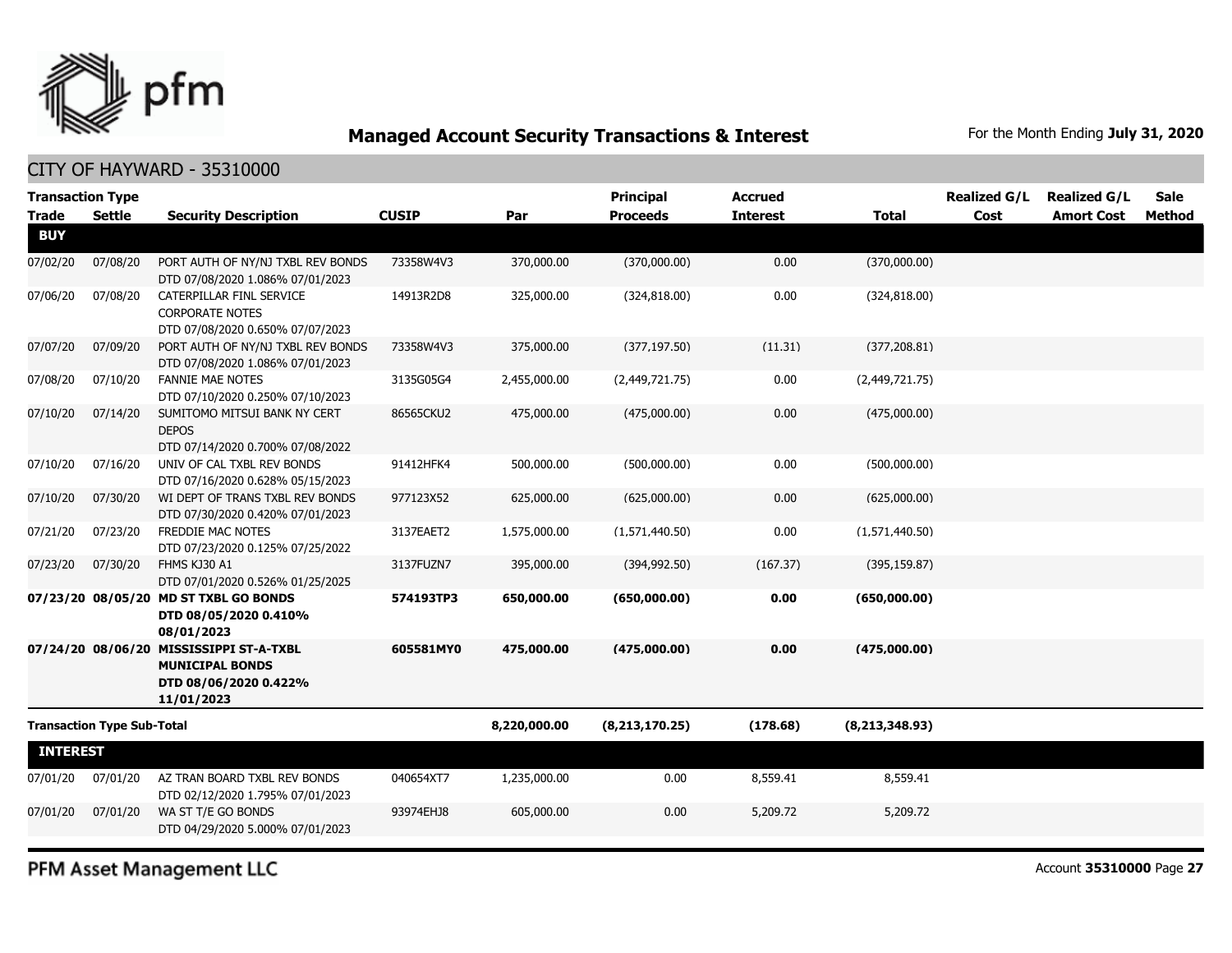

| <b>Transaction Type</b><br><b>Trade</b> | <b>Settle</b> | <b>Security Description</b>                                        | <b>CUSIP</b> | Par          | <b>Principal</b><br><b>Proceeds</b> | <b>Accrued</b><br><b>Interest</b> | <b>Total</b> | <b>Realized G/L</b><br>Cost | <b>Realized G/L</b><br><b>Amort Cost</b> | <b>Sale</b><br>Method |
|-----------------------------------------|---------------|--------------------------------------------------------------------|--------------|--------------|-------------------------------------|-----------------------------------|--------------|-----------------------------|------------------------------------------|-----------------------|
| <b>INTEREST</b>                         |               |                                                                    |              |              |                                     |                                   |              |                             |                                          |                       |
| 07/01/20                                | 07/25/20      | FHLMC MULTIFAMILY STRUCTURED P<br>DTD 12/01/2012 2.307% 08/01/2022 | 3137AWQH1    | 1,250,000.00 | 0.00                                | 2,403.13                          | 2,403.13     |                             |                                          |                       |
| 07/01/20                                | 07/25/20      | FHMS K019 A2<br>DTD 08/01/2012 2.272% 03/01/2022                   | 3137ASNJ9    | 588,988.85   | 0.00                                | 1,115.15                          | 1,115.15     |                             |                                          |                       |
| 07/01/20                                | 07/25/20      | FHMS K714 A2<br>DTD 01/01/2014 3.034% 10/01/2020                   | 3137B6ZM6    | 388,559.15   | 0.00                                | 982.41                            | 982.41       |                             |                                          |                       |
| 07/01/20                                | 07/25/20      | FHMS KP05 A<br>DTD 12/01/2018 3.203% 07/01/2023                    | 3137FKK39    | 295,051.48   | 0.00                                | 787.54                            | 787.54       |                             |                                          |                       |
| 07/01/20                                | 07/25/20      | FHLMC MULTIFAMILY STRUCTURED P<br>DTD 11/01/2015 2.716% 06/01/2022 | 3137BLUR7    | 600,000.00   | 0.00                                | 1,358.00                          | 1,358.00     |                             |                                          |                       |
| 07/01/20                                | 07/25/20      | FHLMC MULTIFAMILY STRUCTURED P<br>DTD 12/01/2012 2.355% 07/01/2022 | 3137AVXN2    | 1,797,386.00 | 0.00                                | 3,527.37                          | 3,527.37     |                             |                                          |                       |
| 07/01/20                                | 07/25/20      | FHLMC MULTIFAMILY STRUCTURED P<br>DTD 05/01/2013 2.510% 11/01/2022 | 3137B1BS0    | 1,565,000.00 | 0.00                                | 3,273.46                          | 3,273.46     |                             |                                          |                       |
| 07/01/20                                | 07/25/20      | FHLMC MULTIFAMILY STRUCTURED P<br>DTD 05/01/2015 2.791% 01/01/2022 | 3137BHXY8    | 1,250,000.00 | 0.00                                | 2,907.29                          | 2,907.29     |                             |                                          |                       |
| 07/01/20                                | 07/25/20      | FHMS K023 A1<br>DTD 12/01/2012 1.583% 04/01/2022                   | 3137AWQG3    | 823,816.34   | 0.00                                | 1,086.75                          | 1,086.75     |                             |                                          |                       |
| 07/01/20                                | 07/25/20      | FHMS KJ27 A1<br>DTD 11/01/2019 2.092% 07/25/2024                   | 3137FQ3V3    | 482,269.30   | 0.00                                | 840.76                            | 840.76       |                             |                                          |                       |
| 07/01/20                                | 07/25/20      | <b>FHMS K720 A1</b><br>DTD 11/01/2015 2.316% 11/01/2021            | 3137BLUQ9    | 187,034.24   | 0.00                                | 360.98                            | 360.98       |                             |                                          |                       |
| 07/01/20                                | 07/25/20      | FHMS J22F A1<br>DTD 11/01/2018 3.454% 05/01/2023                   | 3137FJYA1    | 201,794.82   | 0.00                                | 580.83                            | 580.83       |                             |                                          |                       |
| 07/01/20                                | 07/25/20      | <b>FANNIEMAE-ACES</b><br>DTD 02/01/2013 2.509% 11/01/2022          | 3136ACGJ4    | 1,057,296.31 | 0.00                                | 3,164.56                          | 3,164.56     |                             |                                          |                       |
| 07/01/20                                | 07/25/20      | FNA 2013-M7 A2<br>DTD 05/01/2013 2.280% 12/01/2022                 | 3136AEGQ4    | 738,724.13   | 0.00                                | 1,403.58                          | 1,403.58     |                             |                                          |                       |
| 07/01/20                                | 07/25/20      | FNA 2018-M5 A2<br>DTD 04/01/2018 3.560% 09/01/2021                 | 3136B1XP4    | 465,337.18   | 0.00                                | 1,447.36                          | 1,447.36     |                             |                                          |                       |
| 07/01/20                                | 07/25/20      | FHMS KJ23 A1<br>DTD 12/01/2018 3.174% 03/01/2022                   | 3137FKK70    | 254,318.57   | 0.00                                | 672.67                            | 672.67       |                             |                                          |                       |
| 07/11/20                                | 07/11/20      | <b>FANNIE MAE NOTES</b><br>DTD 01/11/2019 2.625% 01/11/2022        | 3135G0U92    | 2,850,000.00 | 0.00                                | 37,406.25                         | 37,406.25    |                             |                                          |                       |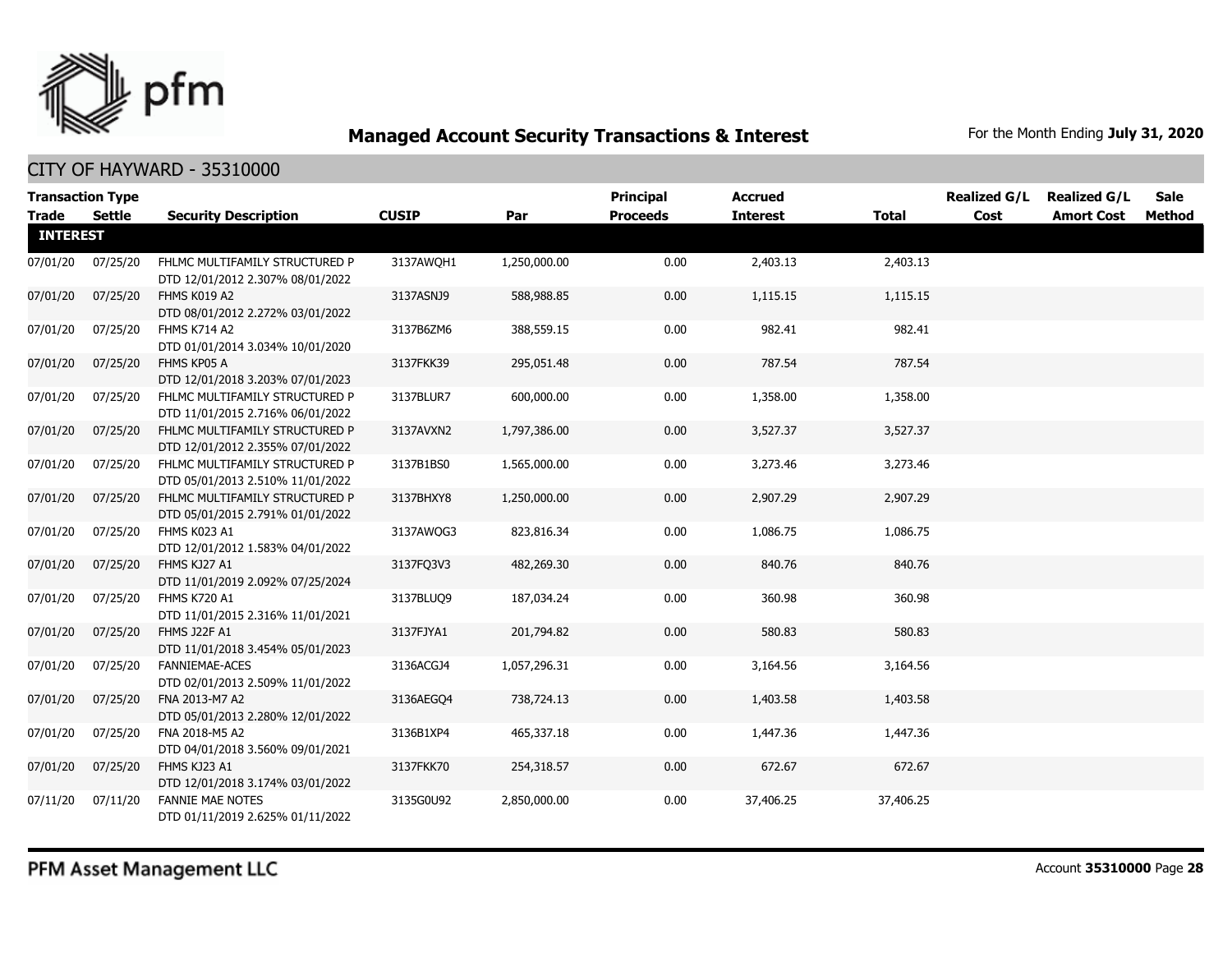

| <b>Transaction Type</b><br><b>Trade</b> | Settle   | <b>Security Description</b>                                        | <b>CUSIP</b> | Par          | <b>Principal</b><br><b>Proceeds</b> | <b>Accrued</b><br><b>Interest</b> | <b>Total</b> | <b>Realized G/L</b><br>Cost | <b>Realized G/L</b><br><b>Amort Cost</b> | <b>Sale</b><br>Method |
|-----------------------------------------|----------|--------------------------------------------------------------------|--------------|--------------|-------------------------------------|-----------------------------------|--------------|-----------------------------|------------------------------------------|-----------------------|
| <b>INTEREST</b>                         |          |                                                                    |              |              |                                     |                                   |              |                             |                                          |                       |
| 07/15/20                                | 07/15/20 | COMET 2019-A2 A2<br>DTD 09/05/2019 1.720% 08/15/2024               | 14041NFU0    | 600,000.00   | 0.00                                | 860.00                            | 860.00       |                             |                                          |                       |
| 07/15/20                                | 07/15/20 | UNITED STATES TREASURY NOTES<br>DTD 01/15/2020 1.500% 01/15/2023   | 912828Z29    | 2,500,000.00 | 0.00                                | 18,750.00                         | 18,750.00    |                             |                                          |                       |
| 07/15/20                                | 07/15/20 | FIFTH THIRD AUTO TRUST<br>DTD 05/08/2019 2.640% 12/15/2023         | 31680YAD9    | 215,000.00   | 0.00                                | 473.00                            | 473.00       |                             |                                          |                       |
| 07/15/20                                | 07/15/20 | <b>HDMOT 2019-A A3</b><br>DTD 06/26/2019 2.340% 02/15/2024         | 41284WAC4    | 300,000.00   | 0.00                                | 585.00                            | 585.00       |                             |                                          |                       |
| 07/15/20                                | 07/15/20 | NAROT 2018-C A3<br>DTD 12/12/2018 3.220% 06/15/2023                | 65478NAD7    | 200,000.00   | 0.00                                | 536.67                            | 536.67       |                             |                                          |                       |
| 07/15/20                                | 07/15/20 | HART 2018-B A3<br>DTD 12/12/2018 3.200% 12/15/2022                 | 44933AAC1    | 150,000.00   | 0.00                                | 400.00                            | 400.00       |                             |                                          |                       |
| 07/15/20                                | 07/15/20 | CARMAX AUTO OWNER TRUST<br>DTD 07/25/2018 3.130% 06/15/2023        | 14313FAD1    | 281,909.52   | 0.00                                | 735.31                            | 735.31       |                             |                                          |                       |
| 07/15/20                                | 07/15/20 | NISSAN AUTO LEASE TRUST<br>DTD 10/24/2018 3.250% 09/15/2021        | 65478BAD3    | 200,209.97   | 0.00                                | 542.24                            | 542.24       |                             |                                          |                       |
| 07/15/20                                | 07/15/20 | FORDL 2019-A A3<br>DTD 02/25/2019 2.900% 05/15/2022                | 34532FAD4    | 245,000.00   | 0.00                                | 592.08                            | 592.08       |                             |                                          |                       |
| 07/15/20                                | 07/15/20 | CARMX 2020-1 A3<br>DTD 01/22/2020 1.890% 12/16/2024                | 14315XAC2    | 345,000.00   | 0.00                                | 543.38                            | 543.38       |                             |                                          |                       |
| 07/15/20                                | 07/15/20 | CARMAX AUTO OWNER TRUST<br>DTD 10/24/2018 3.360% 09/15/2023        | 14315EAC4    | 225,000.00   | 0.00                                | 630.00                            | 630.00       |                             |                                          |                       |
| 07/15/20                                | 07/15/20 | HDMOT 2020-A A3<br>DTD 01/29/2020 1.870% 10/15/2024                | 41284UAD6    | 135,000.00   | 0.00                                | 210.38                            | 210.38       |                             |                                          |                       |
| 07/15/20                                | 07/15/20 | FORDL 2018-B A3<br>DTD 09/21/2018 3.190% 12/15/2021                | 34531LAD2    | 195,579.85   | 0.00                                | 519.92                            | 519.92       |                             |                                          |                       |
| 07/15/20                                | 07/15/20 | HYUNDAI AUTO RECEIVABLES TRUST<br>DTD 04/10/2019 2.660% 06/15/2023 | 44932NAD2    | 250,000.00   | 0.00                                | 554.17                            | 554.17       |                             |                                          |                       |
| 07/15/20                                | 07/15/20 | FORD CREDIT AUTO OWNER TRUST<br>DTD 10/23/2018 3.240% 04/15/2023   | 34532TAD4    | 200,000.00   | 0.00                                | 540.00                            | 540.00       |                             |                                          |                       |
| 07/15/20                                | 07/15/20 | COPAR 2019-1 A3<br>DTD 05/30/2019 2.510% 11/15/2023                | 14042WAC4    | 175,000.00   | 0.00                                | 366.04                            | 366.04       |                             |                                          |                       |
| 07/15/20                                | 07/15/20 | <b>US TREASURY NOTES</b><br>DTD 01/15/2019 2.500% 01/15/2022       | 9128285V8    | 7,500,000.00 | 0.00                                | 93,750.00                         | 93,750.00    |                             |                                          |                       |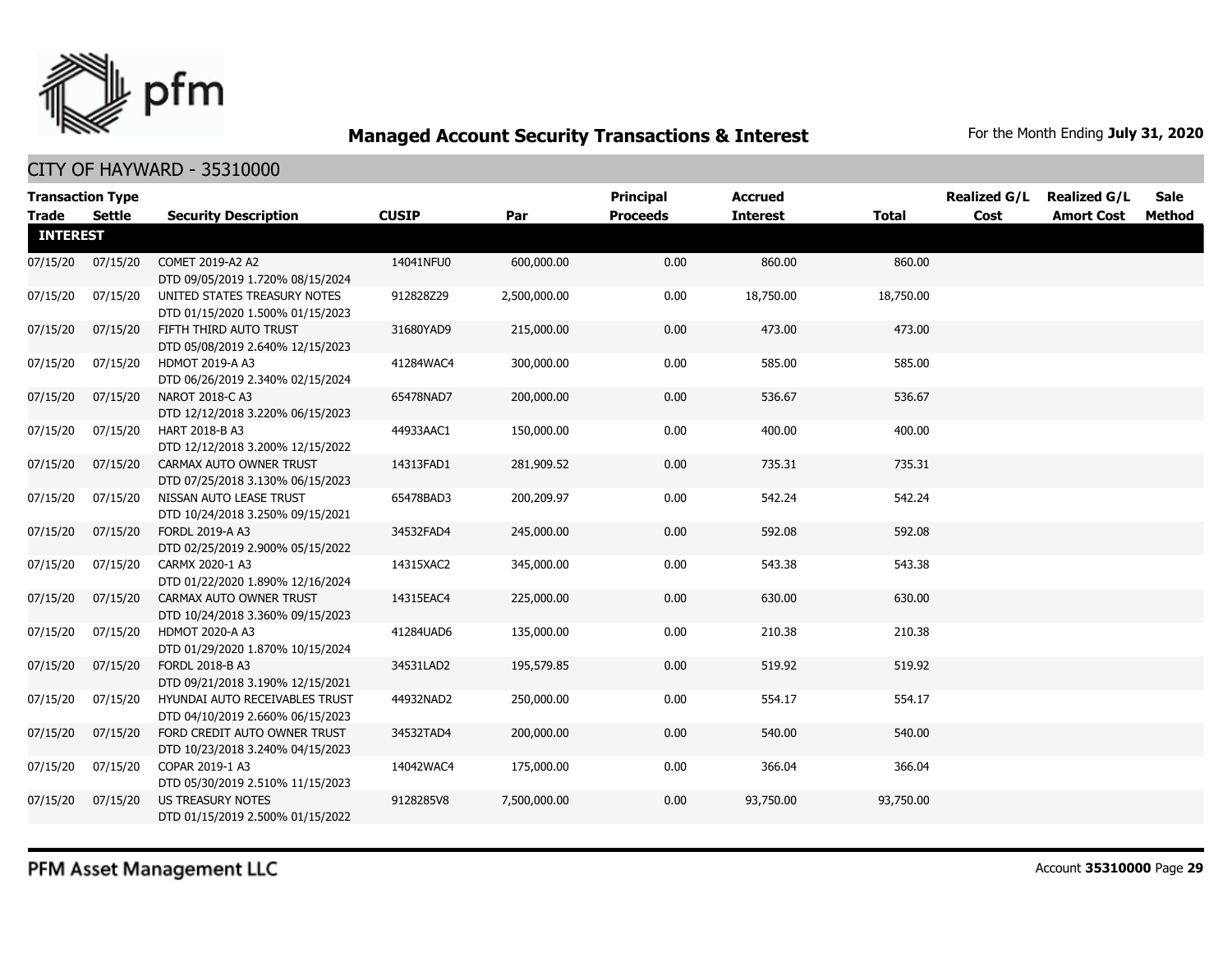

CITY OF HAYWARD - 35310000

|          |                                                                                            |                                                                                                                                                                                                                                                                                                                                                                                          |                           | <b>Principal</b> | <b>Accrued</b>          |                           | <b>Realized G/L</b> | <b>Realized G/L</b> | <b>Sale</b>       |
|----------|--------------------------------------------------------------------------------------------|------------------------------------------------------------------------------------------------------------------------------------------------------------------------------------------------------------------------------------------------------------------------------------------------------------------------------------------------------------------------------------------|---------------------------|------------------|-------------------------|---------------------------|---------------------|---------------------|-------------------|
|          | <b>Security Description</b>                                                                |                                                                                                                                                                                                                                                                                                                                                                                          | Par                       |                  |                         | <b>Total</b>              |                     |                     | <b>Method</b>     |
|          |                                                                                            |                                                                                                                                                                                                                                                                                                                                                                                          |                           |                  |                         |                           |                     |                     |                   |
| 07/16/20 | GMCAR 2019-2 A3                                                                            | 36257FAD2                                                                                                                                                                                                                                                                                                                                                                                | 345,000.00                | 0.00             | 761.88                  | 761.88                    |                     |                     |                   |
| 07/18/20 | HAROT 2019-1 A3                                                                            | 43814WAC9                                                                                                                                                                                                                                                                                                                                                                                | 170,000.00                | 0.00             | 400.92                  | 400.92                    |                     |                     |                   |
|          | DTD 02/27/2019 2.830% 03/20/2023                                                           |                                                                                                                                                                                                                                                                                                                                                                                          |                           |                  |                         |                           |                     |                     |                   |
|          | DTD 09/26/2018 3.180% 06/20/2021                                                           |                                                                                                                                                                                                                                                                                                                                                                                          |                           |                  |                         |                           |                     |                     |                   |
| 07/20/20 | <b>VWALT 2019-A A3</b>                                                                     | 92867XAD8                                                                                                                                                                                                                                                                                                                                                                                | 300,000.00                | 0.00             | 497.50                  | 497.50                    |                     |                     |                   |
| 07/20/20 | BMWLT 2018-1 A3                                                                            | 05586CAC8                                                                                                                                                                                                                                                                                                                                                                                | 110,153.63                | 0.00             | 299.25                  | 299.25                    |                     |                     |                   |
| 07/20/20 | GMALT 2019-1 A3                                                                            | 36256UAD0                                                                                                                                                                                                                                                                                                                                                                                | 200,000.00                | 0.00             | 496.67                  | 496.67                    |                     |                     |                   |
| 07/20/20 | VZOT 2020-A A1A                                                                            | 92348TAA2                                                                                                                                                                                                                                                                                                                                                                                | 150,000.00                | 0.00             | 231.25                  | 231.25                    |                     |                     |                   |
| 07/23/20 | INTL BANK OF RECONSTRUCTION AND<br><b>DEV NOTE</b>                                         | 459058GH0                                                                                                                                                                                                                                                                                                                                                                                | 1,495,000.00              | 0.00             | 20,556.25               | 20,556.25                 |                     |                     |                   |
| 07/27/20 | SUNTRUST BANKS INC CORP NOTES<br>(CALLABLE)                                                | 867914BM4                                                                                                                                                                                                                                                                                                                                                                                | 300,000.00                | 0.00             | 4,050.00                | 4,050.00                  |                     |                     |                   |
| 07/31/20 | <b>US TREASURY NOTES</b>                                                                   | 912828P38                                                                                                                                                                                                                                                                                                                                                                                | 150,000.00                | 0.00             | 1,312.50                | 1,312.50                  |                     |                     |                   |
| 07/31/20 | <b>US TREASURY NOTES</b>                                                                   | 9128282P4                                                                                                                                                                                                                                                                                                                                                                                | 5,600,000.00              | 0.00             | 52,500.00               | 52,500.00                 |                     |                     |                   |
| 07/31/20 | <b>US TREASURY NOTES</b><br>DTD 01/31/2017 1.875% 01/31/2022                               | 912828V72                                                                                                                                                                                                                                                                                                                                                                                | 8,750,000.00              | 0.00             | 82,031.25               | 82,031.25                 |                     |                     |                   |
|          |                                                                                            |                                                                                                                                                                                                                                                                                                                                                                                          | 48,014,414.61             | 0.00             | 361,053.99              | 361,053.99                |                     |                     |                   |
|          |                                                                                            |                                                                                                                                                                                                                                                                                                                                                                                          |                           |                  |                         |                           |                     |                     |                   |
| 07/25/20 | FHMS K023 A1                                                                               | 3137AWOG3                                                                                                                                                                                                                                                                                                                                                                                | 2,564.73                  | 2,564.73         | 0.00                    | 2,564.73                  | 55.70               | 0.00                |                   |
|          | DTD 12/01/2012 1.583% 04/01/2022                                                           |                                                                                                                                                                                                                                                                                                                                                                                          |                           |                  |                         |                           |                     |                     |                   |
| 07/25/20 | FHMS KJ23 A1<br>DTD 12/01/2018 3.174% 03/01/2022                                           | 3137FKK70                                                                                                                                                                                                                                                                                                                                                                                | 3,497.27                  | 3,497.27         | 0.00                    | 3,497.27                  | 0.03                | 0.00                |                   |
|          | <b>Transaction Type</b><br><b>Settle</b><br><b>INTEREST</b><br>07/20/20<br><b>PAYDOWNS</b> | DTD 04/17/2019 2.650% 02/16/2024<br>GMALT 2018-3 A3<br>DTD 10/04/2019 1.990% 11/21/2022<br>DTD 10/17/2018 3.260% 07/20/2021<br>DTD 02/21/2019 2.980% 12/20/2021<br>DTD 01/29/2020 1.850% 07/22/2024<br>DTD 07/25/2018 2.750% 07/23/2021<br>DTD 12/01/2016 2.700% 01/27/2022<br>DTD 02/01/2016 1.750% 01/31/2023<br>DTD 07/31/2017 1.875% 07/31/2022<br><b>Transaction Type Sub-Total</b> | <b>CUSIP</b><br>36256GAD1 | 90,985.27        | <b>Proceeds</b><br>0.00 | <b>Interest</b><br>241.11 | 241.11              | Cost                | <b>Amort Cost</b> |

PFM Asset Management LLC

Account **35310000** Page **30**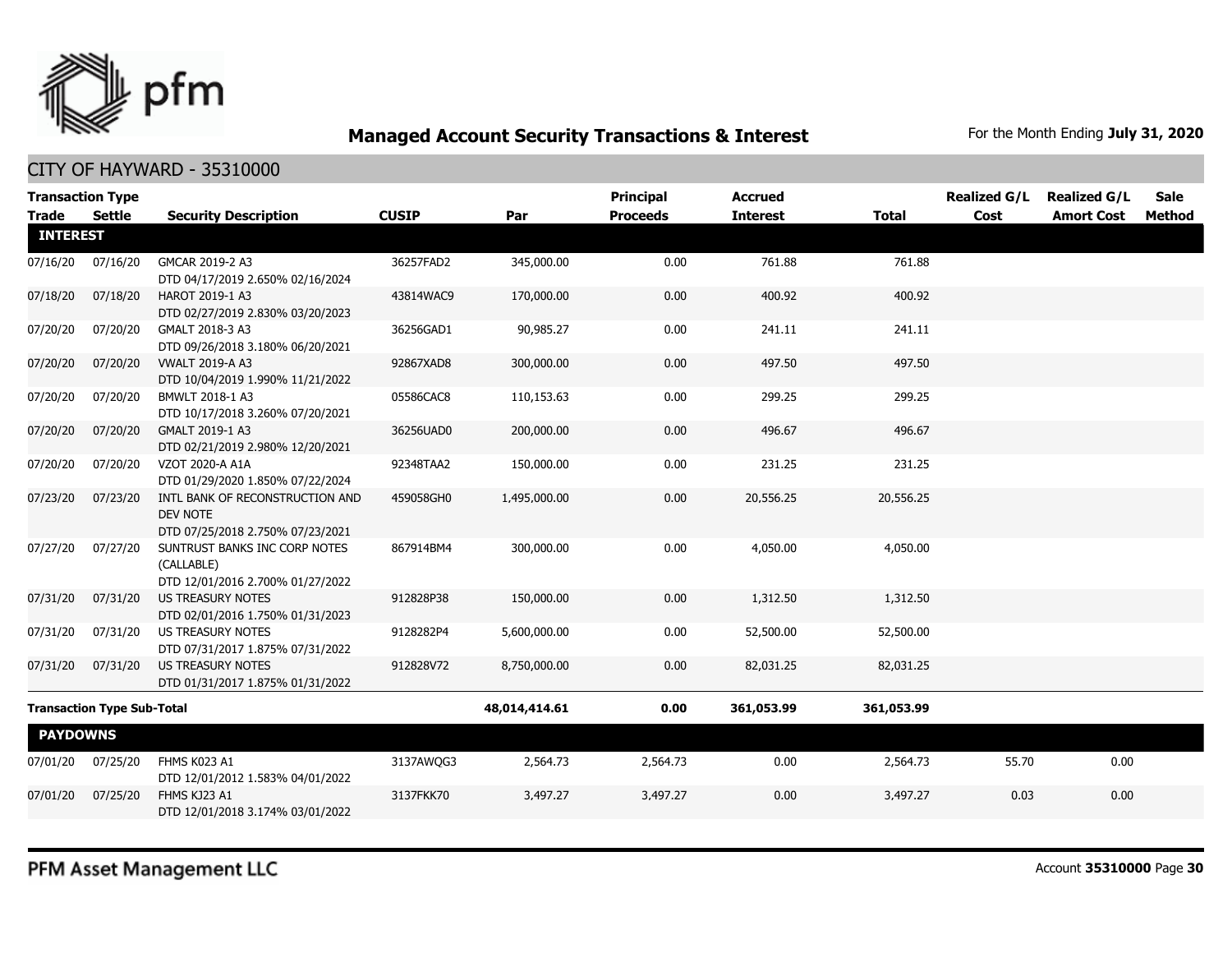

#### CITY OF HAYWARD - 35310000

| <b>Transaction Type</b><br>Trade | Settle   | <b>Security Description</b>                                 | <b>CUSIP</b> | Par        | <b>Principal</b><br><b>Proceeds</b> | <b>Accrued</b><br><b>Interest</b> | <b>Total</b> | <b>Realized G/L</b><br>Cost | <b>Realized G/L</b><br><b>Amort Cost</b> | <b>Sale</b><br>Method |
|----------------------------------|----------|-------------------------------------------------------------|--------------|------------|-------------------------------------|-----------------------------------|--------------|-----------------------------|------------------------------------------|-----------------------|
| <b>PAYDOWNS</b>                  |          |                                                             |              |            |                                     |                                   |              |                             |                                          |                       |
| 07/01/20                         | 07/25/20 | <b>FHMS K720 A1</b><br>DTD 11/01/2015 2.316% 11/01/2021     | 3137BLUQ9    | 9,515.01   | 9,515.01                            | 0.00                              | 9,515.01     | (26.02)                     | 0.00                                     |                       |
| 07/01/20                         | 07/25/20 | FHMS J22F A1<br>DTD 11/01/2018 3.454% 05/01/2023            | 3137FJYA1    | 2,314.39   | 2,314.39                            | 0.00                              | 2,314.39     | 0.06                        | 0.00                                     |                       |
| 07/01/20                         | 07/25/20 | FHMS KJ27 A1<br>DTD 11/01/2019 2.092% 07/25/2024            | 3137FQ3V3    | 903.35     | 903.35                              | 0.00                              | 903.35       | 0.02                        | 0.00                                     |                       |
| 07/01/20                         | 07/25/20 | FNA 2013-M7 A2<br>DTD 05/01/2013 2.280% 12/01/2022          | 3136AEGO4    | 887.63     | 887.63                              | 0.00                              | 887.63       | (11.63)                     | 0.00                                     |                       |
| 07/01/20                         | 07/25/20 | <b>FANNIEMAE-ACES</b><br>DTD 02/01/2013 2.509% 11/01/2022   | 3136ACGJ4    | 83,653.90  | 83,653.90                           | 0.00                              | 83,653.90    | (1,032.60)                  | 0.00                                     |                       |
| 07/01/20                         | 07/25/20 | FHMS K714 A2<br>DTD 01/01/2014 3.034% 10/01/2020            | 3137B6ZM6    | 153,080.74 | 153,080.74                          | 0.00                              | 153,080.74   | (4,251.58)                  | 0.00                                     |                       |
| 07/01/20                         | 07/25/20 | FHMS K023 A1<br>DTD 12/01/2012 1.583% 04/01/2022            | 3137AWQG3    | 23,145.12  | 23,145.11                           | 0.00                              | 23,145.11    | 506.30                      | 0.00                                     |                       |
| 07/01/20                         | 07/25/20 | FHMS K023 A1<br>DTD 12/01/2012 1.583% 04/01/2022            | 3137AWQG3    | 11,259.79  | 11,259.79                           | 0.00                              | 11,259.79    | 284.58                      | 0.01                                     |                       |
| 07/01/20                         | 07/25/20 | FNA 2013-M7 A2<br>DTD 05/01/2013 2.280% 12/01/2022          | 3136AEGO4    | 670.02     | 670.02                              | 0.00                              | 670.02       | (4.17)                      | 0.00                                     |                       |
| 07/01/20                         | 07/25/20 | FHMS K019 A2<br>DTD 08/01/2012 2.272% 03/01/2022            | 3137ASNJ9    | 1,549.65   | 1,549.65                            | 0.00                              | 1,549.65     | 11.44                       | 0.00                                     |                       |
| 07/01/20                         | 07/25/20 | FHMS KP05 A<br>DTD 12/01/2018 3.203% 07/01/2023             | 3137FKK39    | 538.10     | 538.10                              | 0.00                              | 538.10       | 0.00                        | 0.00                                     |                       |
| 07/01/20                         | 07/25/20 | FNA 2018-M5 A2<br>DTD 04/01/2018 3.560% 09/01/2021          | 3136B1XP4    | 33,780.89  | 33,780.89                           | 0.00                              | 33,780.89    | (671.94)                    | 0.00                                     |                       |
| 07/15/20                         | 07/15/20 | FORDL 2018-B A3<br>DTD 09/21/2018 3.190% 12/15/2021         | 34531LAD2    | 35,900.45  | 35,900.45                           | 0.00                              | 35,900.45    | 3.03                        | 0.00                                     |                       |
| 07/15/20                         | 07/15/20 | NISSAN AUTO LEASE TRUST<br>DTD 10/24/2018 3.250% 09/15/2021 | 65478BAD3    | 32,966.17  | 32,966.17                           | 0.00                              | 32,966.17    | 2.88                        | 0.00                                     |                       |
| 07/15/20                         | 07/15/20 | CARMAX AUTO OWNER TRUST<br>DTD 07/25/2018 3.130% 06/15/2023 | 14313FAD1    | 16,550.62  | 16,550.62                           | 0.00                              | 16,550.62    | 2.26                        | 0.00                                     |                       |
| 07/20/20                         | 07/20/20 | GMALT 2018-3 A3<br>DTD 09/26/2018 3.180% 06/20/2021         | 36256GAD1    | 19,363.32  | 19,363.32                           | 0.00                              | 19,363.32    | 1.53                        | 0.00                                     |                       |
| 07/20/20                         | 07/20/20 | BMWLT 2018-1 A3<br>DTD 10/17/2018 3.260% 07/20/2021         | 05586CAC8    | 16,994.16  | 16,994.16                           | 0.00                              | 16,994.16    | 2.36                        | 0.00                                     |                       |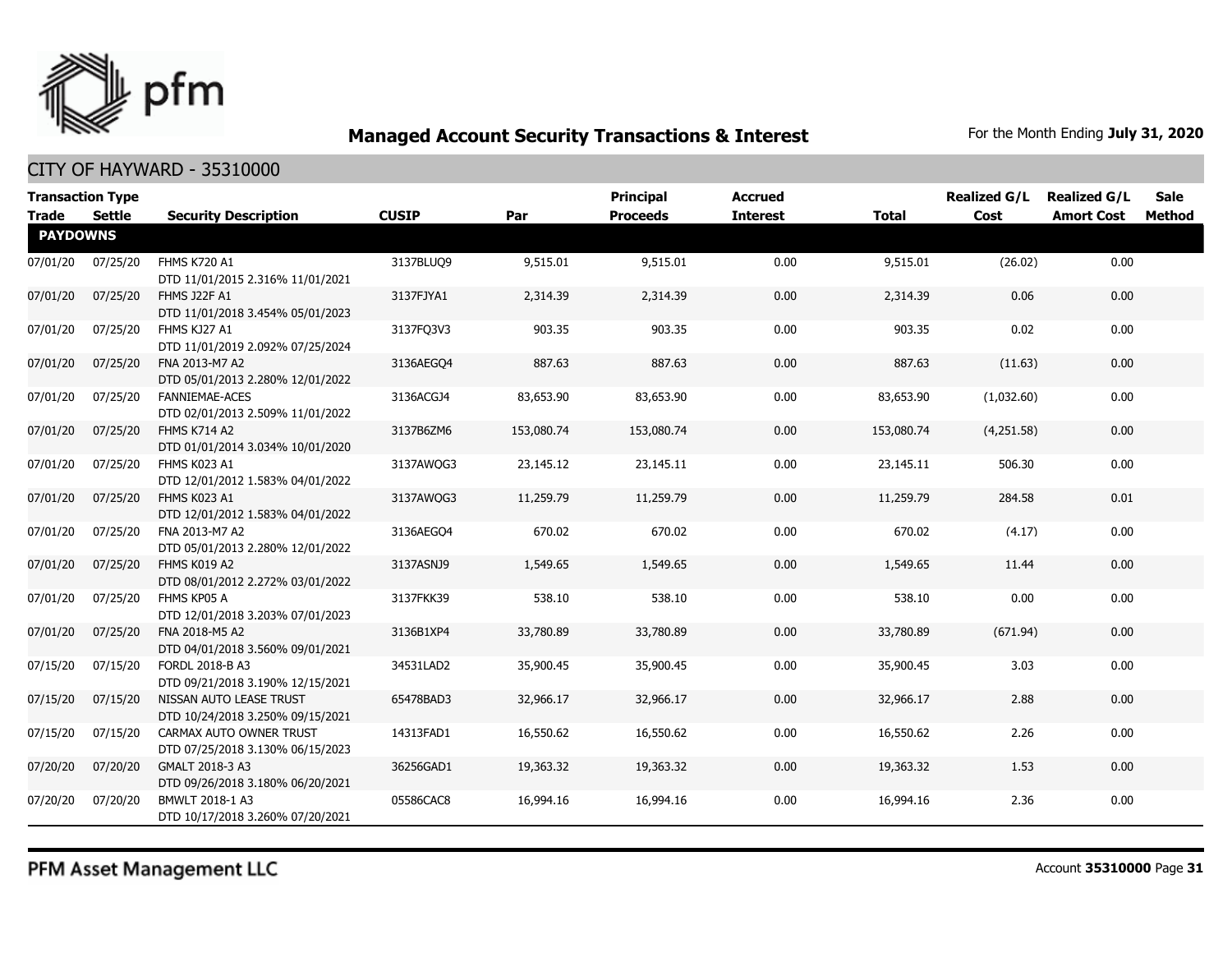

| <b>Transaction Type</b> |                                   |                                                                                                             |              |              | <b>Principal</b> | <b>Accrued</b>  |              | <b>Realized G/L</b> | <b>Realized G/L</b> | <b>Sale</b> |
|-------------------------|-----------------------------------|-------------------------------------------------------------------------------------------------------------|--------------|--------------|------------------|-----------------|--------------|---------------------|---------------------|-------------|
| <b>Trade</b>            | Settle                            | <b>Security Description</b>                                                                                 | <b>CUSIP</b> | Par          | <b>Proceeds</b>  | <b>Interest</b> | <b>Total</b> | Cost                | <b>Amort Cost</b>   | Method      |
|                         | <b>Transaction Type Sub-Total</b> |                                                                                                             |              | 449,135.31   | 449,135.30       | 0.00            | 449,135.30   | (5, 127.75)         | 0.01                |             |
| <b>SELL</b>             |                                   |                                                                                                             |              |              |                  |                 |              |                     |                     |             |
| 07/01/20                | 07/06/20                          | AMERICAN EXPRESS CO CORP NOTES<br>DTD 02/22/2019 3.000% 02/22/2021                                          | 025816CB3    | 400,000.00   | 405,548.00       | 4,466.67        | 410,014.67   | 5,948.00            | 5,674.40            | <b>FIFO</b> |
| 07/06/20                | 07/08/20                          | CATERPILLAR FINANCIAL SERVICES<br><b>CORP CORP</b>                                                          | 14913Q2N8    | 325,000.00   | 335,315.50       | 3,440.94        | 338,756.44   | 10,565.75           | 10,412.77           | <b>FIFO</b> |
|                         |                                   | DTD 09/07/2018 3.150% 09/07/2021                                                                            |              |              |                  |                 |              |                     |                     |             |
| 07/07/20                | 07/09/20                          | <b>US TREASURY NOTES</b><br>DTD 08/15/2011 2.125% 08/15/2021                                                | 912828RC6    | 150,000.00   | 153,240.23       | 1,269.75        | 154,509.98   | 1,300.78            | 2,095.36            | <b>FIFO</b> |
| 07/07/20                | 07/09/20                          | <b>US TREASURY NOTES</b><br>DTD 08/15/2018 2.750% 08/15/2021                                                | 9128284W7    | 200,000.00   | 205,695.31       | 2,190.93        | 207.886.24   | 5,531.24            | 5,633.84            | <b>FIFO</b> |
| 07/08/20                | 07/10/20                          | UNITED STATES TREASURY NOTES<br>DTD 02/15/2020 1.375% 02/15/2023                                            | 912828Z86    | 1,400,000.00 | 1,443,640.63     | 7,721.15        | 1,451,361.78 | 19,304.69           | 22,194.30           | <b>FIFO</b> |
| 07/08/20                | 07/10/20                          | <b>US TREASURY NOTES</b><br>DTD 08/15/2018 2.750% 08/15/2021                                                | 9128284W7    | 75,000.00    | 77,124.02        | 827.27          | 77,951.29    | 2,062.50            | 2,101.03            | <b>FIFO</b> |
| 07/08/20                | 07/10/20                          | <b>US TREASURY NOTES</b><br>DTD 08/15/2018 2.750% 08/15/2021                                                | 9128284W7    | 875,000.00   | 899,780.28       | 9,651.44        | 909,431.72   | 28,505.87           | 26,200.40           | <b>FIFO</b> |
| 07/10/20                | 07/14/20                          | MORGAN STANLEY CORP NOTES<br>DTD 04/21/2016 2.500% 04/21/2021                                               | 61746BEA0    | 300,000.00   | 304,722.00       | 1,729.17        | 306,451.17   | 9,762.00            | 5,941.84            | <b>FIFO</b> |
| 07/10/20                | 07/14/20                          | <b>CHARLES SCHWAB CORP NOTES</b><br>DTD 05/22/2018 3.250% 05/21/2021                                        | 808513AW5    | 235,000.00   | 240,134.75       | 1,124.41        | 241,259.16   | 5,141.80            | 5,136.75            | <b>FIFO</b> |
| 07/10/20                | 07/30/20                          | <b>US TREASURY NOTES</b><br>DTD 08/15/2018 2.750% 08/15/2021                                                | 9128284W7    | 325,000.00   | 334,127.93       | 4,075.89        | 338,203.82   | 10,511.72           | 9,629.09            | <b>FIFO</b> |
| 07/21/20                | 07/23/20                          | <b>US TREASURY NOTES</b><br>DTD 08/31/2017 1.625% 08/31/2022                                                | 9128282S8    | 950,000.00   | 979,501.95       | 6,082.71        | 985,584.66   | 31,394.53           | 30,799.09           | <b>FIFO</b> |
| 07/21/20                | 07/23/20                          | US TREASURY NOTES<br>DTD 07/31/2017 1.875% 07/31/2022                                                       | 9128282P4    | 400,000.00   | 413,968.75       | 3,585.16        | 417,553.91   | 13,640.62           | 13,758.54           | <b>FIFO</b> |
|                         |                                   | 07/29/20 08/05/20 US TREASURY NOTES<br>DTD 08/15/2018 2.750%<br>08/15/2021                                  | 9128284W7    | 525,000.00   | 539,068.36       | 6,822.12        | 545,890.48   | 16,303.71           | 14,865.18           | <b>FIFO</b> |
|                         |                                   | 07/30/20 08/05/20 INTL BANK OF RECONSTRUCTION<br><b>AND DEV NOTE</b><br>DTD 07/25/2018 2.750%<br>07/23/2021 | 459058GH0    | 495,000.00   | 507,132.45       | 453.75          | 507,586.20   | 13,290.75           | 12,505.14           | <b>FIFO</b> |